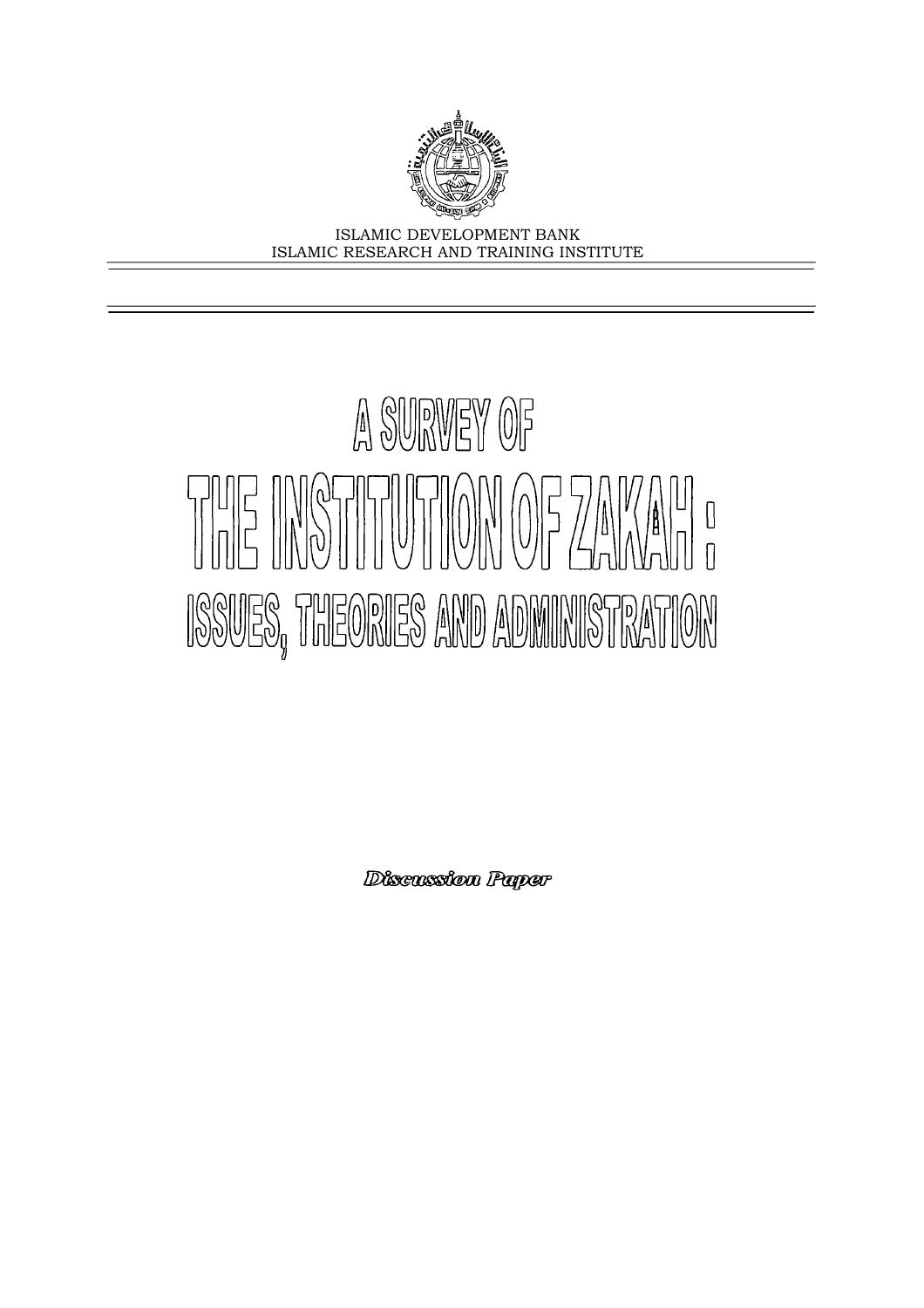## **ISLAMIC RESEARCH AND TRAINING INSTITUTE**

#### **Establishment**

The Islamic Research and Training Institute was established by the Board of Executive Directors of the Islamic Development Bank (IDB) in 1401H (1981). The Executive Directors thus implemented Resolution No. BG/14-99 which the Board of Governors of IDB adopted at its Third Annual Meeting held on 10 Rabi Thani 1399H (14 March 1979). The Institute became operational in 1403H (1983).

#### **Purpose**

The purpose of the Institute is to undertake research for enabling the economic, financial and banking activities in Muslim countries to conform to *Shari 'ah,*  and to extend training facilities to personnel engaged in economic development activities in the Bank's member countries.

#### **Functions**

The functions of the Institute are:

- i- To organize and coordinate basic and applied research with a view to developing models and methods for the application of *Shari 'ah* in the fields of economics, finance and banking;
- ii- To provide for the training and development of professional personnel in Islamic Economics to meet the needs of research and *Shari 'ah-* observing agencies;
- iii- To train personnel engaged in development activities in the Bank's member countries;
- iv- To establish an information center to collect, systematize and disseminate information in fields related to its activities; and
- v- To undertake any other activities which may advance its purpose.

#### **Organization**

The President of the IDB is also the President of the Institute. The IDB's Board of Executive Directors acts as its supreme policy-making body. The Institute is headed by a Director responsible for its overall management and is selected by the IDB President in consultation with the Board of Executive Directors. The Institute consists of three technical divisions (Research, Training, Information) and one division of Administrative and Financial Services.

#### **Location**

The Institution is located in Jeddah, Saudi Arabia.

#### **Address**

**ISLAMIC DEVELOPMENT BANK**  ISLAMIC RESEARCH AND TRAINING INSTITUTE **Postal Address: P.O.Box 9201, Jeddah 21413 Kingdom of Saudi Arabia Cable Address:BANKISLAMI- Jeddah Telephone: 6361400 Facsimile: 6378927** / **6366871**  E. **Mail : ARCHIVES** @ **ISDB.ORG Home Page: http : / / WWW.IRTI.ORG.**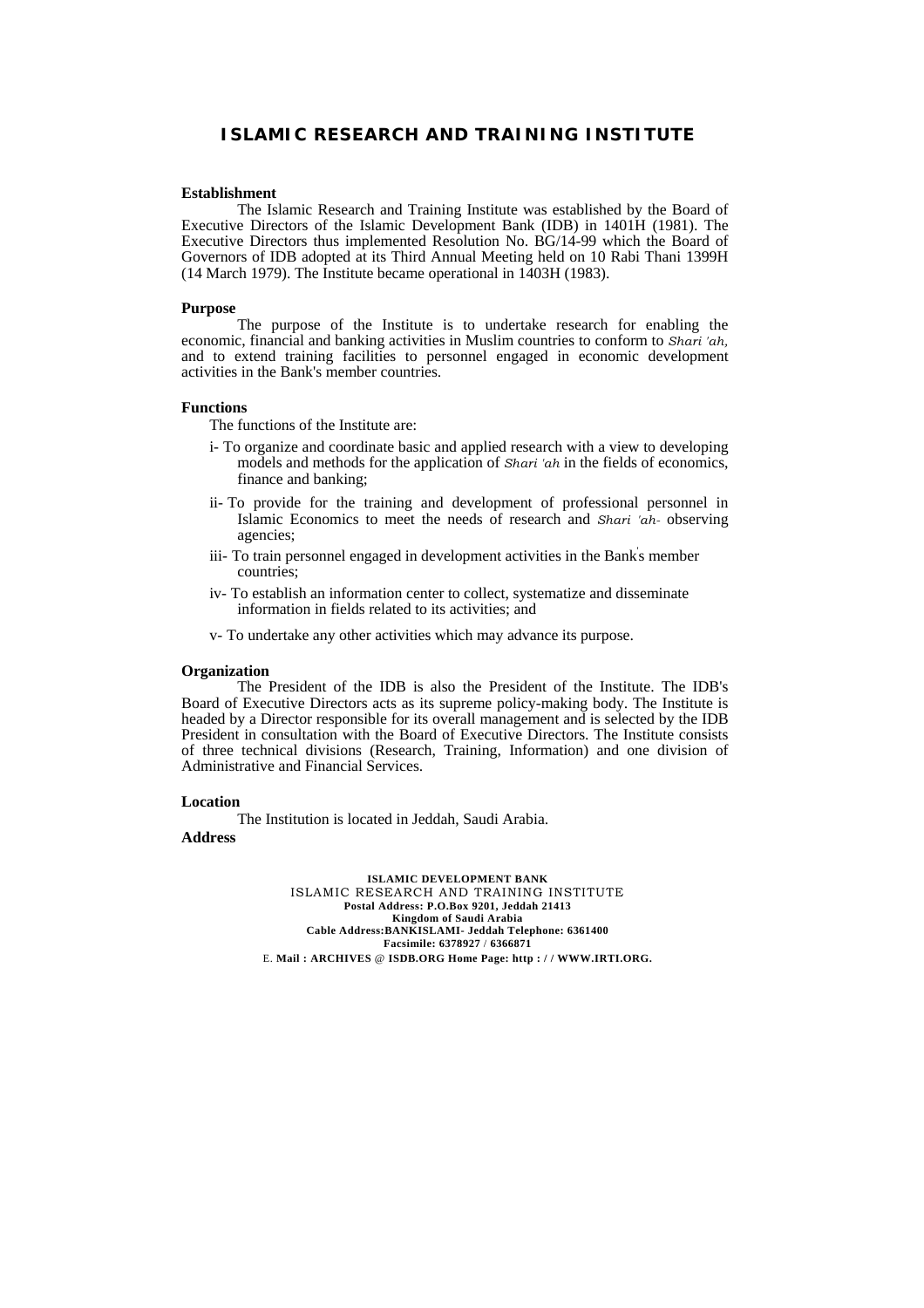

**ISLAMIC DEVELOPMENT BANK ISLAMIC RESEARCH AND TRAINING INSTITUTE** 

# **A SURVEY OF THE INSTITUTION OF ZAKAH: ISSUES, THEORIES AND ADMINISTRATION**

*Abu Al-Hasan Sadeq* 

*Discussion Paper No. 11*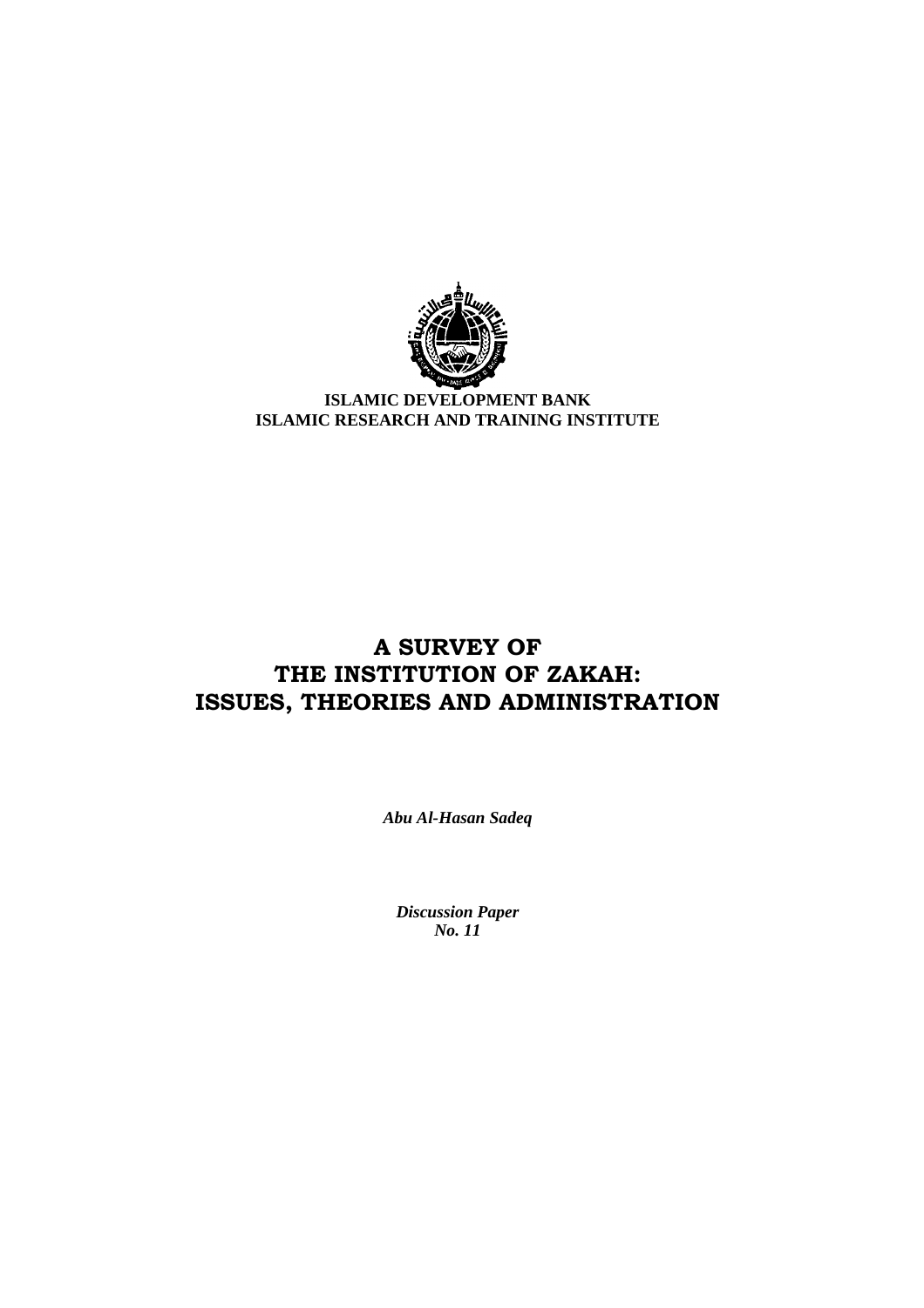#### © ISLAMIC DEVELOPMENT BANK ISLAMIC RESEARCH AND TRAINING INSTITUTE

King Fahd National Library Cataloging-in-Publication Data

A SURVEY OF THE INSTITUTION OF ZAKAH: ISSUES, THEORIES AND ADMINISTRATION

Sadeq , Abu Al-Hasan Jeddah

72 P, 17 x 24 cm- ( Discussion Paper No.11 )

ISBN: 9960-32-120-7 1- Zakat 2- Islamic economy I- Title<br>252.4 dc 544822 252.4 dc

Legal Deposit No. 5448/22 ISBN: 9960-32-120-7

The views expressed in this book are not necessarily those of the Islamic Research and Training Institute or of the Islamic Development Bank.

References and citations are allowed but must be properly acknowledged.

First Edition 1415H (1994) Second Edition 1422H (2002)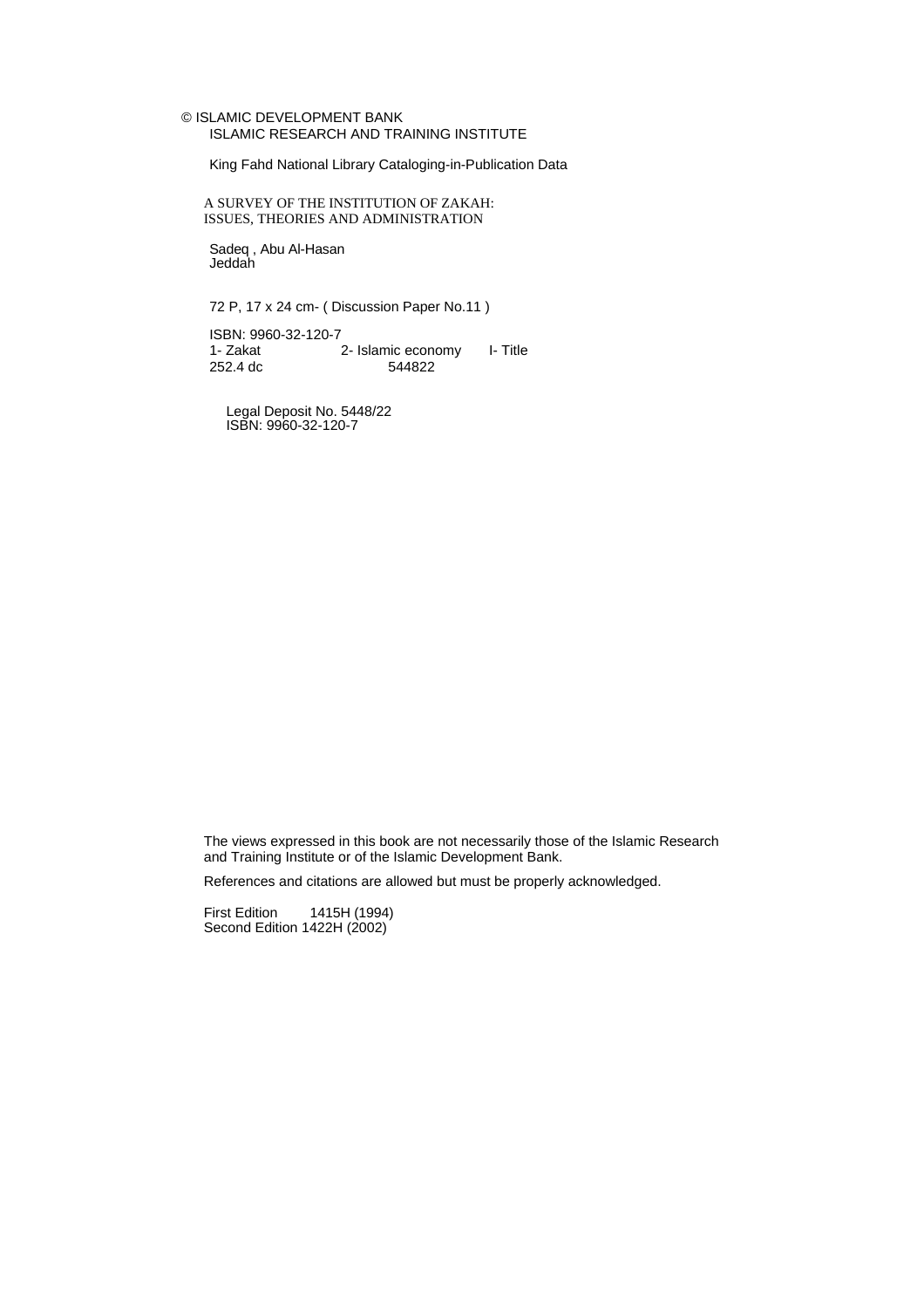|                                                 | Page                       |
|-------------------------------------------------|----------------------------|
|                                                 |                            |
|                                                 |                            |
|                                                 |                            |
| ZAKAH AS IBADAH: ITS MEANING AND PHILOSOPHY  13 |                            |
|                                                 |                            |
|                                                 |                            |
| Zakah and                                       |                            |
| Zakah and                                       | <b>Income Distribution</b> |
|                                                 |                            |
| Zakah and                                       | <b>Poverty Eradication</b> |
| 5<br>E<br>P                                     |                            |
| <b>Songered</b><br>Zakah and                    | <b>Social Security</b>     |
| iban.<br>System                                 | 19                         |
| Zakah and                                       | Allocative                 |
|                                                 |                            |
|                                                 |                            |
|                                                 |                            |
|                                                 |                            |
|                                                 |                            |
|                                                 |                            |
|                                                 |                            |
|                                                 |                            |
|                                                 |                            |
|                                                 |                            |
|                                                 |                            |
|                                                 |                            |
|                                                 |                            |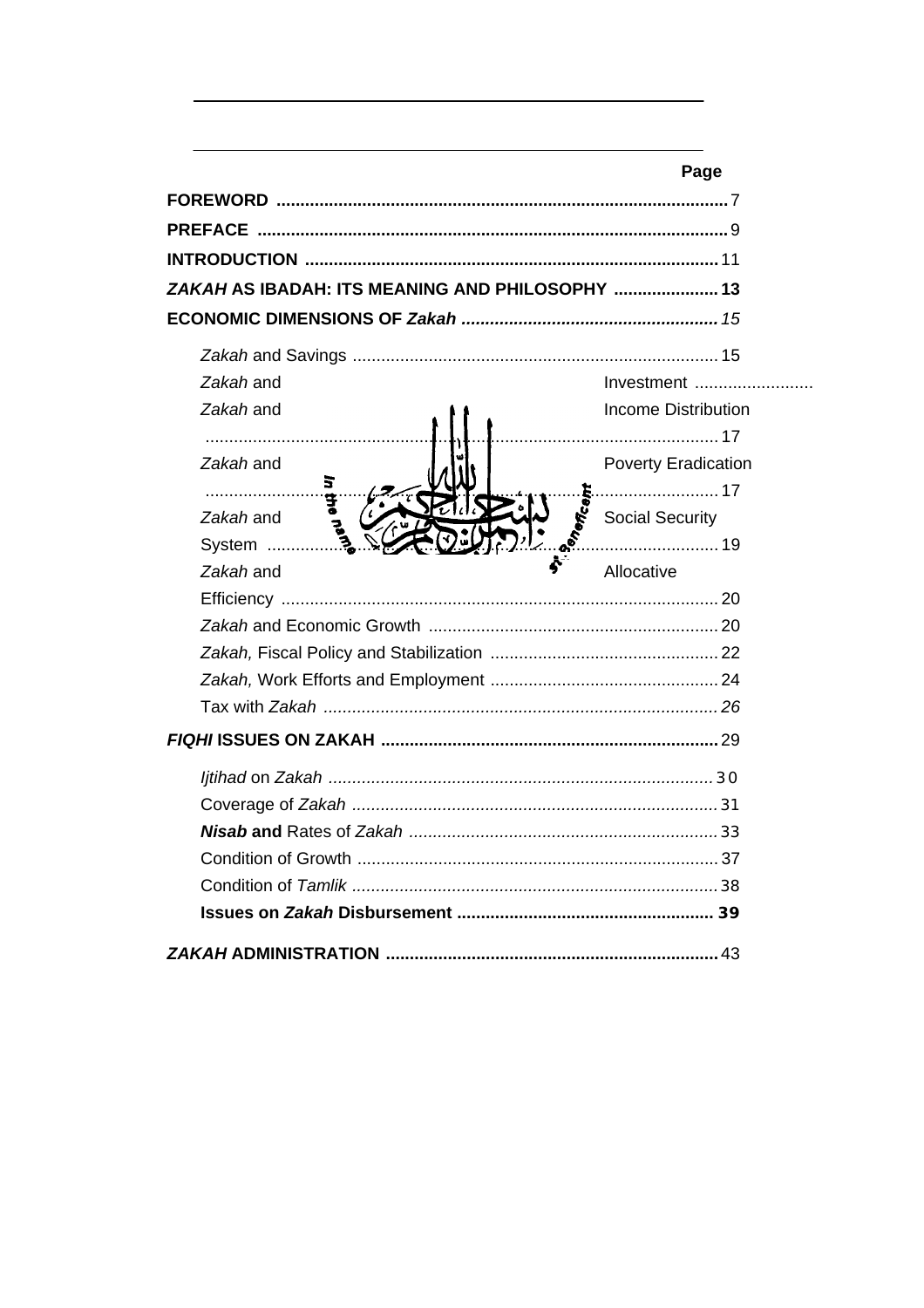| Problems and Difficulties Facing Zakah Administration  46 |  |
|-----------------------------------------------------------|--|
|                                                           |  |
|                                                           |  |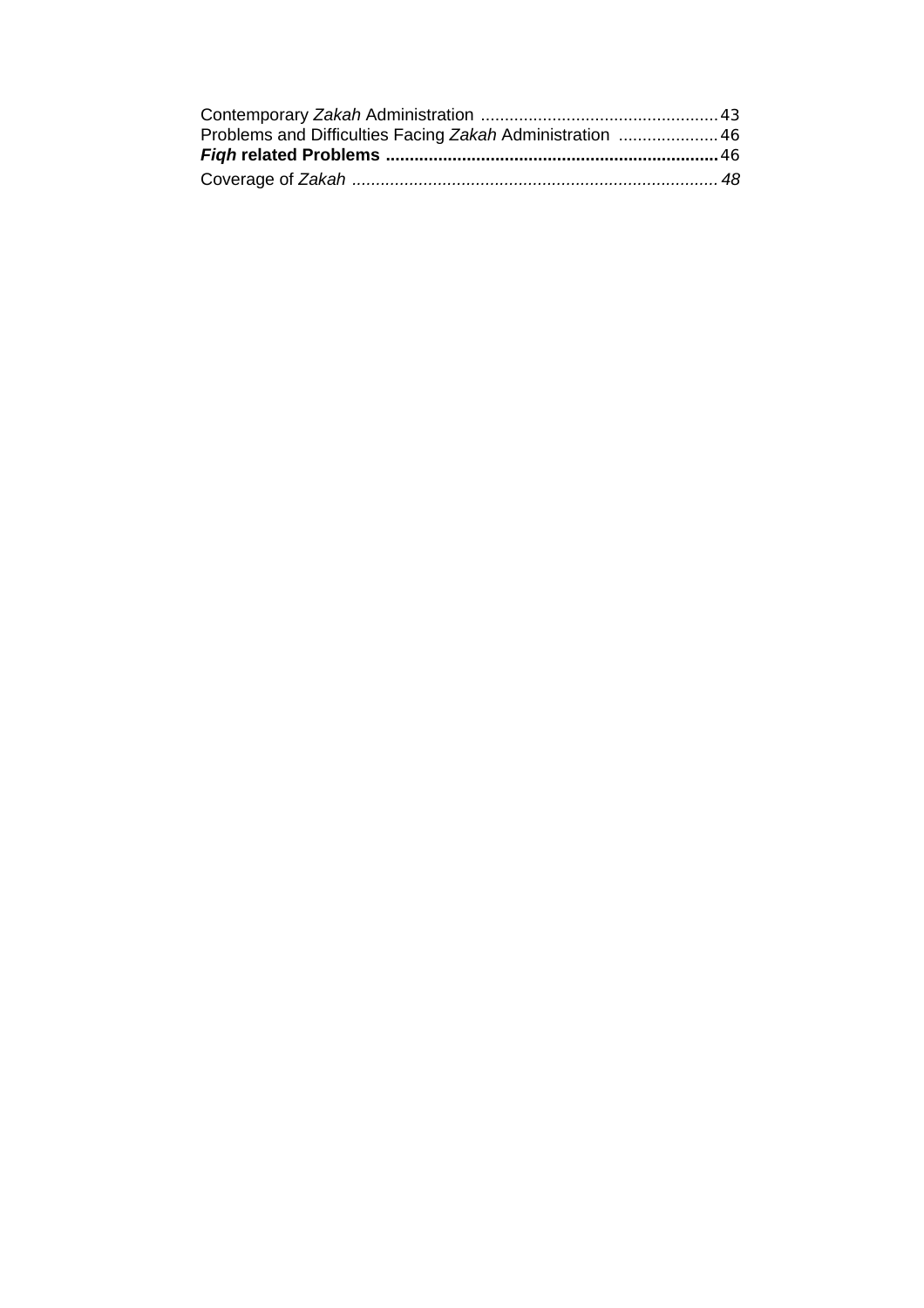| Zakah Payment Through Non-official Channels 50 |  |
|------------------------------------------------|--|
|                                                |  |
|                                                |  |
|                                                |  |
|                                                |  |
|                                                |  |
|                                                |  |
|                                                |  |
|                                                |  |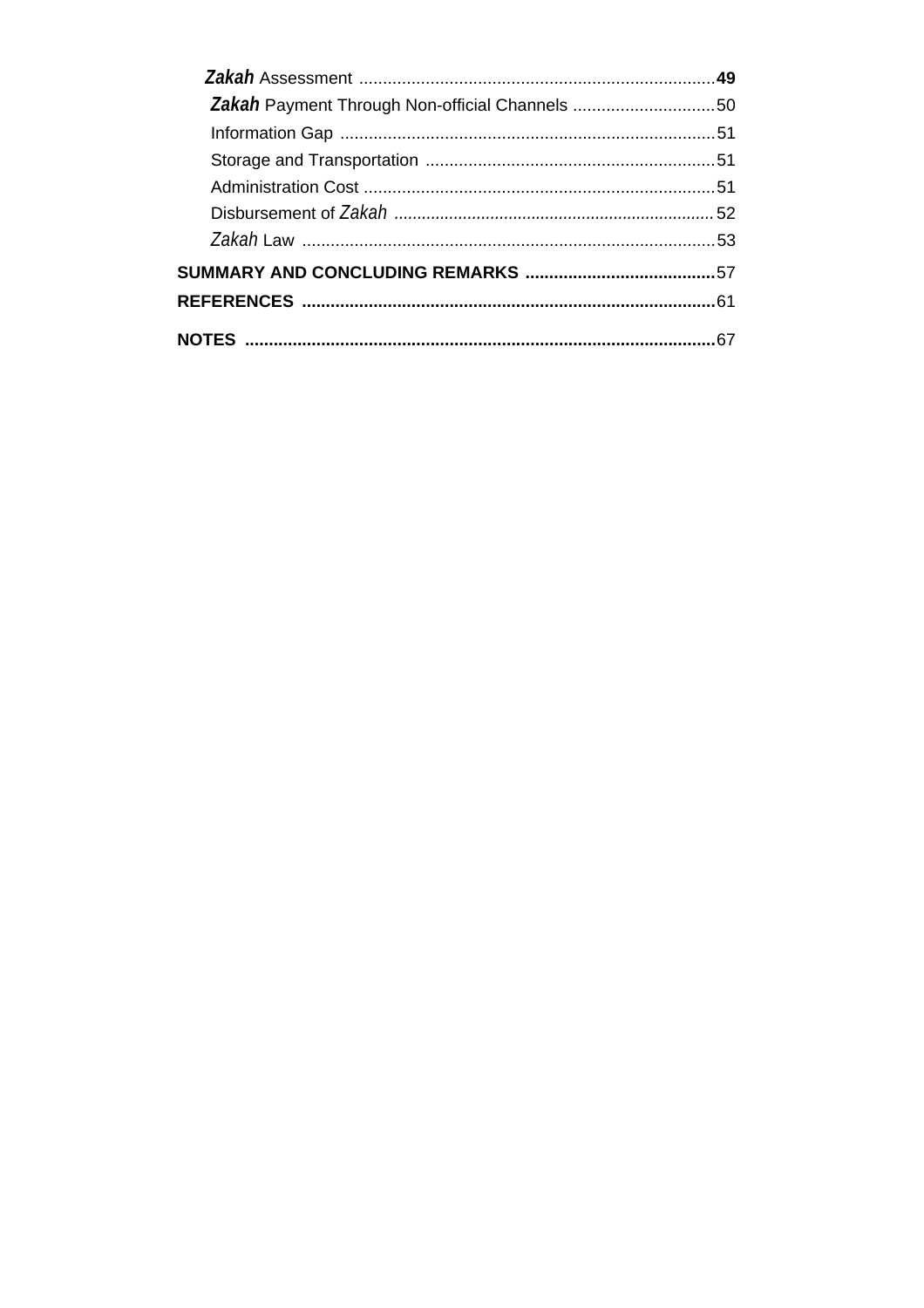# **FOREWORD**

The Islamic Research and Training Institute (IRTI) was established by the Islamic Development Bank (IDB) in 1410H (1981). It became operational in 1403H (1982/83). The primary objective of the Institute is to carry out research in the area of Islamic economics, banking and finance, to develop the capabilities of professional personnel in Islamic economics to meet the needs of research and *Shari'ah* observing agencies; to train personnel engaged in development activities in the Bank's member countries; and to develop databases in fields related to its activities to help foster the development of the IDB member countries.

Since, its establishment IRTI has undertaken research on both theoretical and applied aspects of Islamic economics in order to understand and clarify key areas of the Islamic economic behavior and Islamic economics system and application. The objective of these studies is to aid the process of economic development in Muslim countries and communities within the framework of the Islamic *Shari'ah* on the one hand, and economic cooperation among the member countries on the other.

The present study focuses on the theoretical and administrative aspects of the Institution of *Zakah. As* a survey, it covers the relationships between *Zakah* and savings, investment, income distribution, social security, economic development, and other economic concepts and variables. It also examines the major *fiqh* issues of *Zakah* from the perspective of its collection and disbursement. The administrative issues related to contemporary implementation of *Zakah* are reviewed in the third section of the Survey paper.

It is hoped that this study will contribute to the literature on *Zakah* and will assist researchers and students of the subject in providing useful material and findings.

**Prof. Dr. Abdel Hamid EI-Ghazali** 

**Director, IRTI**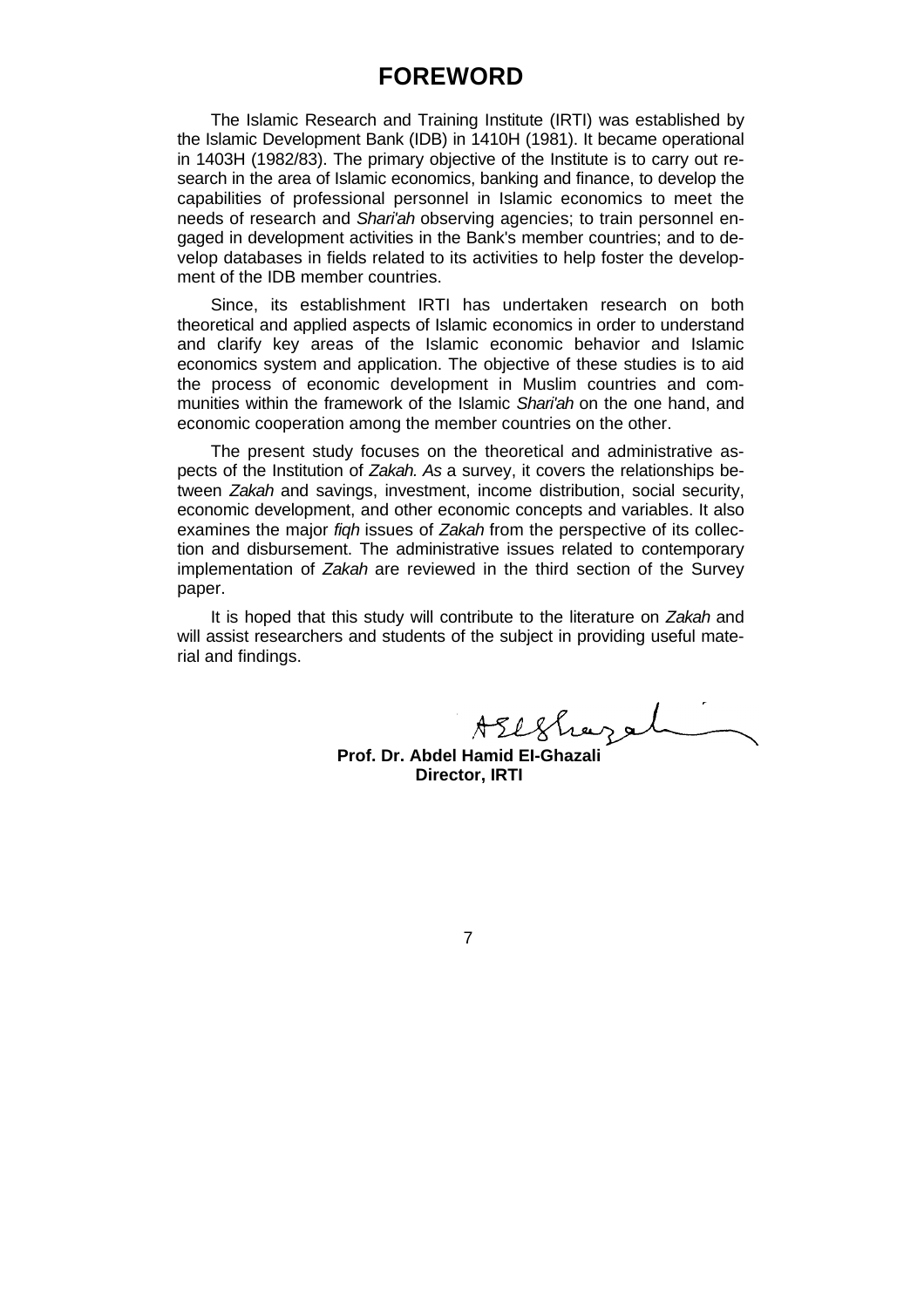# **PREFACE**

Zakah is one of the five pillars of Islam, having important socioeconomic implications, which has to be administered by the state. The Islamic resurgence in the present world has led to its institutionalized administration in some of the Muslim countries which has, however, raised some issues to be addressed. Muslim scholars have also started studying the institution in terms of its economic dimensions, *Fiqhi* issues and problems related to its administration in the contemporary environment. Seminars, conferences and workshops are being organized to deliberate on these matters.

It is a welcome initiative by the IRTI to survey the available literature on *Zakah.* Being approached by IRTI, the survey has been done as proposed. The main purpose of this work was to survey contemporary literature in terms of the issues, resolved or unresolved, theoretical or practical, in the institution of *Zakah,* rather than describing different models of *Zakah*  administration as applied in different countries. Although the survey could not be made all inclusive due to resource constraint, it is comprehensive enough to cover discussion on all the major economic, *Fiqhi* and practical issues related to the administration of *Zakah* in the contemporary phenomenon. Besides, the author was advised to provide a survey of literature, rather than a critical analysis of the surveyed materials. All these have bearing on the nature of the survey as it stands in the present shape.

I would like to thank IRTI, its Director, and specially Dr. M. Fahim Khan, Head of the Research Division of IRTI, for giving me the opportunity to participate in the activity of the IRTI in the form of this survey. I am also grateful to the referee(s) for useful comments.

I thank Allah SWT for helping me complete the work and ask for His forgiveness for any shortcomings.

## **ABULHASAN M. SADEQ International Islamic University Malaysia**

**INTRODUCTION**   $\mathsf{o}$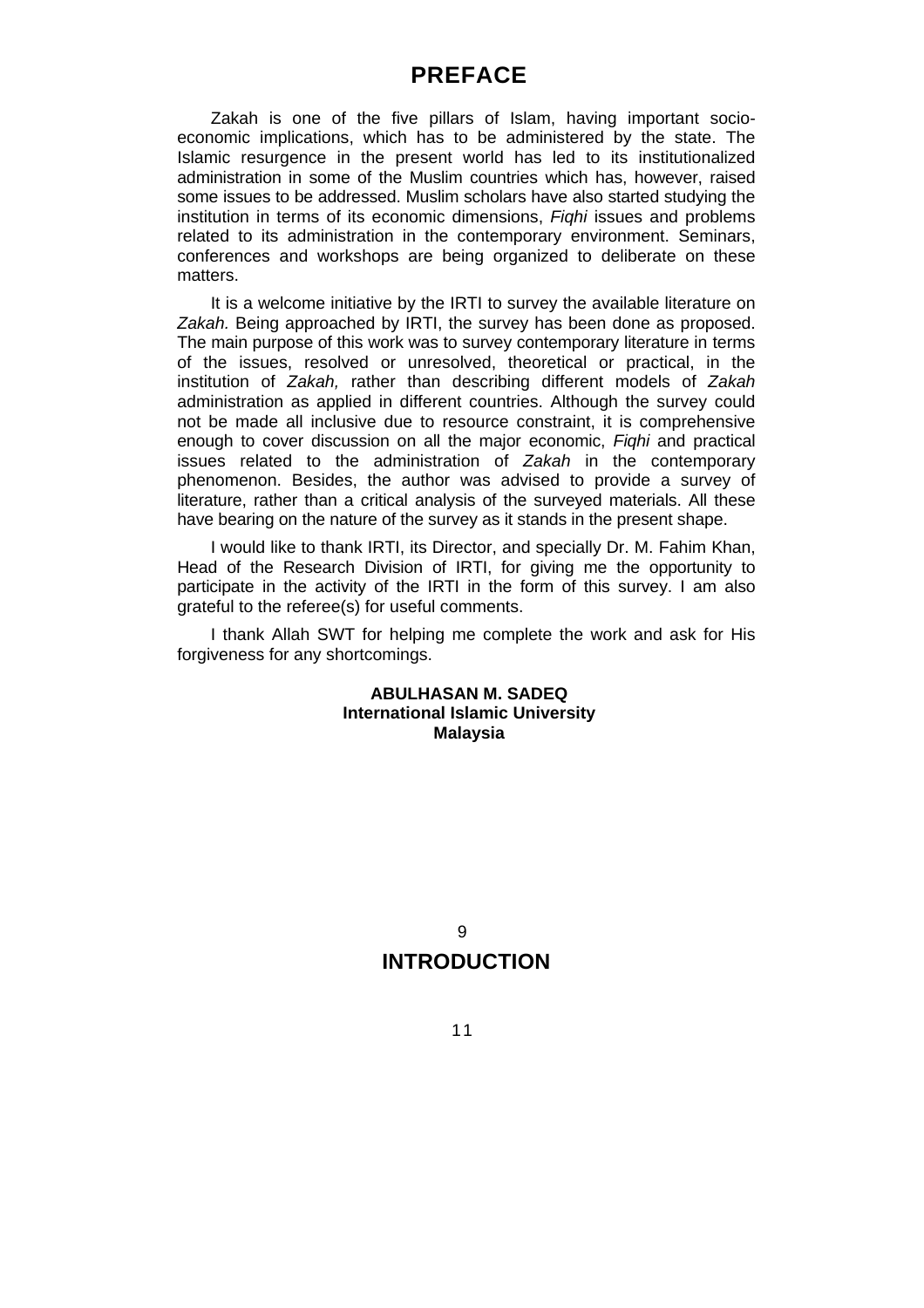Zakah is an important institution in the socio-economic framework of Islam. Its importance is revealed in its being one of the five pillars on which the Islamic code of life is founded, and in the fact that the injunction of Salah is frequently followed by that of Zakah in the Qur'an. Zakah has not been made obligatory for this *Ummah* alone, it was ordained during previous prophets as well.' This is an institution which was effectively introduced during the golden era of Islamic history.

One may however ask why is this institution so important? In addition to its being an act of *lbadah,* does it have any socio-economic implications? Now that the circumstances changed, including the forms of wealth and their relative importance and prices, will the institution of Zakah, as it is, be able to produce the expected and desired outcomes? If any changes are called for, what kinds of changes are necessary, and are such changes permissible? After centuries of discontinuity in the application of this institution, is its administration feasible in the modern context? What kinds of problems the Zakah administration may encounter in the present conditions?

There is a need to address these questions and issues. It is encouraging to note that a number of Muslim economists and scholars have been addressing these issues in the contemporary context. In addition, some Muslim countries have introduced the institution of Zakah at the state level. Some authors have also deliberated on these experiences and problems. It will be useful to survey works in this area to further develop the institution in the light of the changed economic phenomenon and for its introduction in the Muslim countries.

Our objective here is to do this. In particular, it is intended to survey literature on Zakah, classified under different issues and questions? The survey begins with a brief section on Zakah as *lbadah,* its meaning and philosophy. The major issues are, however, economic dimensions of Zakah, Fiqhi issues on Zakah, and Zakah administration.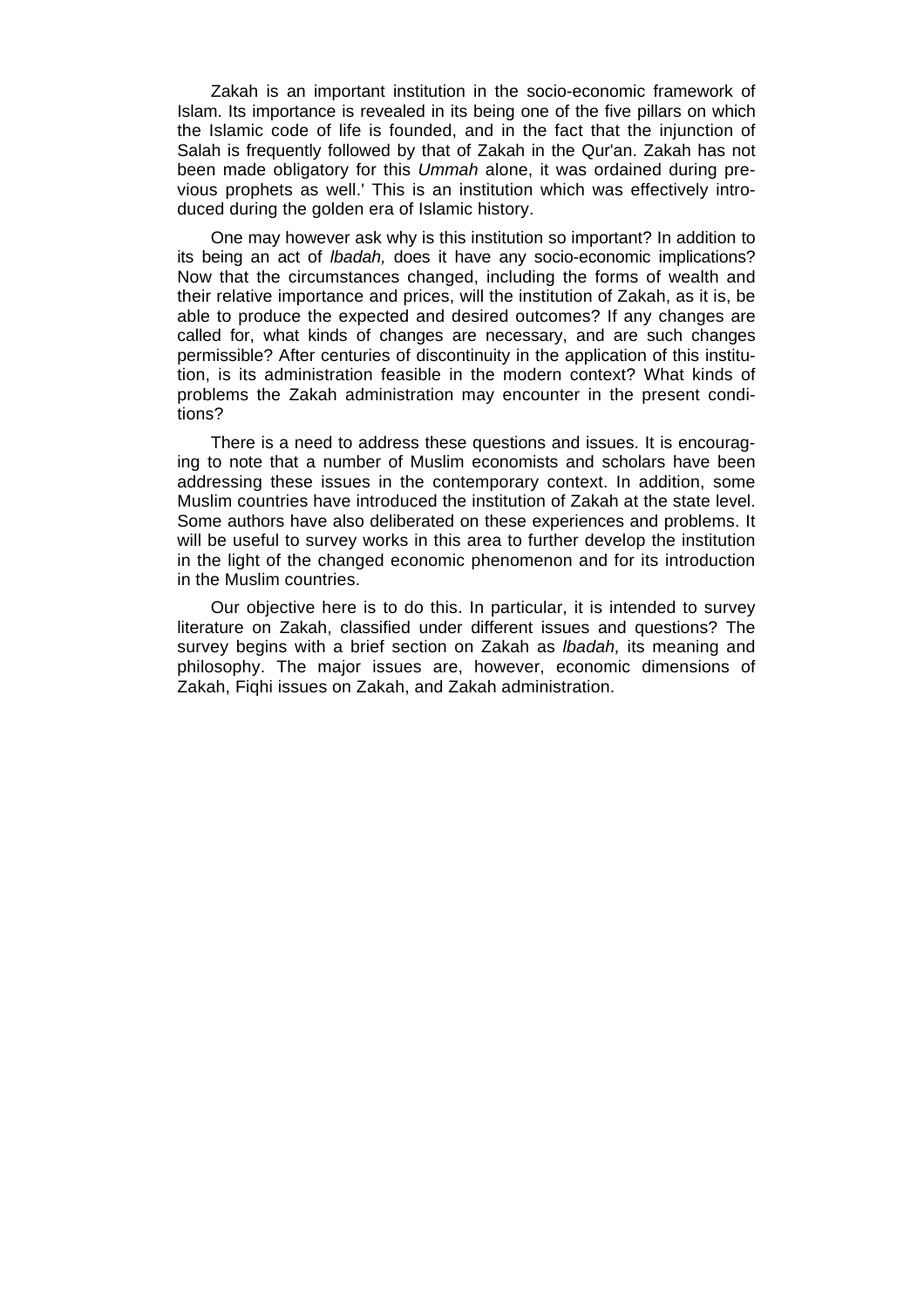## **ZAKAH AS IBADAH : ITS MEANING AND PHILOSOPHY**

Zakah is an obligatory *lbadah* and *a Rukn* (pillar) of Islam ordained in the Qur'an along with prayer.<sup>3</sup> This was an obligatory *Ibadah* during all other prophets in the past, which signifies its importance as an *lbadah*

and also for its role in the socio-economic life of Muslims (Maududi 1988, pp.303-313).

The Arabic word "Zakah" means "purity" and "cleanliness", since giving away a part of one's wealth to the poor purifies his wealth as well as his heart. According to Maududi, a person's wealth is impure, if he does not pay the right of Allah's servants from the wealth bestowed by Him. Also his heart is impure, since he does not like to appreciate Allah's generosity to him in the form of giving him more than his needs. Very little goodness can be expected of such people. The institution of Zakah purifies one's heart from the love of material wealth and prepares it to make sacrifices for the cause of Allah (Shad 1986, p.13).

Another literal meaning of Zakah is growth. This growth has two dimensions (Zaman 1980, p.103; Shad 1986, p.48). First, spiritual development by pleasing Allah. Second, Zakah redistributes income, leading to "an urge for greater enjoyment and in turn to greater production". Accumulation and hoarding affects production and, on the other hand, distribution and circulation stimulates production and growth (Zaman 1980, p.103).

In *Shari'ah* terminology Zakah is the part of wealth which the rich, possessing the *Nisab,* has been ordained to spend for the deserving recipients at prescribed rates as per rules laid down in the Islamic sources.

In the Islamic code of life, absolute ownership of everything belongs to Allah who has created everything, including wealth in its different forms that are possessed by people. Therefore, Allah has the right to guide and control their economic activities including acquisition and spending of wealth and, accordingly, the requirement of spending a part of the wealth in His way (Sadeq 1980, p.48).

Zakah is not only an *lbadah,* its role is significant in the development of a healthy and peaceful social environment, which is full of mutual cooperation and sympathy.' According to Maududi, man is inherently selfish in nature, who wants to confine all the goodness to him alone and thus lacks a sense of sharing with others. If all activities, including economic ones, are guided by such a philosophy of self interest, it will lead to

undesirable consequences in the society. Such a selfish behavior in the economic front will lead to concentration of wealth, leading to poverty and eventual social unrest, social and economic crimes, and so on. On the contrary, if man helps each other, the entire society will be better off which

13

will benefit all, including the wealthy people who help others. The institution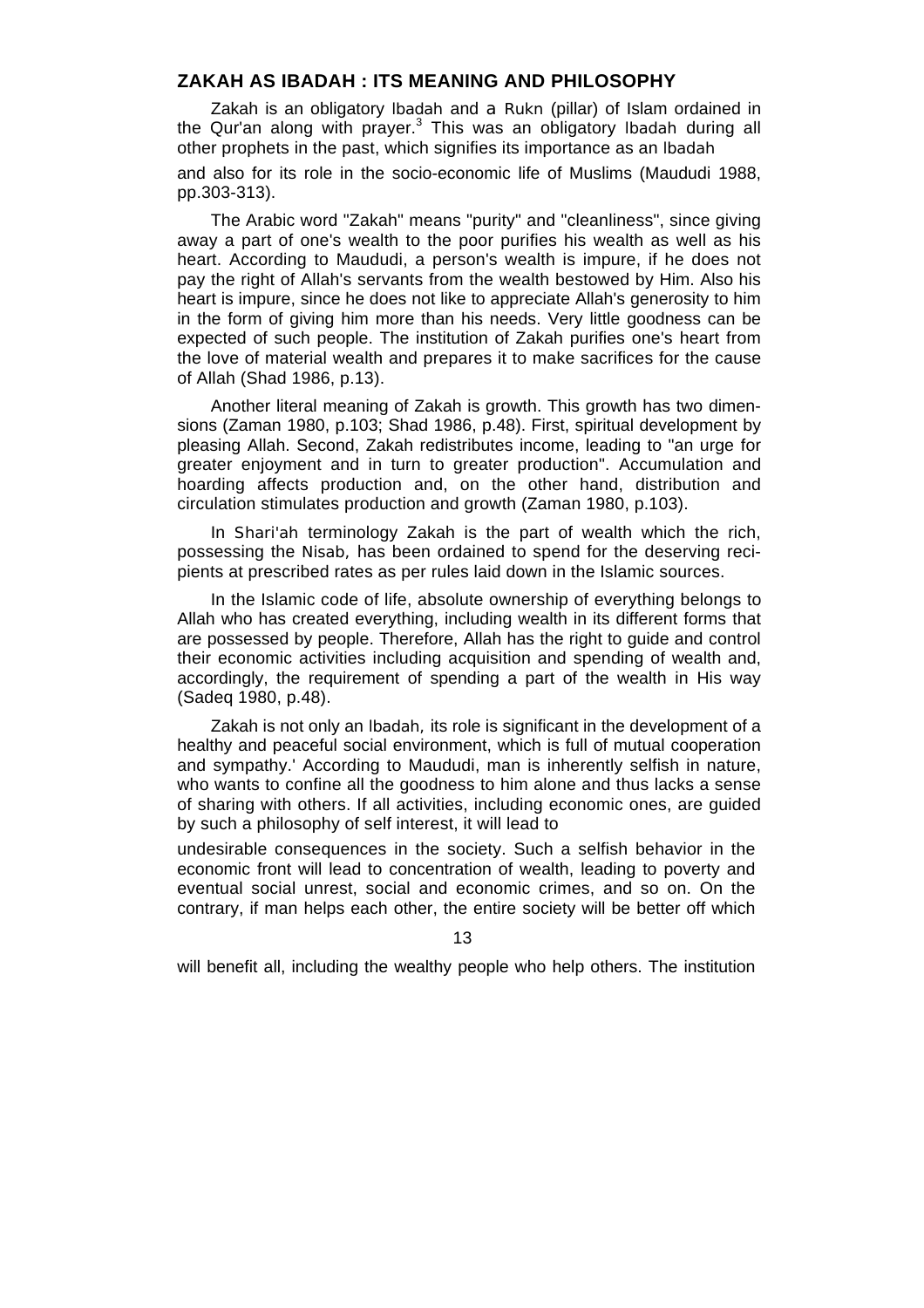of Zakah creates the spirit of sharing and helping others, as against the inherent selfish behavior, and thus creates a healthy and congenial social environment.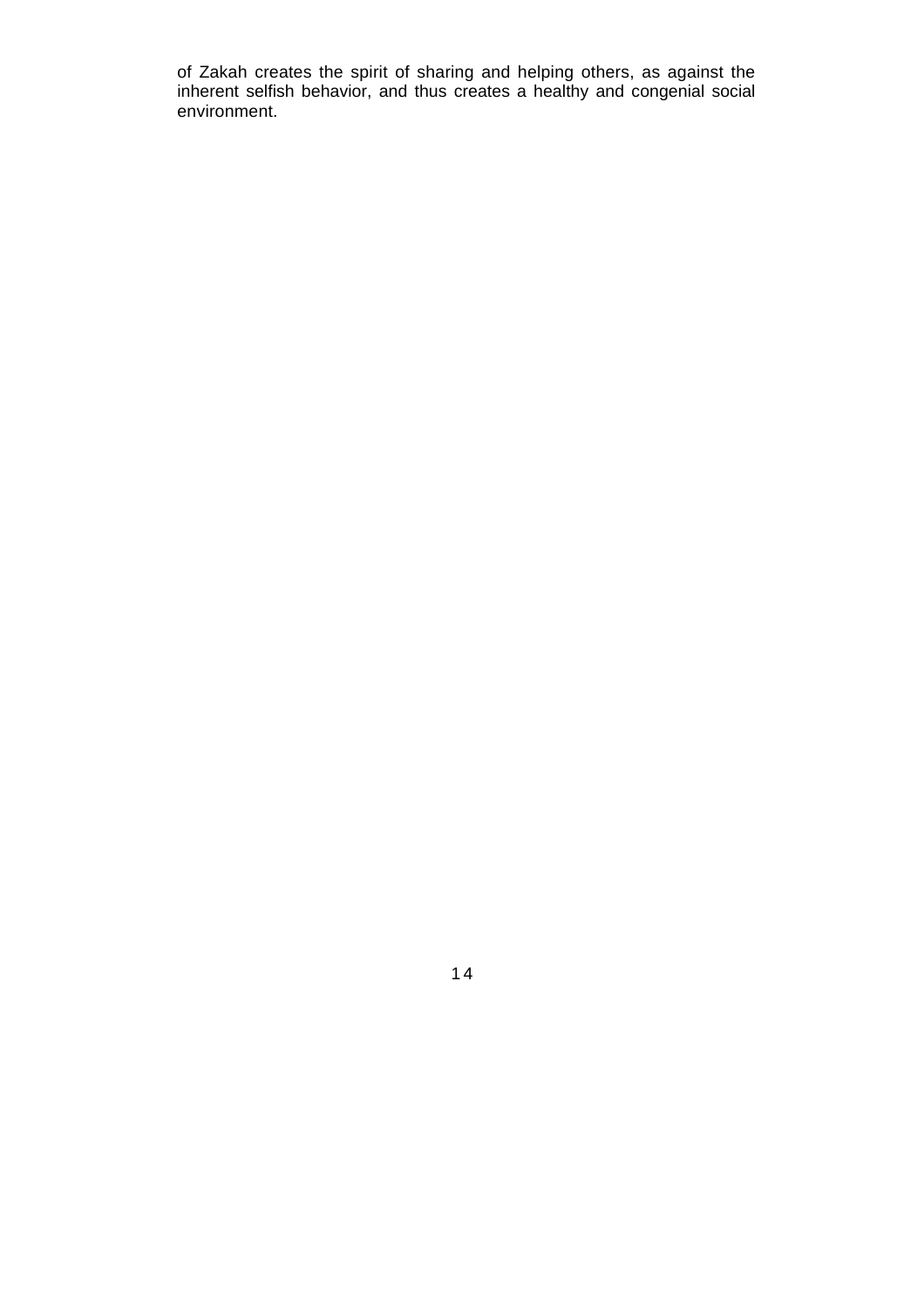## **ECONOMIC DIMENSIONS OF ZAKAH**

The institution of Zakah has implications for micro and macro-economic variables. In the former Zakah is said to result in favorable effects on saving and investment behaviors of individuals without affecting work efforts. Favorable macro- economic effects are expected to cover several dimensions including allocative efficiency, economic growth, distribution of income and wealth, poverty eradication, social security and stabilization.

#### **Zakah and Savings**

What will be the effect of Zakah on the volume of national savings? According to some, Zakah will increase national savings, while some others find the effect inconclusive. To Chowdhury (2), the institution of Zakah is expected to increase savings (1983, pp.5-7). Zakah irrevocably takes away a part of precautionary savings. If income is expected to fall short of subsistence, the people will tend to save more as a precautionary measure. Likewise, the higher the uncertainty about the expected rate of return on investment, the higher will be favorable effect of Zakah on ex-ante savings. On this score, saving is positively related to uncertainty in the expected rates' of return on investment. Chowdhury (2) has not however discussed whether an Islamic economy is characterized by uncertainty to have more savings, and whether this is good for the economy.

According to Metwally, the effects of Zakah on national savings will depend on the nature of consumption function that the society follows in its consumption behavior (Metwally 1986, pp.45-46). If it corresponds to the absolute income hypothesis the savings effects of Zakah is likely to be negative. This is because Zakah redistributes resources from the rich to the poor and, according to the absolute income hypothesis, the average propensity to consume of the low-income group is relatively higher than that of the high-income group.

If the consumption behavior follows the relative income hypothesis, Zakah is likely to increase national savings. This is because Zakah will reduce the income of the rich so that the pressure on families just below to "keep up with the Joneses" will be reduced accordingly. This will reduce some of the society's emulative spending with a positive effect on savings.

On the other hand, if the permanent income hypothesis is relevant the savings effect will be neutral. For *Zakah is* a permanent device so that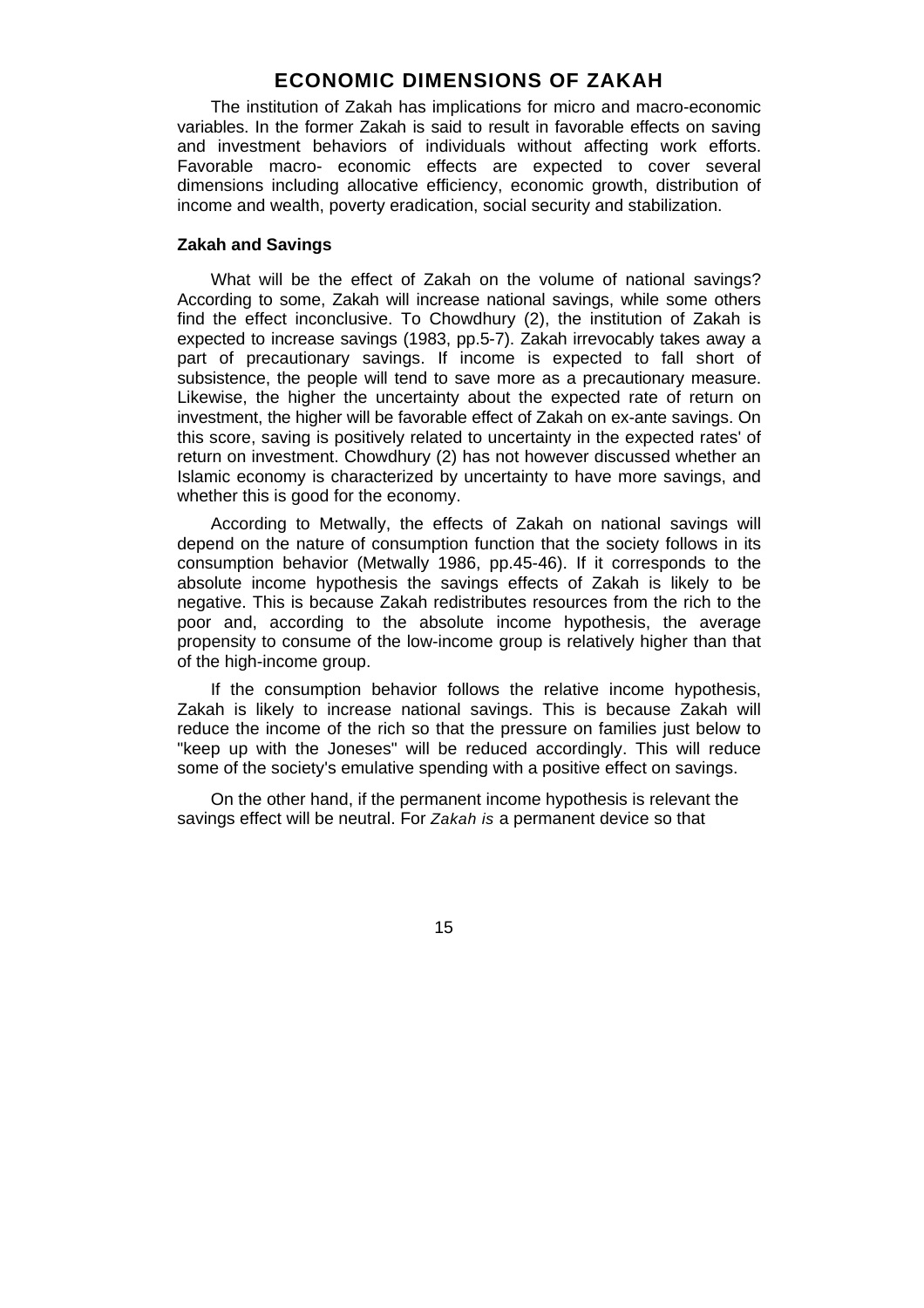the nature of gaining or losing income through the institution of Zakah will be permanent in nature. Therefore, the ratio of permanent consumption to permanent income will be the same and hence Zakah will not change the level of savings. A similar conclusion is true for the life-cycle hypothesis of consumption behavior. Thus, according to Metwally, the savings effect of Zakah is inconclusive when the issue is considered in terms of traditional theories of consumption behavior for an Islamic society.

To the present author, Islam provides clear normative values of consumption without denying the role of income and related variables. Thus the consumption behavior of an Islamic society may well be different from the ones reflected in different conventional consumption functions-7 As a consequence, the savings behavior may be different from the ones expected from traditional consumption hypothesis If this is true, the above analysis of Mentally becomes less relevant for an Islamic society.

## **Zakah and Investment**

Does Zakah have any bearing on investment? Some authors see positive effects on Zakah on the incentive to invest rather than keeping the investable resources idle and unused.

Zakah imposes a penalty on the idle resources since the idle resources will be eaten up by Zakah in due course. This is because the owner of the wealth will have to pay Zakah every year which will reduce the size of the wealth year after year, and eventually it will vanish if it does not grow. This is an incentive to invest.<sup>0</sup>

Zakah also discourages use of savings for non-income producing assets like jewellery, real estate, and loans by imposing a carrying cost (Mentally 1986, pp.46-47). According to Mentally, an additional motivating factor for investment is that the invested amount is Zakah and only the return from investment is variables. This will encourage the rich to invest their resources since they will be exempted from Zakah for the entire amount of investment." In his analysis, investment will continue to take place as long as the investor's expected net loss does not exceed 2.5 per cent, which is the Zakah rate on idle funds (1986, pp. 48-49). As a result, investment will be greater in an Islamic economy.

Mentally has suggested how a firm will reach equilibrium level of capital stock when Zakah is incorporated (1986, pp. 49-52). This is given by the equality between the value of marginal product of capital and the unit price of capital times its depreciation minus Zakah rate on idle funds.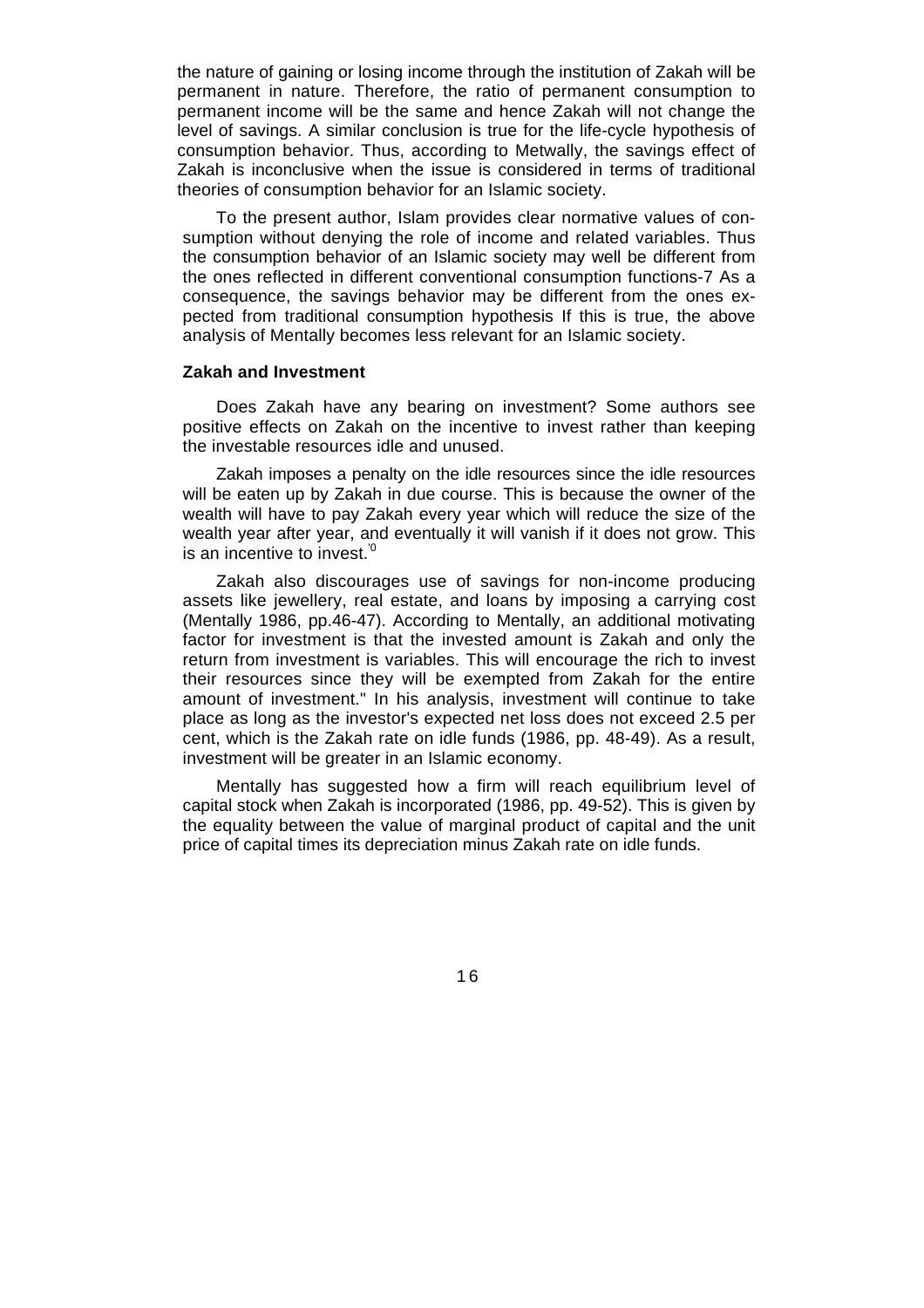#### **Zakah and Income Distribution**

The institution of Zakah redistributes resources from the better-off people of the society to the worse-off ones.<sup>12</sup> In principle, there are two channels of distribution of income and wealth: (1) the functional distribution of income which refers to the distribution of the produced goods and services among the factors of production, and (2) distribution of wealth through transfer payments (Sadly 1990, pp.38, 60-61). If the Islamic mechanism of functional distribution of income through a just factor pricing is implemented, the distribution of income is not expected to be highly uneven. This distributive device is reinforced by the institution of Zakah which is an effective method of obligatory transfer payments.

The distributive effect of Zakah is not expected to be insignificant (Awad 1989, p.80). Award's estimate for Sudan shows that about 3 to 4 per cent of GNP will be collected as Zakah revenue. This implies that a third of GNP will be redistributed from the rich to the poor in a decade (Award 1989, p.80). To Award, this is a significant redistributive effect of Zakah. Kahn's estimates show, however, that the proceeds of Zakah will not exceed 1 to 2 per cent of GNP, if it is collected by following the existing Fiche rules because of the changed circumstances (Kahn 1989, pp.16-i 7). A similar result was found in Salami's study of the Sudan and Saudi Arabia (Salami 1990, pp. 6,10). According to Kahn, such Zakah revenues will not be enough to produce the kind of redistributive effect which Zakah is supposed to bring about at a desired speed. Therefore, he suggests a fresh reconsideration of the existing *Fiche* rules in order to guarantee that Zakah produces its redistributive and other objectives at an optimum speed. $(13)$ 

### **Zakah and Poverty Eradication**

The institution of Zakah helps eradicate poverty which leads to untold sufferings resulting in begging which is condemned in Islam (14) According to Nodal, poverty is one of the worst problems in a society. Poverty leads to crimes; most of the crimes are committed due to poverty. It also leads to hatred between the rich and the poor. The poor people, living beside the rich, feel deprived which naturally create hatred between them, leading to social unrest, disputes and even wars. To Nodal, the way out is the institution of Zakah. It will take care of poverty  $(15)$  At the same time, it will create the sense of love, friendship and co-operation between the rich and the poor.

Extreme income inequality would not exist in a properly functioning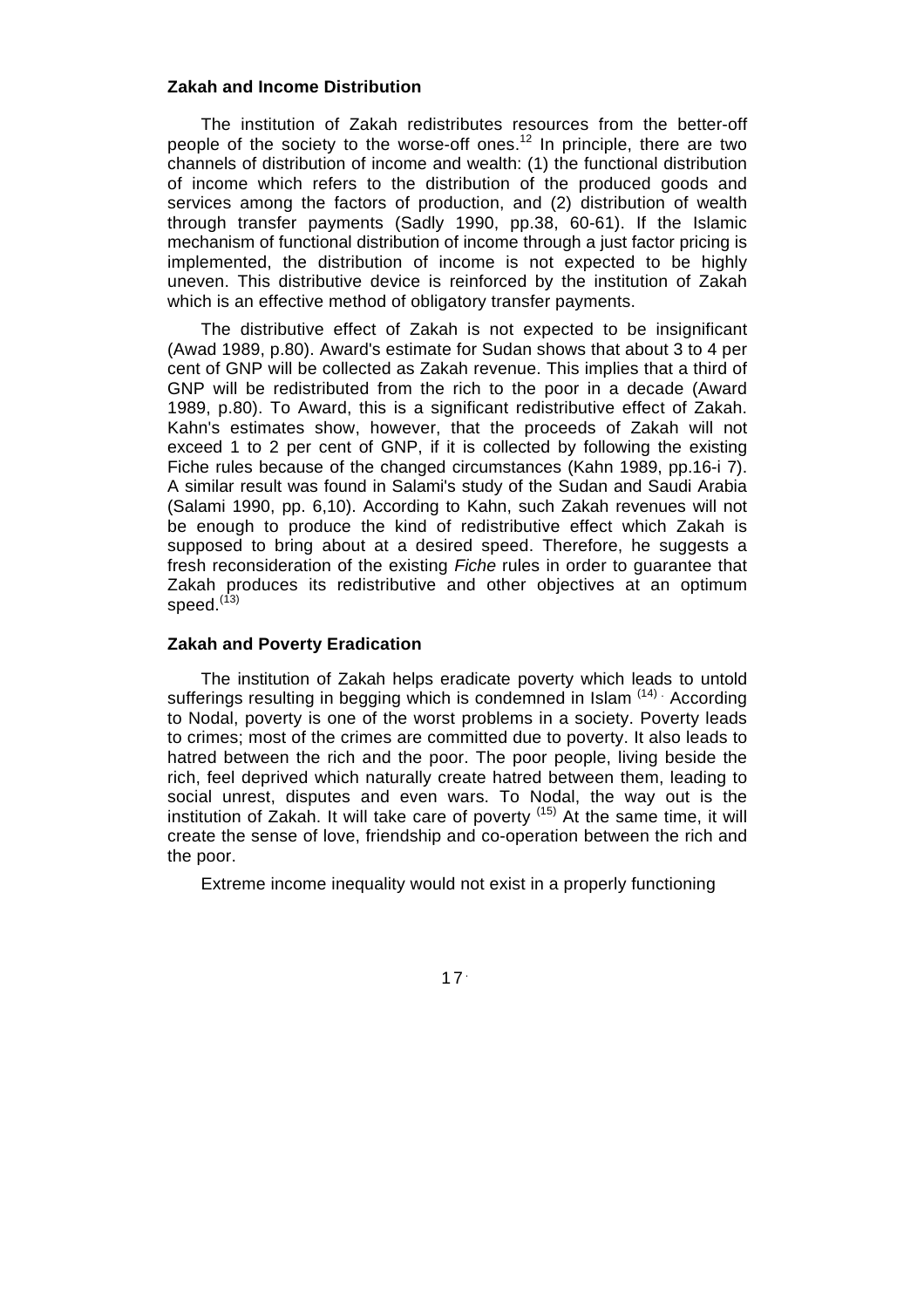Islamic economy, since a variety of distributional channels tend to lead the Muslims towards a central average of living standard(**16).** As a result, the problem of poverty is not expected to be a severe one in a true Islamic society. If there is any, the institution of Zakah and other channels of transfer payments are supposed to balance it out.

There is a consensus of Islamic scholars that the higher priority in Zakah disbursement is for the eradication of poverty (El-Din 1986, p.3). However, juristic opinions differ as to the maximum amount to be paid to a single eligible person. At the one end, the *Hannah* school sets a limit of 200 dioramas while, at the other end, the Chaff's school argues for a life support provision by giving capital goods to eligible persons (EI-Din 1986, pp.3-4). The *Maliki* school allows giving a year's provision. Based on this**,**  Yusuf al-Qardawi supports Shafi'e opinion for the able and qualified eligible persons and the Maliki view in case of unable persons like the children, disabled and old persons (EI-Din 1986, p.4).

El-Din does not support the policy of paying Zakah in the form of capital goods. This is because of two reasons. First, the phenomenon of rising inflation and increasing uncertainty makes it difficult to obtain a safe and stable income on the life span from capital investment. This may be viable only in small activities like tailoring and farming, and in a stable economic condition. Second, the Zakah eligible able- bodied persons are normally full-time employees, who cannot get benefit from the transfer of capital goods due to both time constraint and the nature of job contracts. Therefore, El-Din does not find convincing merits in al-Qardawi's suggestions.

Instead, El-Din suggests an equity transfer alternative, that is, to pay Zakah in equity shares (1986,p.6-7). To him, this has several merits. First, the Zakah receivers will be able to achieve benefits of large activities, since business through mergers is the characteristics of the growing economies. Second, having an equity share will give the poor employee a sense of ownership which is conducive for boosting productive morale of the employees. Third, price of equity shares are quite stable. Therefore, El-Din recommends payment of a part of Zakah in shares by choosing an optimum combination of producer goods (in shares) and consumer goods in order to be able to make it also a fiscal tool."

According to Awan, if the institution of Zakah is properly implemented, it will be able to break the vicious circle of poverty, since its introduction with the abolition of interest will encourage the rich to invest their wealth, which will increase employment and output with a multiplier effect (Awan,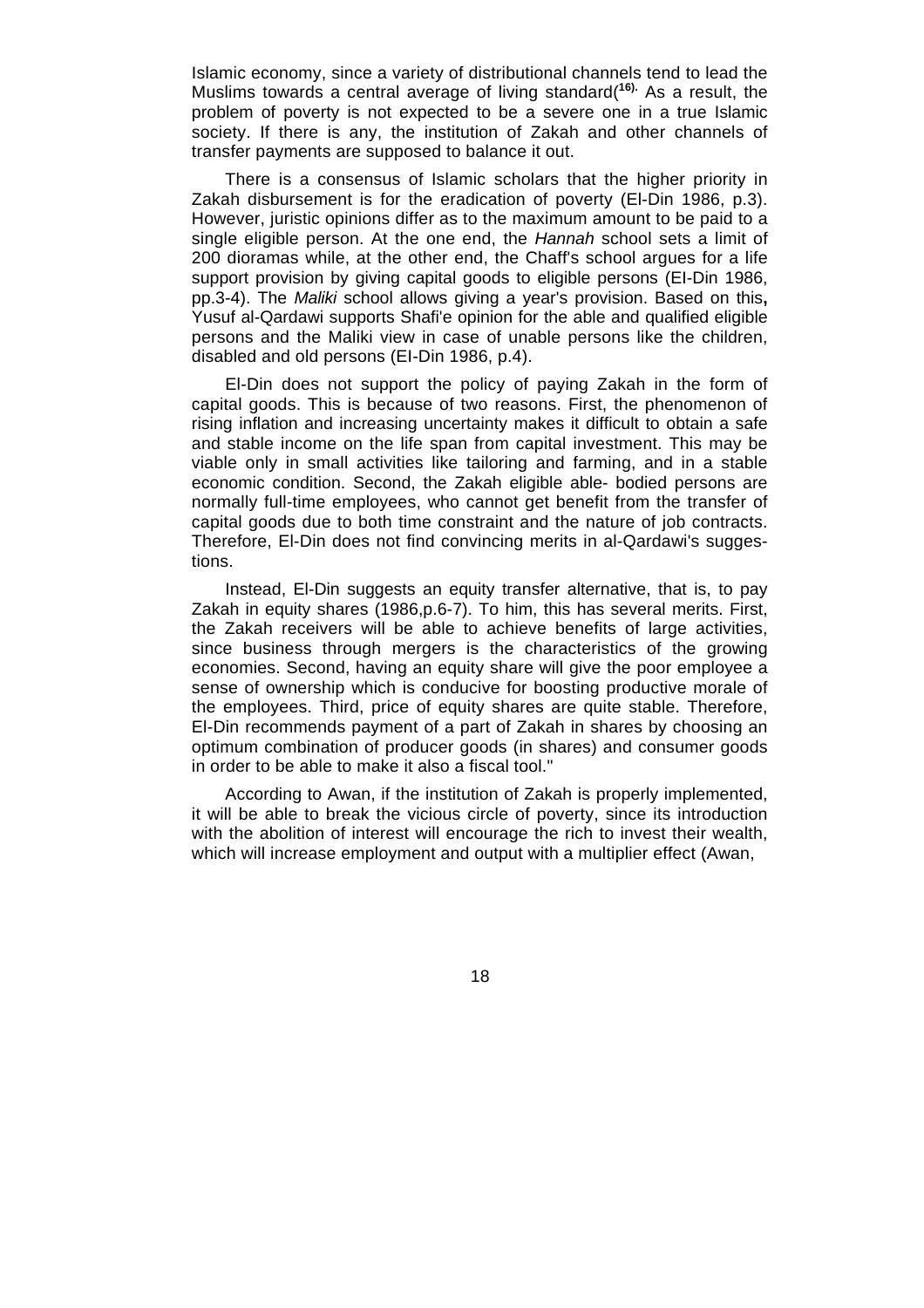p.203). It should be noted here, however, that all the desired effects can be obtained only when the entire Islamic system is introduced (Awan, p.201).

## **Zakah and Social Security System**

Islam provides a social security system based on the institution of Zakah **(18).** According to Afzal, the first source of security in the Islamic approach is Allah Himself, followed by individual responsibility to make provisions for the future, instead of spending everything presently, and the third is the mutual responsibility to look after each other in time of need in the framework of an extended family. Finally, the state is responsible to support the members of the society from the Zakah proceeds when they cannot take care of themselves (Afzal 1980, p.175).

To Afzal, the Zakah system of social security differs from the western one in that Zakah system is neither a compulsory contributory savings plan for future benefits, nor a welfare program like the western system. Therefore, the coverage of Zakah system is narrower. In a socialist system, the history of social security is a history of class struggle, bitterness and conflict, and in the capitalist system it is a top-gap arrangement or patchwork (Zaman 1980, p.105). In the Islamic system Zakah is a duty of some and the right of others, which involves legislation only for implementation. It creates a sense of brotherhood, mutual economic commitment and social harmony (Maududi 1988, pp.306-313).

The Zakah-based social security system does not imply "letting the common people lead a life of dependence", but it is a compulsory social security system to be enforced by the state for the upliftment of the disadvantaged people of the society so that they will not need such help eventually **(19).** The period of Omar bin Abdul Whiz is a practical example of it when nobody was available to receive Zakah.

Hasan has suggested two kinds of social security for an Islamic economy (1984, pp.43-47). First, Social Security for *Ghair Nisabi (SSGN)*  population, whose wealth is below *Nisab.* Second, Social Security for the *Nisabi* (SSN) population. The SSGN is financed by Zakah revenues and the beneficiaries are those whose income is below *Nisab.* The contingencies for which protection may be provided from the SSGN include sickness, unemployment, born invalidity, childbirth, old age, orphanhood, widowhood, and health services. No contribution from the beneficiaries is involved in the SSGN. On the other hand, the SSN is meant for those whose possessions exceed *Nisab.* This will help provide social security to the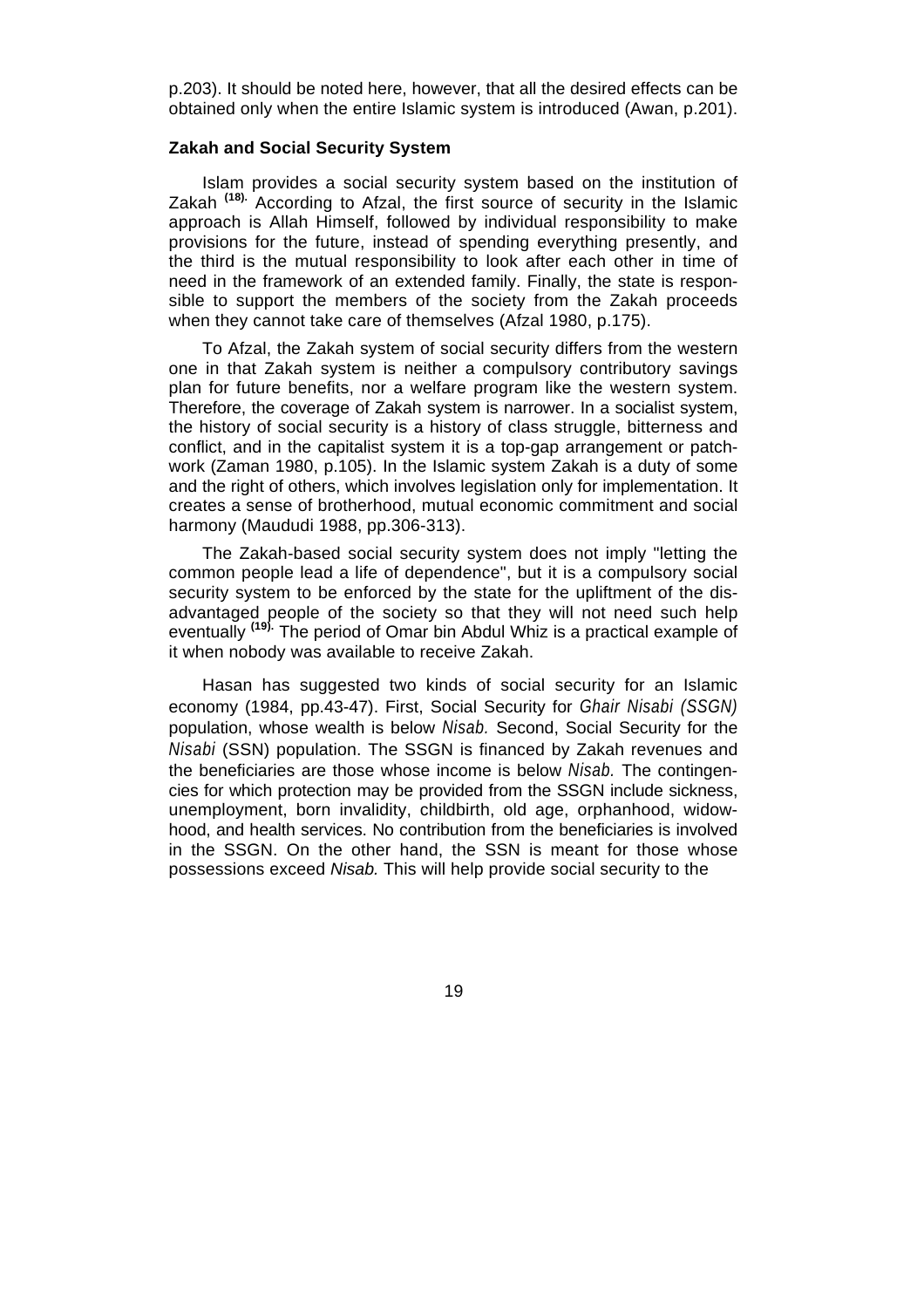*Nisabi* people. *The contribution* should be determined *in such a way that*  the SSN does not run into deficit. Any unpredicted deficit should be guaranteed by the government.

The proposed SSN of Hasan is similar to the ones that exist in some of the western countries in different forms. The introduction of such a system depends on the willingness of the people concerned and/or the government. The SSGN is, however, built into the Islamic economic system, which provides a compulsory social security to the disadvantaged population through the institution of Zakah.

#### **Zakah and Allocative Efficiency**

Zakah is expected to contribute appreciably to allocative efficiency-20. According to Chowdhury (1), efficiency of resource allocation is associated with each mode of income distribution and hence there is an efficient allocation corresponding *to each initial* distribution *of income* **(21).** *To him,*  resource allocation in the presence of Zakah is "more efficient and more equitable *than other* alternatives" *(22). This is because the* degree *of x-effi*ciency in an Islamic social system is high due to its strong "motivational and non-market efficiency factor". For Zakah is treated as an important religious obligation which is also an instrument of income distribution. While tax in traditional economics tends to reduce x-efficiency by reducing work efforts, Zakah adds to it by religious incentive to pay Zakah which produces other motivational effects including higher participation rate of *labor force (23), and higher investment* by *subjecting the* idle *resources to*  Zakah with a resulting higher employment and output through a multiplier effect (20**).**

According to Mannan, Zakah influences the composition of goods and services produced in the country (1989, p.31). This is because it increases consumption of necessities by its recipients, implying a higher demand for necessities. As a result, the production of necessities will increase. This will produce a favorable allocative effect in the economy.

El-Din *has used the* allocative *function of Zakah in a* particular *mean*ing. According to him, Zakah re-allocates resources from the rich to the poor as an effective means to fight poverty (EI-Din 1986, pp.1-3). The condition of *Tamlik* helps achieve inter-group allocation through a target *group* approach *of Zakah disbursement (25)* (El-Din 1986, pp.9-17).

#### **Zakah and Economic Growth**

*Some writers argue that Zakah* will *contribute to economic growth*. (26)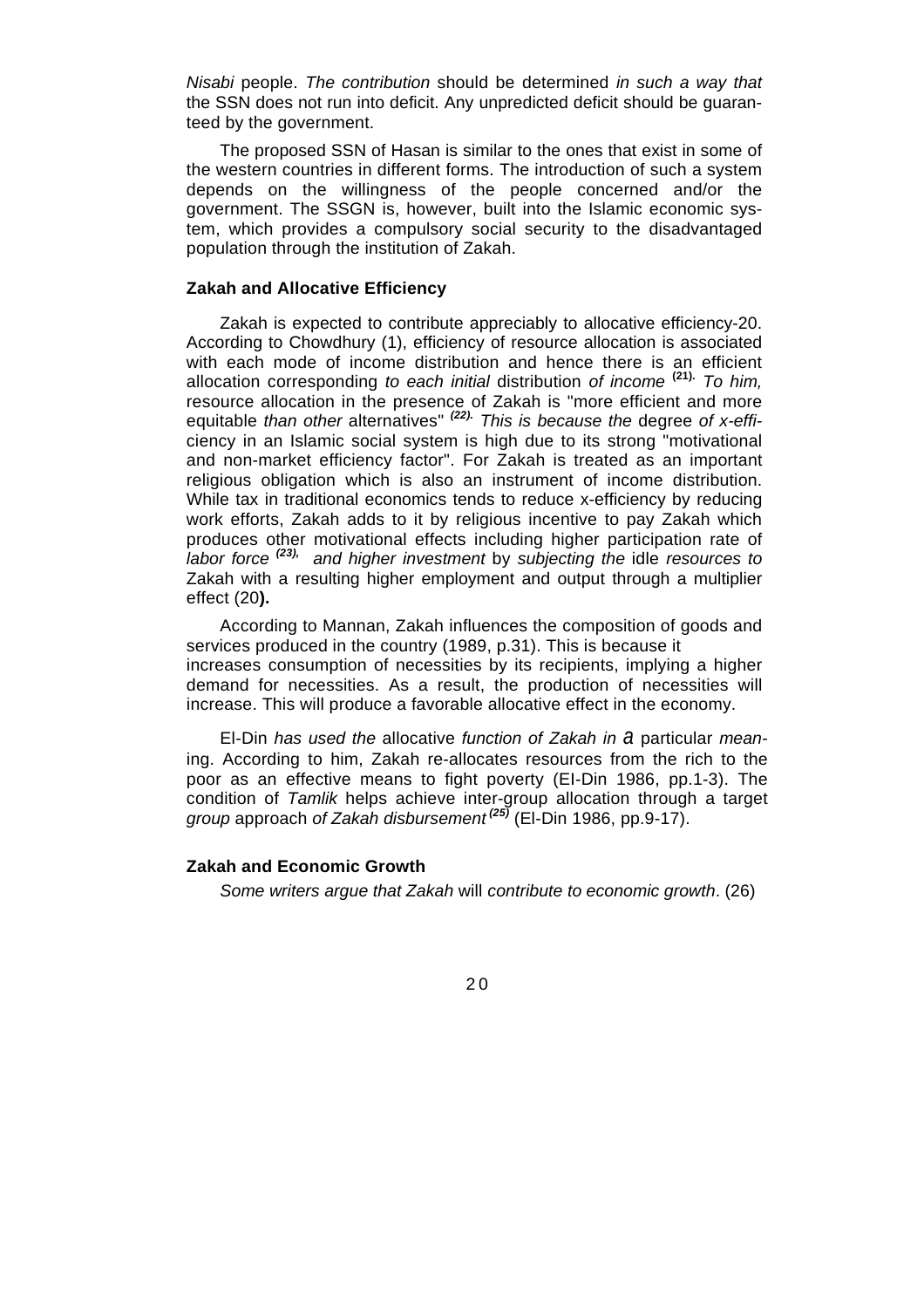According to Awan, Zakah leads to a healthy circulation of wealth and thus ensures continuous growth and prosperity of an Islamic economy (1980,p.197). He also emphasizes that the institution of Zakah can produce optimum welfare results, provided other supporting Islamic institutions are also operating and the government is well-equipped with Islamic standard of efficiency. However, if the economy is not free from non- Islamic features, for example, the existence of riba-based finance, the effectiveness will be little. Awan argues with statistical evidence of a few countries that the policy options suggested by conventional growth models are inadequate as well as destabilizing and counterproductive. The Islamic system can provide a good alternative if implemented with totality and efficiency.

As mentioned earlier, Zakah is expected to increase investment by penalizing the behavior of keeping the resources idle (Chapra; Awan 1980, p.203; Sadeq 1990, p.20). This will obviously have a positive growth effect. This linkage has explicitly been provided by Awad (Awad 1989, pp.81-82). According to him, Zakah encourages investment by penalizing hoarding which contributes to economic growth.

According to Mannan, Zakah redistributes wealth into consumption leading to higher aggregate demand. It also penalizes hoarding and "provides a powerful stimulus" for investing idle resources which gets momentum because of allowing profits from "sleeping partnership" in the economic activity. The production possibility curve of the country is expected to shift upwards because of these dynamic forces of integration of production and consumption effects "by creating new employment, feedback and self generating successive momentum through inter-sectoral allocation and reallocation of resources" (Mannan 1989, p.31). Zakah also reallocates investible resources from the luxury goods to basic needs industries by "stimulating production of consumption goods and services of the poor" (Mannan 1989, p.31).

Awad refers to a situation where the rich do not invest their wealth all over the year, and also evade the Zakah by investing it just before the completion of the year (1989, p.81). The growth effect, according to him, is good even in the above case. This is because, once the resources are invested, employment and output increase, and also the return from investment will ultimately be zakatable. Thus, this evasion will not also be free from growth effect.

Such position of Awad will, however, be valid if it is not evaded byneither non- payment nor non-investment. Such evasion seems however to prevail in the Muslim countries, because Zakah management and en-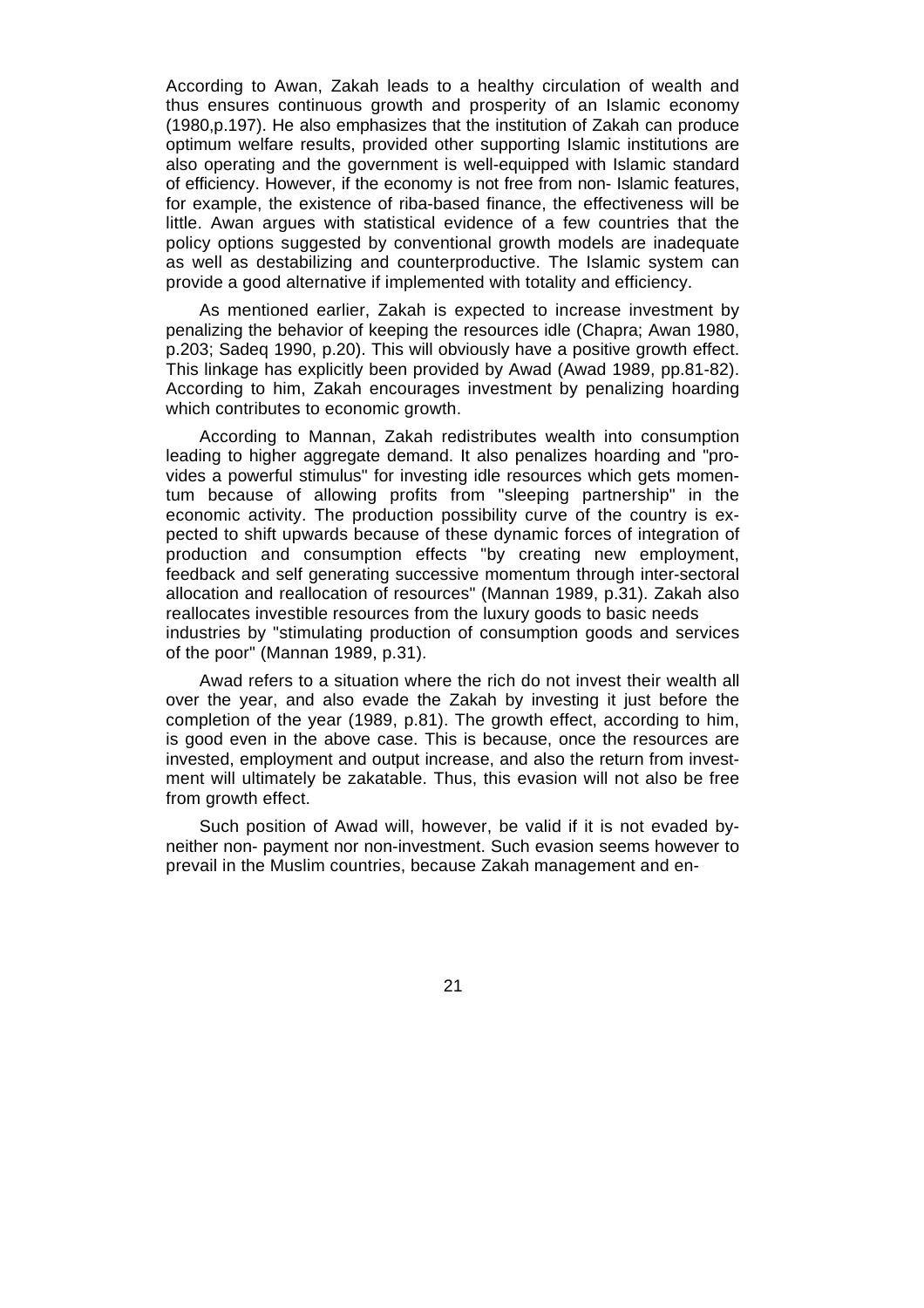forcement lack efficiency where it exists at the state level, and it does not exist at all in most of the Muslim countries, not to speak of Islamic communities in Muslim minority countries. The implication is not that Zakah does not contribute to growth, but rather that it should be implemented and enforced without allowing evasion, which will contribute to growth, directly and/or indirectly.

Zakah redistributes wealth into consumption since it redistributes wealth from the rich who save more to those who consume more. It also puts a premium on saving at the expense of consumption at margin, since Zakah is imposed on the unspent wealth. All these will lead to a high aggregate demand (Chowdhury (2)1983, pp.5-7; Sadeq 1990, p.91). Since this demand is expected to be reflected in the basic needs industries, which use labor more intensively, the employment effect will be favorable. In addition, Zakah will increase the standard of living of the poor which will improve their health and skill and this will increase the productivity of the work force (Sadeq 1990, p.91). This will contribute to economic growth.

While Zakah is expected to increase consumption of its receivers, it is expected to increase savings of Zakah payers. According to Chowdhury (2), Zakah is likely to stimulate ex-ante savings of the Zakah payers and capital formation. This is because Zakah irrevocably takes away a part of net worth and hence the Zakah payers may save more as a precaution against the possibility of current income falling short of subsistence. Likewise, any uncertainty about rate of return on investment is also likely to have a positive effect on ex-ante saving.

An increase in consumption of Zakah receivers does not imply higher consumption from given income but rather higher consumption from higher redistributed income and, therefore, it may not necessarily lead to net negative savings of the group. But ex-ante savings of the Zakah payers may increase, due to the reasons mentioned earlier, which may lead to capital formation, higher employment and output, and finally to economic growth.

## **Zakah, Fiscal Policy and Stabilization**

Apparently Zakah seems to be inflationary in nature since it reinjects hoarding into circular flow by redistributing wealth from high savers (the rich) to the high consumers (the poor). To some, on the contrary, Zakah is expected to play a stabilizing role in an economy. According to Awad, Zakah works as an automatic stabilizer. During boom, people hoard less so that the size of Zakah revenue will be less (Awad 1989, p. 82). On the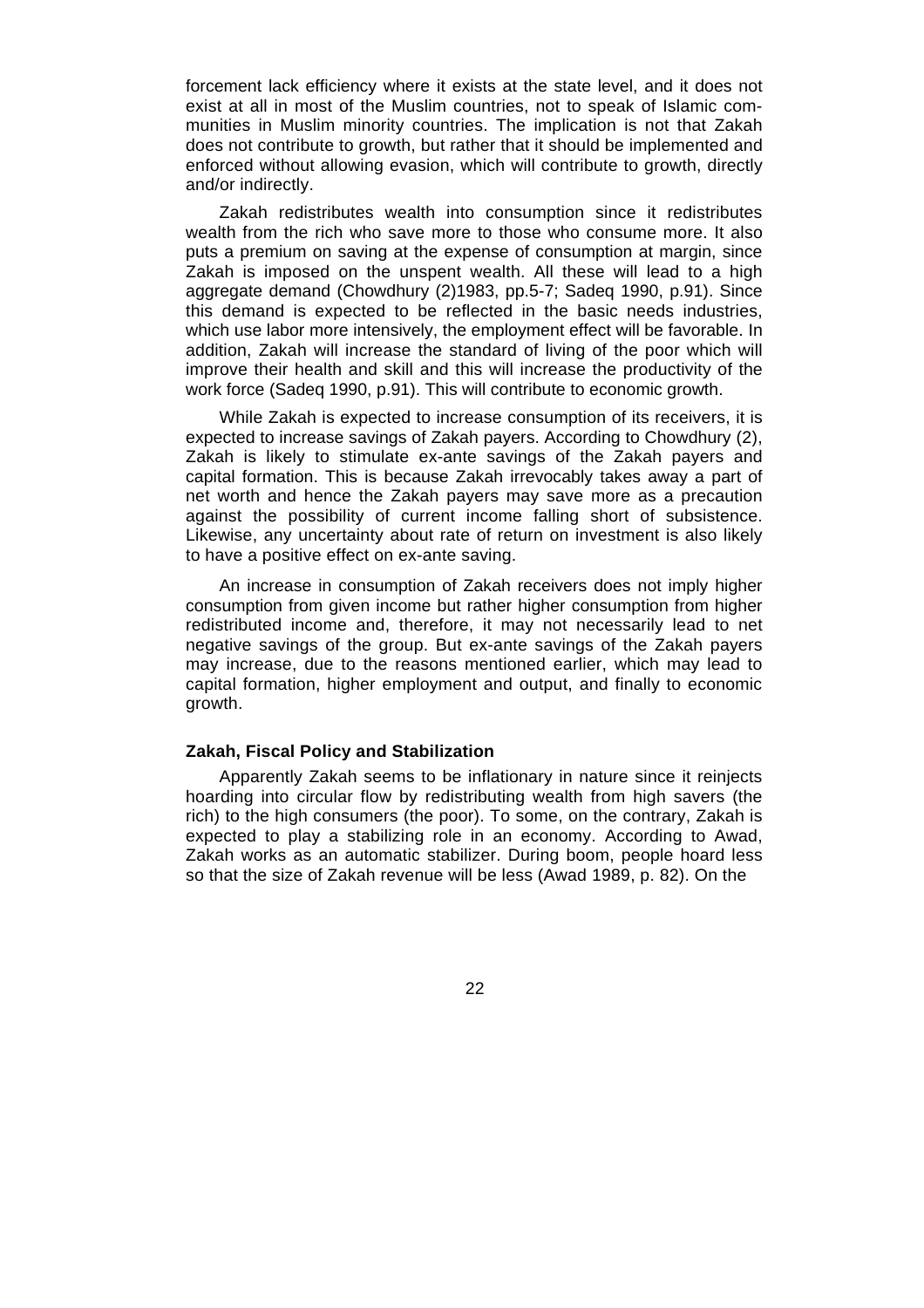other hand, the need for Zakah disbursement will also be less, since employment increases during boom periods so that a fall in Zakah revenue will be matched by a fall in demand for charity. As a result, a smaller amount of Zakah will be disbursed during boom and thus it acts as an automatic anti- inflationary device.

In recession, on the contrary, hoarding increases due to a fall in investment which increases Zakah revenues. The need for Zakah revenue does also increase, because employment falls during recession. Thus a higher distribution of Zakah revenue to the poor will automatically produce an expansionary effect during downswings.

This opinion of Awad does not seem to be based on sound reasoning; This is because his theorization is based on the amount of Zakah on the hoarded funds alone. As is well-known, Zakah is also compulsory on other items such as the items of trade and trade inventory which do not necessarily decline during boom. Thus, the automatic stabilizing role of Zakah based on the cyclical difference in hoarding is expected to be marginal, if any.

A question arises whether the institution of Zakah can be used as a tool of deliberate stabilization policy. According to El-Din, collection and disbursement *of* Zakah *have been* determined by *the Shari'ah and hence,* it is "impermissible to freely manipulate a lagged interval between them *as a fiscal* policy tool"(*27). He has* argued by *making reference to the Shari'ah*  sources that Zakah proceeds should be exhaustively disbursed among the eight heads. If there is any surplus it may be distributed across political boundaries. *This minimizes* stabilization *role of* Zakah *(28).*

He, however, views that Zakah may be paid in kind in the form of consumer and producer goods, and the ratio of consumer/producer goods may be used as a fiscal tool (EI-Din 1986, pp. 32-37). A reduction in this ratio during expansionary period would produce dual effects. Firstly, a fall in consumer goods will reduce accelerator effect, and a rise in producer goods will enable capital stock to be adjusted to its desired level as more Zakah money will be used in purchasing equities.

On the other hand, an increase in the ratio of the consumer/producer goods during contractionary period will produce favorable expansionary effects, since higher consumption oriented disbursement of Zakah will help recovery to take place. This ratio may be used as a fiscal tool even if Zakah is not disbursed in kind, but rather in the form of "tokens". In this case the token will have to be specified as "consumer goods token" and "producer goods token" based on the desired ratio between consumer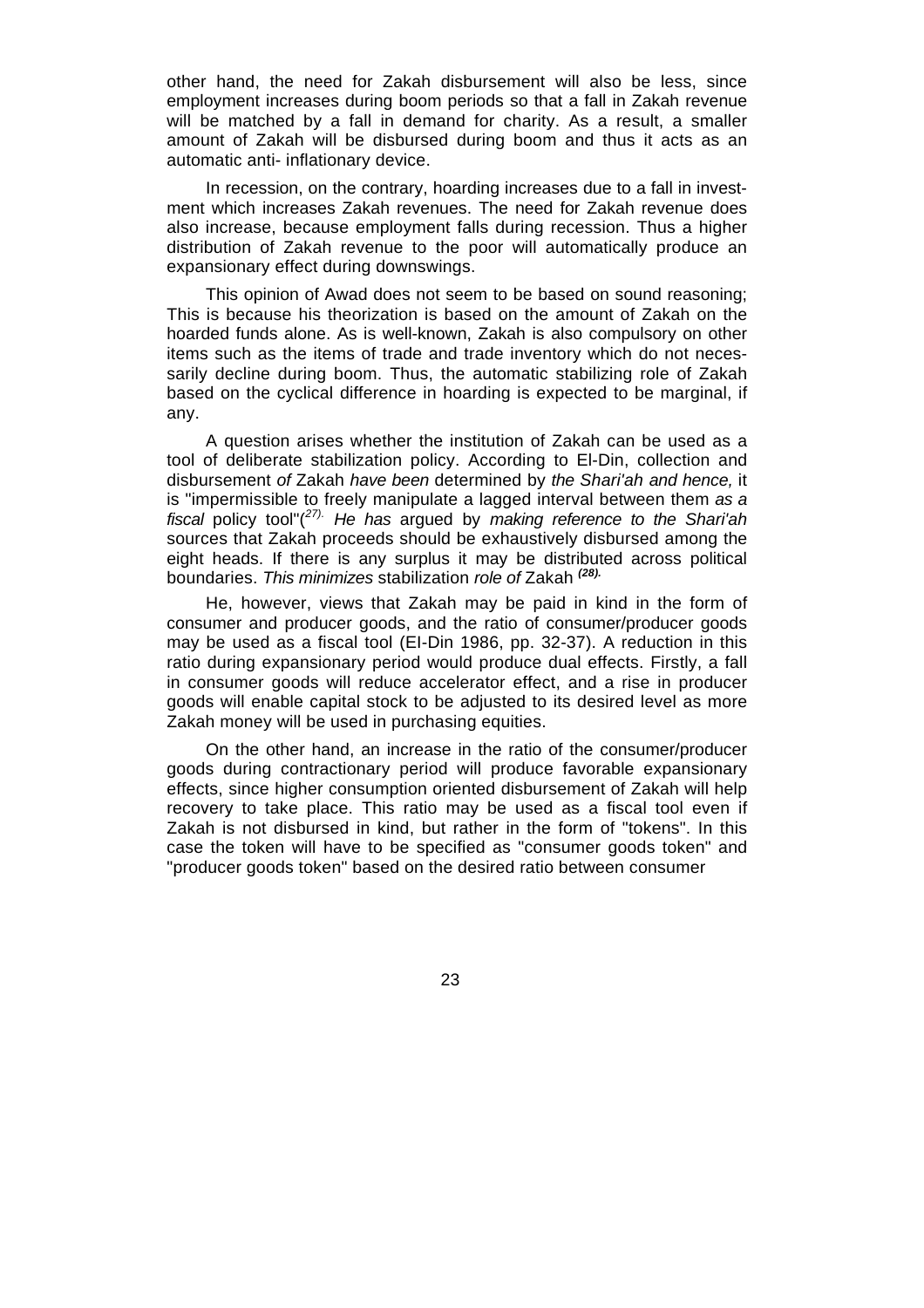and producer goods, so that Zakah payees cannot change the ratio. Thus, according to El-Din, Zakah cannot be used as a fiscal tool by manipulating its disbursement time; it can however be a fiscal tool by changing the nature of its expenditure on consumer and producer goods.

To the present author, although Zakah may be used as a tool of counter - cyclical fiscal policy, its role may be limited (Sadeq 1990, pp. 88- 89)**.** The use of a fiscal tool may involve its variation and manipulation to suit the dictates of the fiscal policy, which is not possible in this case once the coverage, *Nisab* and rates of Zakah are determined by *Sunnah* and *Ijtihad.* Manipulation of disbursement time may defeat the very purpose of Zakah because, for example, its postponement during inflation may severely affect the poor, since they are the ones hard hit during inflation. On the other hand, payment of Zakah in kind during recession may produce little additional expansionary effect, since the marginal propensity to consume of the poor is already high who will spend even if it is paid in cash.

## **Zakah, Work Efforts and Employment**

Will the institution of Zakah produce any adverse effect on work efforts, as evidenced in the western welfare programs? According to Shehatah, Zakah will not affect work efforts (1989, p 60). This is because, according to him, when Zakah is given to able-bodied persons, it may be given to only those who make all efforts to earn their living but fail in the process, despite all endeavors.

This suggestion of Shehatah is useful, but it raises some other issues for Zakah disbursement which may some times be difficult to address. First, the persons involved in Zakah disbursement will have to see whether unemployed able-bodied people have already made effective attempts to get jobs. Second, in case of those who are employed but cannot earn enough, whether they have tried their best to earn enough, and so on.

Wahid applied the neo-classical theory of labor supply in a micro context and concluded that Zakah would increase individual supply of labor if income effect of Zakah is greater than the substitution effect (Wahid, 1985, pp. 6-7). He, however, does not discuss the expected size of these effects in an Islamic economy **(29).**

The foregoing discussion refers to the supply side effect of Zakah on work efforts. The question remains, what is expected to be its demand side effect? According to Awan, the demand for labor will be not affected due to Zakah. This is because the amount of labor and capital inputs have been given due consideration in fixing the Zakah rates and, therefore, the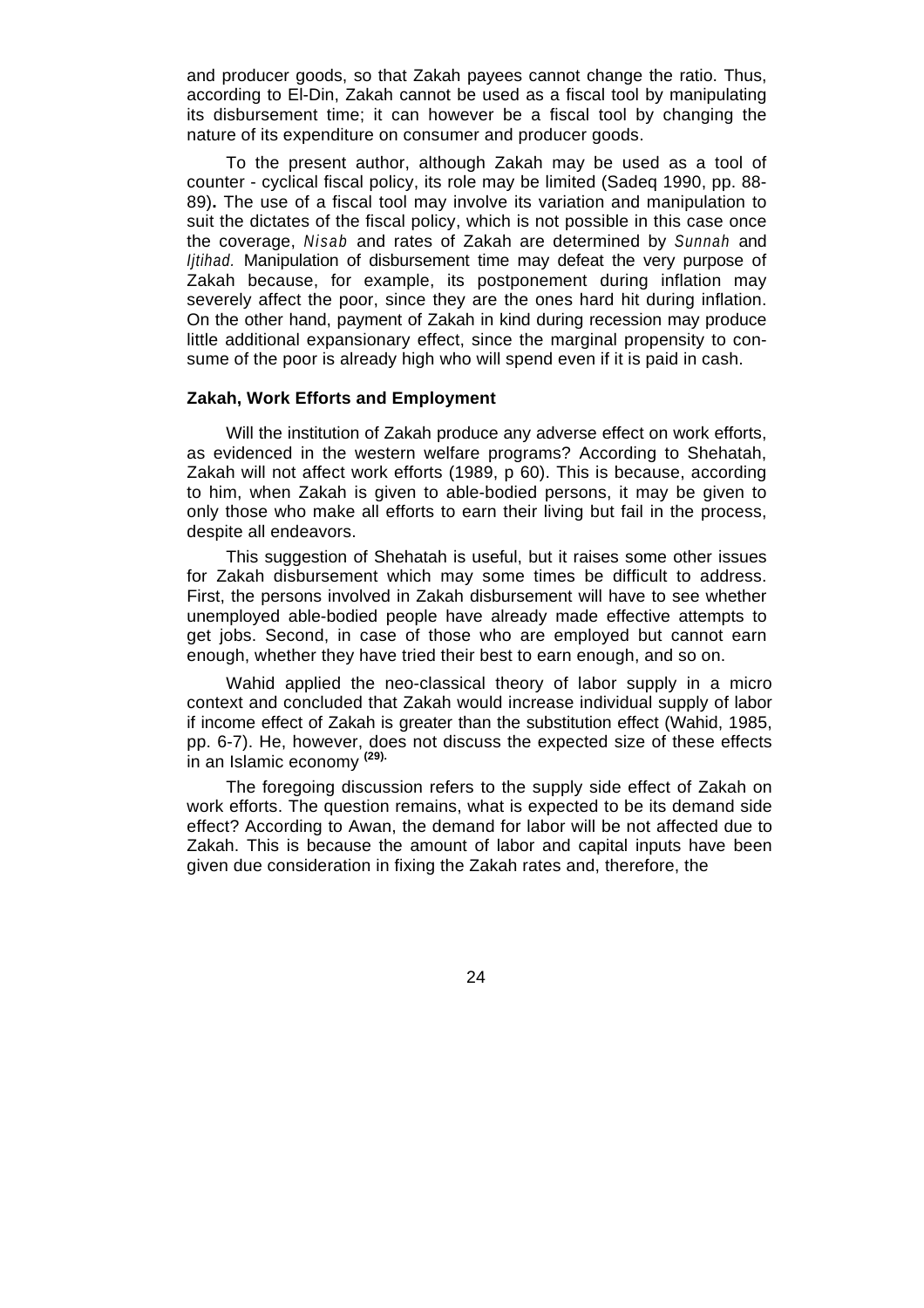incentive for employing labor and capital is not affected (Awan 1980, p. 199). For example, Zakah on irrigated produce is lower than that on non-irrigated produce.

#### **Tax with Zakah**

There is a number of questions to address on this subject. How different is Zakah from taxes? Is it permissible to impose taxes over and above Zakah? If yes, could the administration of Zakah and taxes be combined? A number of authors address these questions.

Although both Zakah and tax involve imposition of levies, there is a gulf of difference between the two (30). Some of the differences are as follows. Zakah is a religious duty, while tax is a civil duty, such that refusal of Zakah makes a person *Kafir* (non-believer), which is not the case in taxes. Zakah is imposed on Muslims only and its sources and beneficiaries are also fixed, which are not true in taxes. Zakah can be collected only by the Muslim government, while tax can be collected by any government.

Salama has argued for additional taxes over Zakah for meeting the government expenses beyond the beneficiaries of Zakah, including expenditure on physical infrastructure and other services (1982, pp. 346-348**).** In the early Islamic states, the revenue from the sources specified in the Qur'an - Zakah, *Khumus, Fai, Jizyah* were enough, and hence there was no need for extra tax, except for tax impossed by' Qmar On foreign traders (Awad 1989, p. 83). Now the Muslim countries, a good number of which are poor, will have to provide many welfare services, incur development expenditure and bear the cost of administration and defence. Hence, there is a need for restructuring the tax system in order to increase revenues. Awad finds support for the imposition of supplementary taxes in 'Omar who levied taxes on foreign traders in retaliation of their taxes on Muslim traders.

Therefore, Awad suggests a restructuring of tax structure wherein Zakah will be central and primary, supplemented by other taxes (Awad 1989, p. 87). His model of Zakah-based tax structure has two components, traditional taxes and supplementary taxes (Awad 1989, p. 87). The former *consists of Zakah, Khumus, Fai, Jizya, Kharaj, Ushr, Jihad and Muasa*  (welfare), while the latter consists of direct taxes (on hoarding etc.) and indirect taxes (on luxuries and harmful items)  $3<sup>1</sup>$  In this tax structure the following should be excluded: (i) taxes that duplicate Zakah, (ii) taxes that conflict with the objectives of Zakah (e. g. taxes on the poor), and (iii) taxes to finance services that the public prefer to see financed by other means.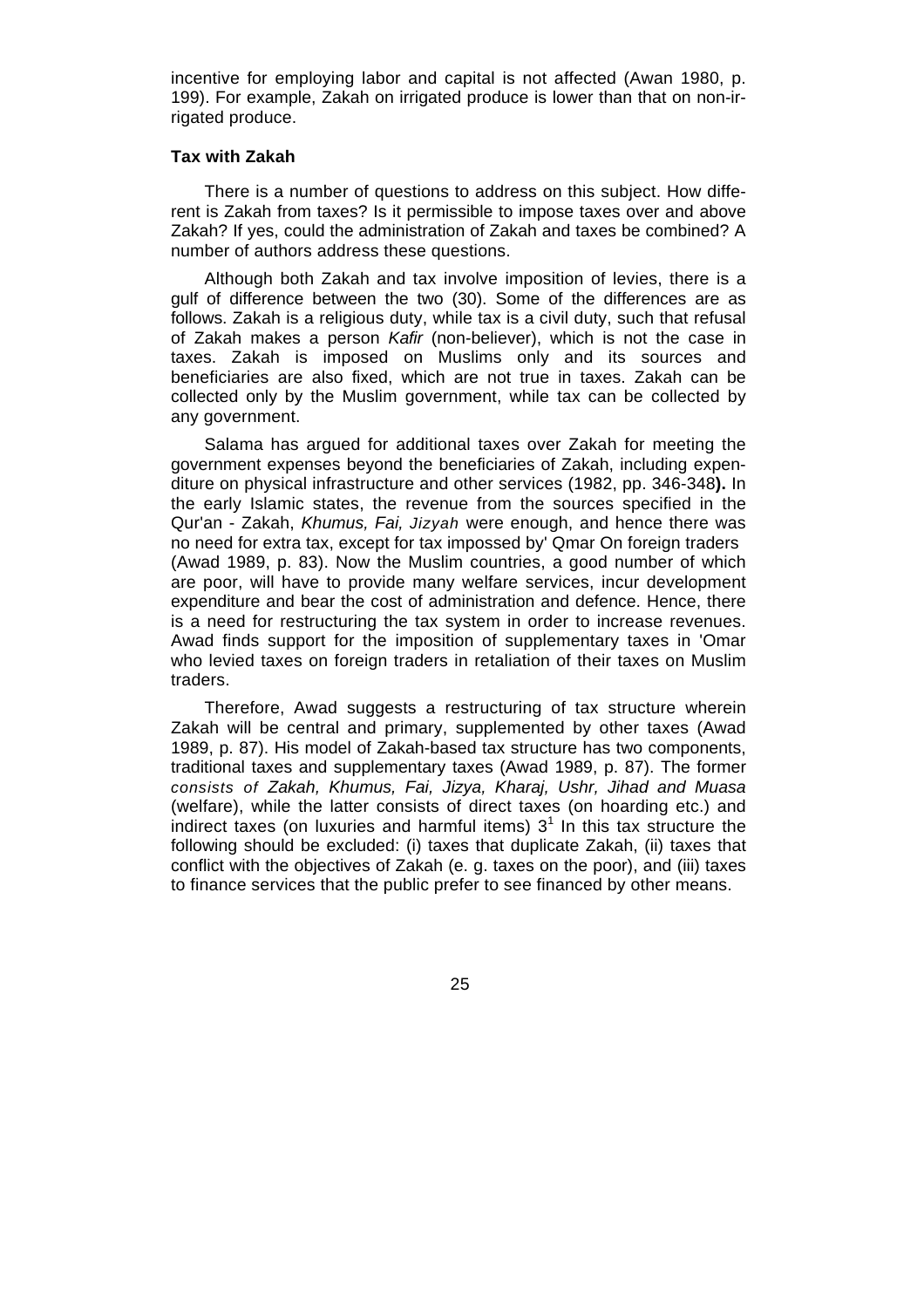Igbal maintains, on the other hand, that Zakah should not be mixed with the general tax structure, but rather should be separated (1989, pp. 97-100). In early history of Islam, taxes were minimal, and hence it was not separate, while the functions of the state were limited to defense, propagation of Islam and some welfare services. Now that the importance of taxes has increased, the tax structure would be kept separate from Zakah, since "The nature of sources of collection and items of Zakah are specific and are in the nature of welfare, distinct from taxes of a general nature" (Igbal 1989, pp. 97-98).

According to Kahf, additional taxes may be imposed as a last resort only "under certain circumstances and conditions" (1983, pp. 147-151). These include the needs for it and the exhaustion of alternative means. The needs that justify taxes over Zakah include a country's internal and external defense, state expenses, relief from natural calamities, and for providing a socially determined standard of living to the people and development of productive capacity of the society if not provided by the private sector. The alternative means that should be explored first include *Kharaj, Jizya,* public enterprises, fees, voluntary contributions and public debt.

Awad is not in favor of levying taxes for financing of economic development (1989, p. 85). Instead, such projects may be financed by public borrowing, equity participation of the people, charging the beneficiaries, philanthropic or profit-seeking institutions or by taxing the beneficiaries. Tax may be used as only the last resort for financing development projects unless the *Ummah* has strong preference for it.

These are the major economic implications of Zakah which have been addressed in the literature under survey. As discussed and analyzed by different authors, Zakah is expected to produce favorable effects on savings, investment, poverty eradication, equity in the distribution of income, social welfare, allocative efficiency and, thus, on economic growth and development. It is also expected to help in stabilization policy.

Some authors are, however, skeptic about the favorable effects of Zakah if it is introduced partially (Ba-Yunus 1980, pp. 180-181). If the government is not an Islamic one, but rather an exploitative one, the people will not have trust in the government and, hence, there will be little enthusiasm to pay Zakah to the government channel, leading to Zakah evasion. In this condition, Zakah proceeds will not be enough to reduce poverty of the poor countries. The implication of this position is not to abandon the institution of Zakah, but rather to Islamize the whole socio-economic system.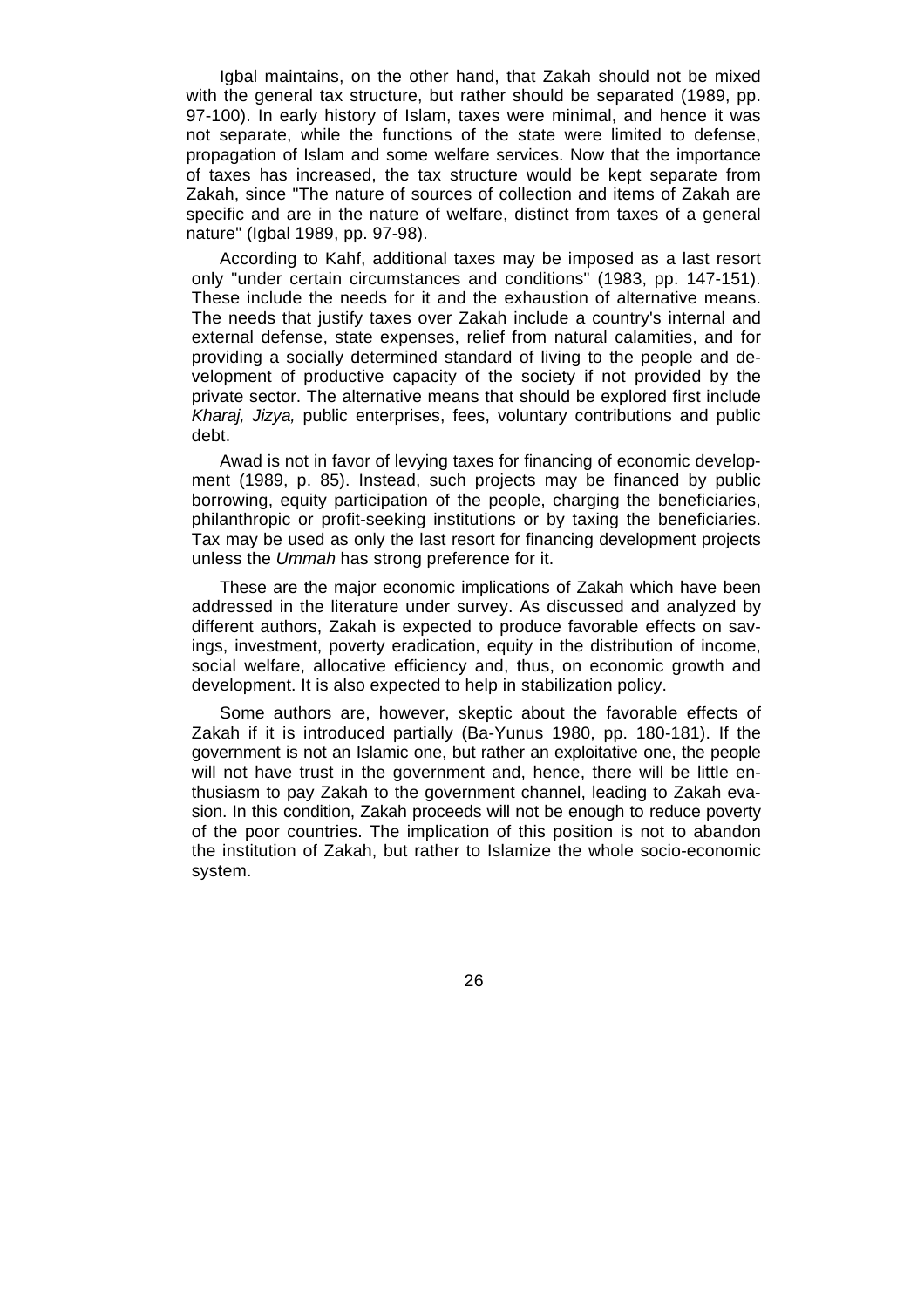On the other hand, Raquibuzzaman has emphasized the need for changing the status quo of ownership that exists in most of the Muslim countries in order for Zakah to be able to produce the desired effects (1980, pp. 209-223). According to him, existing distortions in the ownership pattern of land and other resources should be taken care of before Zakah can play its role. In this context, he studied the cases of Bangladesh and Saudi Arabia and stressed the need for redistribution of resources in these countries. According to him, the redistribution will increase national income, government revenues (both Zakah and other taxes) and improve the conditions of the people.

A number of other authors have emphasized the need for reviewing *the Fiqhi' issues concerning coverage, Nisab and rates of Zakah in* order *to achieve the* desired *results from the institution of Zakah (*32). *According* to Kahf, if the coverage of Zakah is not changed, it will not be able to produce the desired results at a reasonable speed, since some major items of wealth will escape Zakah, for the forms and relative weight of items have been changed over time. To Raquibuzzaman, Zakah at a very small *rate of 2.5% is not enough to produce the desired effects* (33).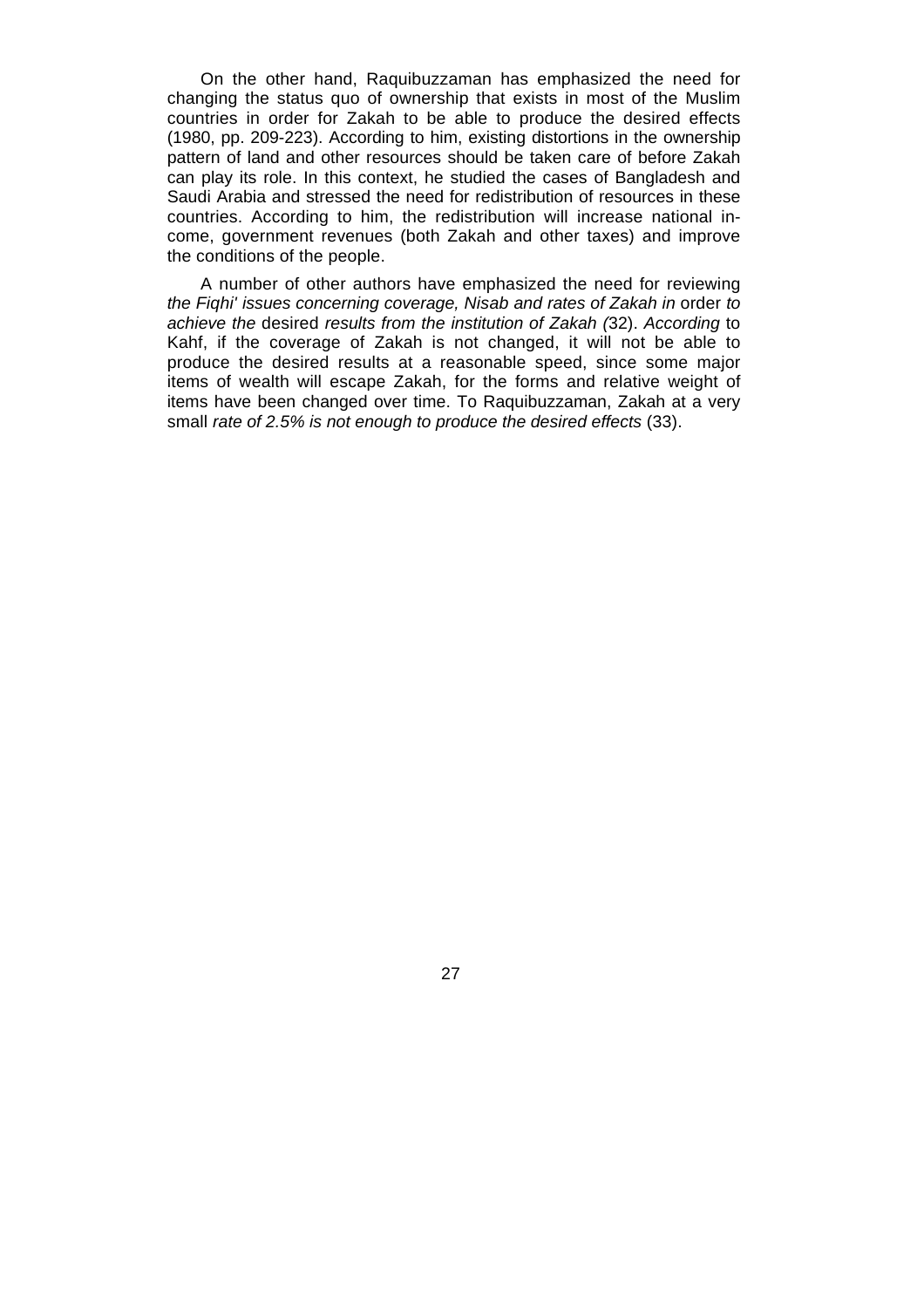# **FIQHI ISSUES ON ZAKAH**

A number of contemporary Islamic scholars has emphasized the need for a fresh consideration of some *Fiqhi* issues pertaining to the institution of Zakah in order to take care of the changed circumstances in the contemporary world. There has been centuries of discontinuity in Zakah administration at the state level which resulted in lack of continuity in research and *ljtihad* to address the newly emerging issues on Zakah. Now the things have changed quite a lot.

The methods of production, the forms of income and wealth and their relative importance have been changing over time which raise the issue of Zakah coverage. If new items are to be made Zakatable, a corollary issue arises concerning the Zakah rates of new items. The changes in relative prices of commodities, in general, and in those of the items used as bases for *Nisab* in the prophetic traditions, in particular, lead to changes in the relative weights of traditionally known *Nisabs.* As a result, the traditional structure of *Nisab* does not any more refer to any uniform value or cost of living. The money value of a silver-based *Nisab is* thus way below that of a gold-based *Nisab.* Besides, there are issues on the conditionalities of growth and the completion of one year for the obligation of Zakah, and also on the reinterpretations of Zakah beneficiaries which, in turn, calls for review of the condition of *Tamlik.*

Therefore, some scholars argue for a fresh reconsideration of relevant *Fiqhi* matters on Zakah.. For example, Monzer Kahf raised the issue more than a decade ago, which has been re-emphasized in a recent paper in a systematic and forceful manner (Kahf 1980, 1989). According to him, the conditions of justice, consistency and the realization of the objectives of Zakah would require a fresh reconsideration of such issues as the coverage, *Nisab* and the rates of Zakah and also the conditions of growth and *Tamlik* for the obligation of Zakah. Some others who have emphasized the need for reconsideration of *Fiqhi* issues on Zakah include Afzal (1980), Abu Saud (1988), AI-Kaff (1987), Mannan (1989) and Raquibuzzaman (1980). On the other hand, some others are against changing all or some matters that. have been determined by early jurists as they exist in the books of *Fiqh.* They include Osmani (1983), El-Din (1986), Awad (1980) and Maududi (1988).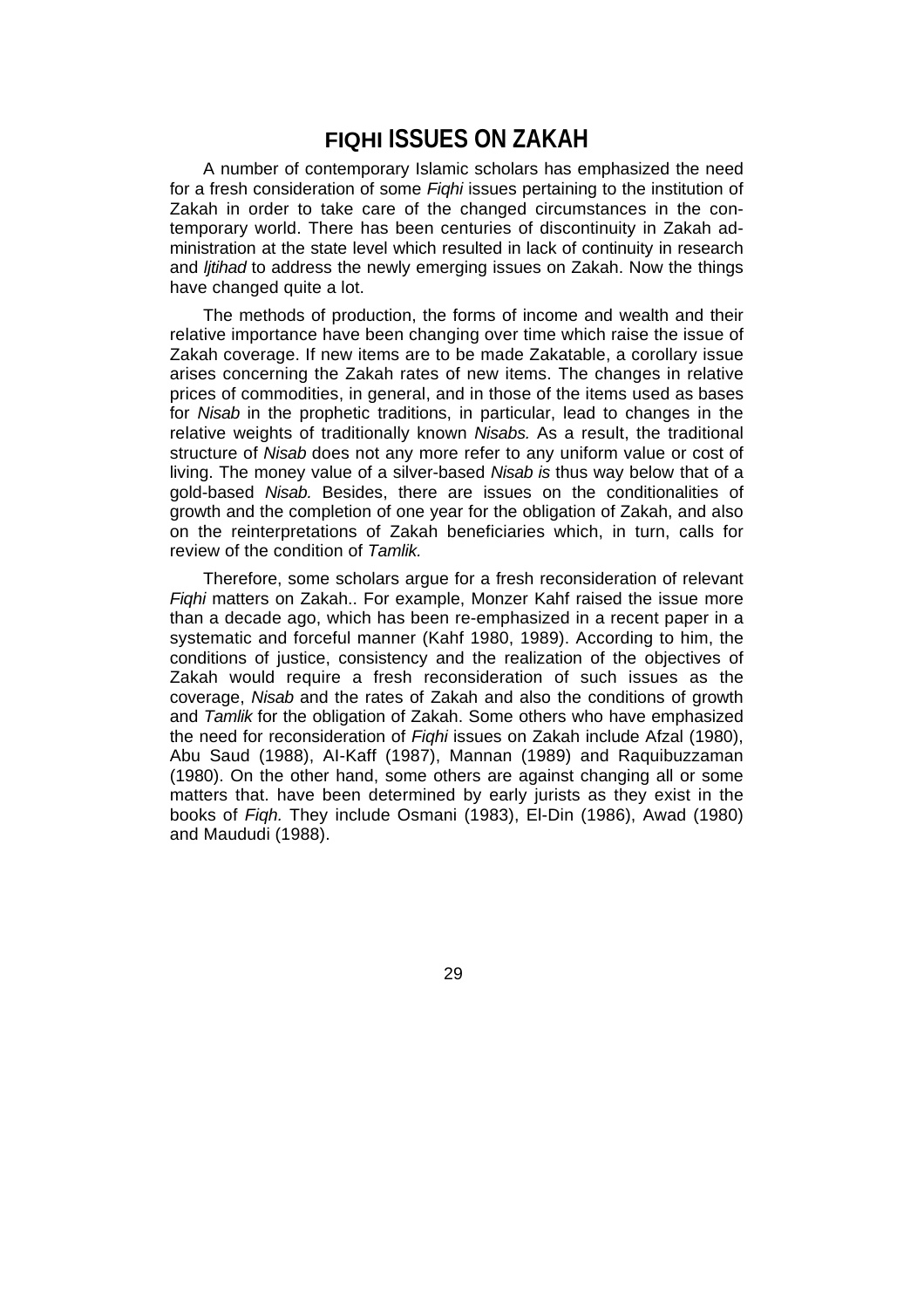#### **Ijtihad on Zakah**

A reconsideration of *Fiqhi* issues will involve *Ijtihad* which raises a question as to its permissibility in the case of Zakah. Opinions differ in this matter. Siddiqi studied the historical development of Zakah laws during the periods of the Prophet (pbuh), his companions and their successors, and concluded that the detailed law of Zakah was evolved on the basis of *Ijtihad.* He therefore maintains that the contemporary issues should be resolved by *Ijtihad.* In addition, all those scholars who argue for a fresh reconsideration of Zakah, as will be seen below, do obviously believe in the permissibility of and hence the need for *Ijtihad,* since such a reconsideration will essentially involve *Ijtihad.*

According to Shaik, the principle of Zakah is fixed, and not its details (Shaik 1980, p. 20). To him, the objective of Zakah is to remove poverty from the society. If this cannot be done by assessing Zakah on conventional basis, there is no barrier to changing the rates and forms of Zakah by applying the method of *Ijtihad.*

Kahf argues in a systematic way that Islam stands for justice, consistency and rationality, which necessitate application of *Ijtihad* to review the *Fiqhi* issues like the coverage and *Nisab* of Zakah on new items of wealth and income (1989, pp. 1-22). However, since there are correct sayings regarding some details of coverage and *Nisab,* those sayings should be applied as they are but any analogy should be made on the basis of the totality of these sayings which provide the spirit of *Shari'ah,* and not on one or two sayings alone (Kahf, 1989, p. 14).

To Abu Saud, the details of Zakah come from Hadiths which "should be taken as indicative and not as comprehensive, conclusive and restrictive" (1988, p. 3), and therefore *Ijtihad is* needed to "classify all sorts of economic activities and the sources of income therefrom", "intellectually determine the *Nisab",* "equality evaluate the amount of Zakat on every category of income and withheld wealth", and "realistically decide upon the avenues of spending the collected Zakat" (1988, p. 21). This reflects that Abu Saud is proposing reconsideration of almost all the *Fiqhi* issues on Zakah, meaning that these are not fixed as per the earlier juristic verdicts.

The *"Majlis Tahqiq Masail Hadirah"(34)* of Pakistan does not see any provision for *Ijtihad* in those matters of Zakah which have been clearly dealt with in the Qur'an and the *Sunnah* (Osmani**<sup>35</sup>** 1983, pp. 3-30), which is in fact the opinion of many Muslim scholars including Kahf (Kahf 1989). This is because, according to *Ahl Sunnah wa aI-Jama'ah, Ijtihad* on any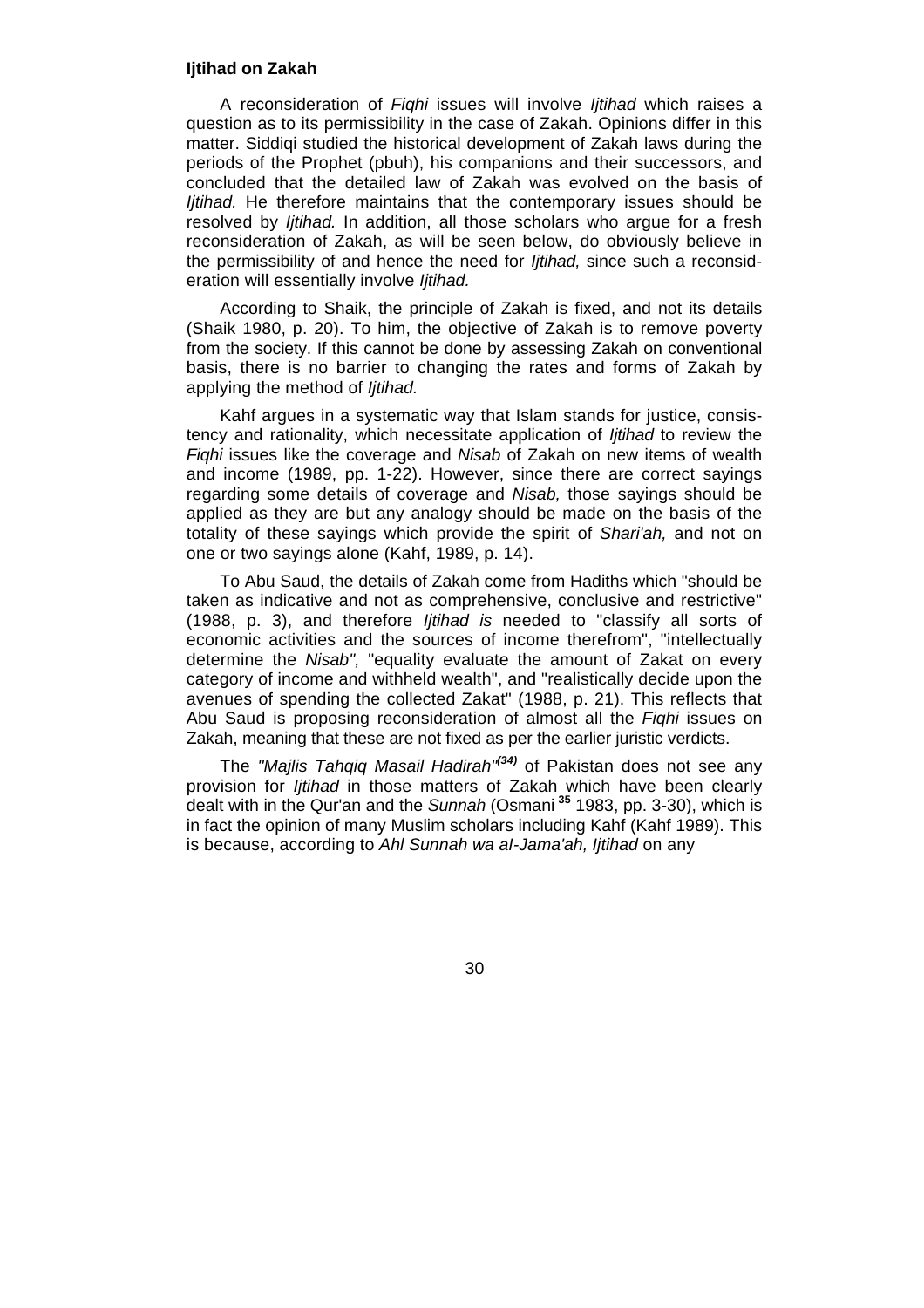problem or a part thereof is allowed only when the Hukm (ruling) is not clearly stated in the Qur'an and the *Sunnah.*

However, the *Majlis* seems, like many others, to support *Ijtihad* in those matters where clear *Shari'ah* rulings are not available. For example, as will be seen later, the *Majlis* argues for collecting Zakah from bank accounts which does not exist in the classical *Fiqh* literature.

#### **Coverage of Zakah**

There are different views concerning the question of changing the coverage of Zakah. In one view, the coverage of Zakah should be reconsidered since the forms of wealth and their relative importance have changed over time. Otherwise, it will lack consistency, since less important items are considered Zakatable, while the more valuable and more important items are excluded. It will also fall short of justice, since the institution of Zakah will not be able to reach many rich people including major wealthy industrialists, real estate owners, highly salaried persons, and so on, while relatively poor people *in* agriculture will be liable *to pay Zakah (36).* Furthermore, Zakah based on existing coverage will not be enough to satisfy the need of the time (Kahf 1989, pp. 16-17; Afzal 1980, p. 176). Some finds evidence of changing both coverage and rates of Zakah in the past (Afzal 1980, p. 176).<sup>37</sup>

According to Kahf, Zakah aims at enriching the poor, and not only to provide subsistence living to them. Kahf's estimates show that, if Zakah is collected by following the traditional *Fiqhi* views, its proceeds will not be more than 1 % to 2% of GDP which is not enough to provide subsistence living to the poor, not to speak of enriching them. This implies that *Fiqhi*  views on the coverage of Zakah should be reviewed in order to have a reasonable speed in achieving socio-economic justice by reducing gap between the rich and the poor (Kahf 1989, p. 16).

Kahf argues that consistency requires imposition of Zakah on fixed assets, for example. This is because both of "circulating assets" and "fixed assets" contribute to production process and hence, to be consistent, both should be Zakatable (Kahf 1989, p. 11). According to Kahf, it is not right to say that fixed assets are Zakatable only if these produce any *return (3*8). The latter opinion *is inconsistent because* idle *cash is* considered Zakatable even if it does not produce any return, but fixed assets are exempted for not earning return. This will imply favoring large holdings and penalizing small ones, since the use of fixed assets varies directly with firm size. This lacks Islamic rationality.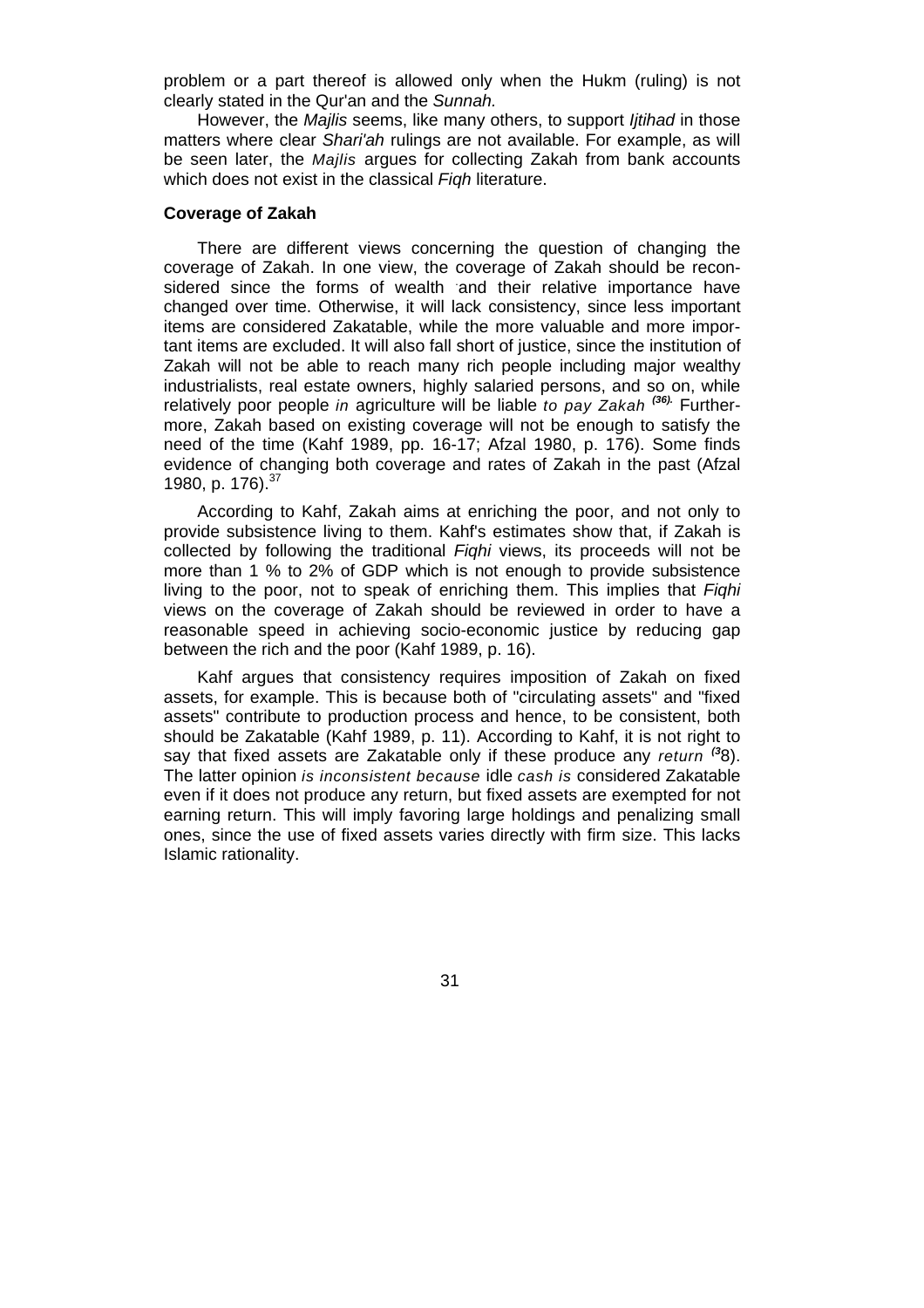To Al-Kaff, fixed assets of a business are Zakatable at the rate of 2.5%, since they grow with time; and also their original value is protected through the mechanism of depreciation reserves (1987, pp. 9-14, 42-45). According to some other scholars, only the return on fixed assets are Zakatable, rather than the fixed assets themselves. They, however, differ in the suggested Zakah rates on the yields of fixed assets (Kahf 1989, p. 10). Some scholars say that the Zakah rate on the yields of the fixed assets is 2.5%, while some others say it is 5% on the gross yield or 10% on the net. The latter group of scholars include Abu Zahrah, Khallaf, Hassan and Al-Qardawi (Kahf 1989, p. 10). Some scholars say that the Zakah rate on the yields of the fixed assets is 2.5%, while some others say it is 5% on the gross yield or 10% on the net. The latter group of scholars include Abu Zahrah, Khallaf, Hassan and Al-Qardawi (Kahf 1989, p. 10).

To Abu Saud, "Zakah should be imposed on all economic wealth and not only on what was mentioned in the various Hadiths" (1988, p. 4). This is because it will be unfair to subject the poor, for example, a shepherd of sheep, to Zakah while rich merchants and traders are exempted (p. 113). According to him, Abu Bakr's letter to Anas bin Malik, which is used to perceive some details of Zakah, is really a decree made by the Head of the state which can be changed by other Heads (p. 3**).**(39)

The problem of collecting Zakah from banks and other financial institutions raises a question whether these sources belong to *Amwal Zahirah* or *Amwal Batinah.* According to Maududi and the *Majlis Tahqiq Masail Hadirah.* These belong to *Amwal Zahirah,* and the government should collect Zakah from these sources **(** 40). In fact, Zakah used to be collected during the Prophet (pbuh), and the first two caliphs irrespective of whether the wealth belonged to *Amwal Zahirah* or *Batinah.* Later, Osman, the third caliph, made a difference between the two, limiting Zakah collection to *Amwal Zahirah* only (Osman(1981, p. 7). Therefore, the Islamic government may choose to collect Zakah from either *Amwal Zahirah* or both types of wealth. In the Sudanese case, however, bank deposits including the fixed, short term and saving deposits are considered as *Amwal Batinah* and hence are excluded from the official Zakah administration (Abdullah 1990, p. 8).

On the question of Zakatability of salaries, several scholars strongly argue to impose Zakah on salaries on the ground of justice and consistency (Kahf 1989, p. 10). On the other hand, some authors, for example, Shaik, although a supporter of *ljtihad.* exclude salaries from Zakah (1980, p. 68) **(42).** A number of *'Ulama* and scholars continue to hold the traditional view to include only those items in Zakah which were mentioned by the Prophet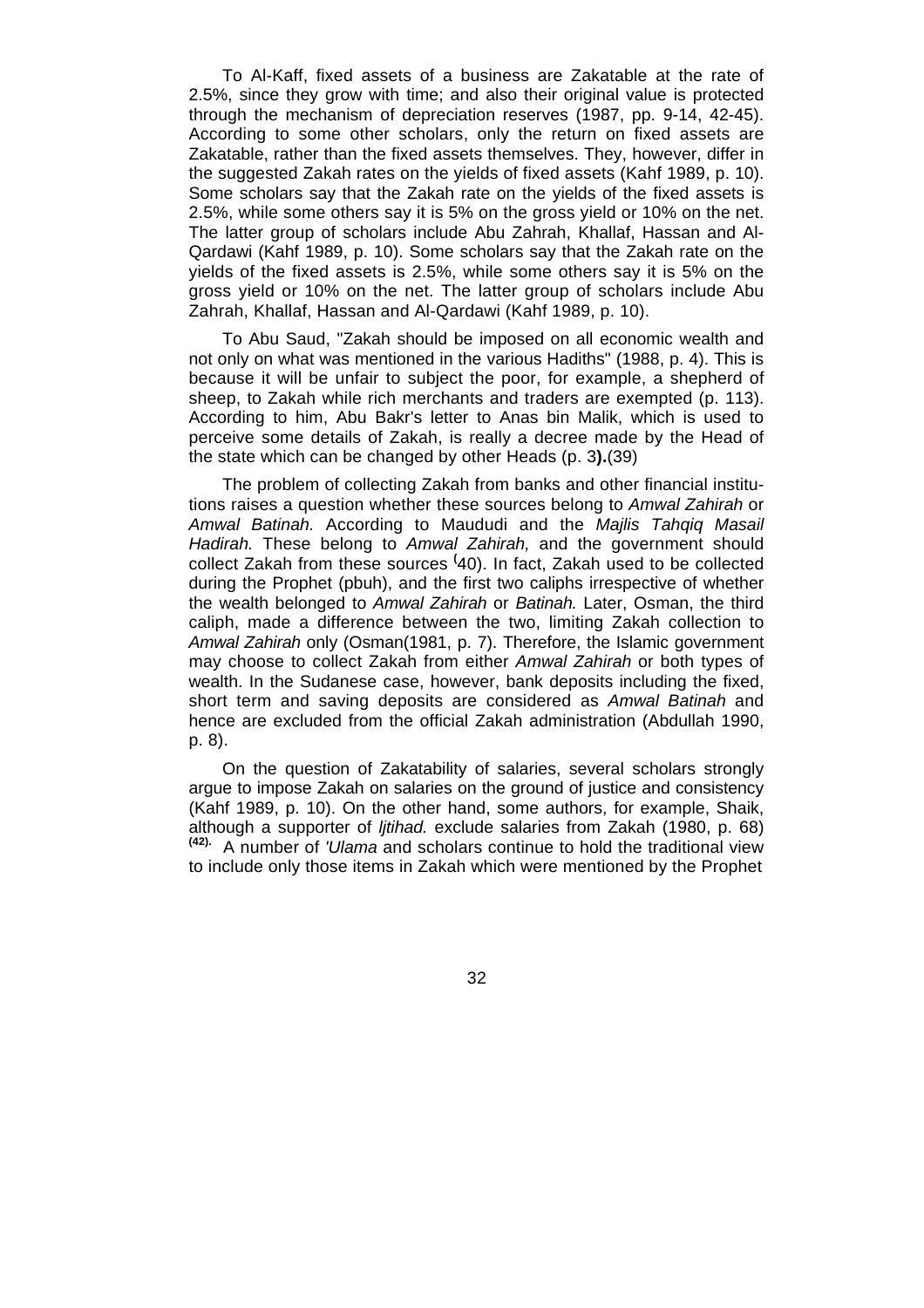(pbuh), disregarding changes in the forms of wealth and in their relative importance in contemporary economic phenomenon.

This has been reflected in the *Fatwa* of the OIC *Figh* Academy taken in its session held in Jeddah in November 1985. The *Fatwa* excludes building, equipments and machineries, which are fixed assets, from Zakah (Kahf 1989, p. 10). Following a similar view, fixed assets like buildings, machines, and equipments are excluded from Zakah in Saudi Arabia *(Wazarah al-Maliyah wa al-lgtisad al-Watani,* pp. 58, 92). This is because such assets are not the items of trade, but rather these are items to be used in trade and industry. These have the analogy of the items of personal use, and there is no Zakah on them. According to Maududi, the goods in inventory and cash money is Zakatable, not the fixed assets (1988, p. 339**).**

According to Awad, the sources and rates of Zakah are fixed which cannot be changed (Awad 1989, p. 80) **(43).** To him, Zakah revenues will not be insignificant and hence no need to change the rates and coverage to raise Zakah revenues. In case Zakah is not enough to meet all the needs of the poor, it should be supplemented by other dues. According to him, imposition of such additional dues for meeting the needs of the poor is not only permissible, but rather it is an imperative. That is, there is no need for changing the coverage and rates of Zakah to raise sufficient revenues in order to upgrade the conditions of the poor.

### *Nisab* **and Rates of Zakah**

A number of scholars have stressed the need for reconsidering the *Nisab* and the rates of Zakah, while some others argue against it. Kahf finds inconsistency and some times ambiguity in the Zakah *Nisab* on new items which are derived by Fuqaha and in such deductible expenses (1989, pp. 13-15). The relative prices of the items of Zakah have been changing over time, for example, the values of the *Nisab* amounts of gold and silver are quite different in the contemporary world and hence the existing *Nisabs*  of different new items do not correspond to cost of living **(44).** while the relative importance of items in the basket of basic needs have also changed significantly.

Under these changed circumstances, Kahf has suggested to consider derivation of a formula of *Nisab* on new items which are derived by *Fuqaha,*  keeping in view the *"Nisabs"* of items in the Prophetic traditions, their relative prices and weight in the cost of living at that time and applying this formula to determine the *Nisab* of new items in the contemporary world. In particular, the *Nisab* of Zakatable new items will have to be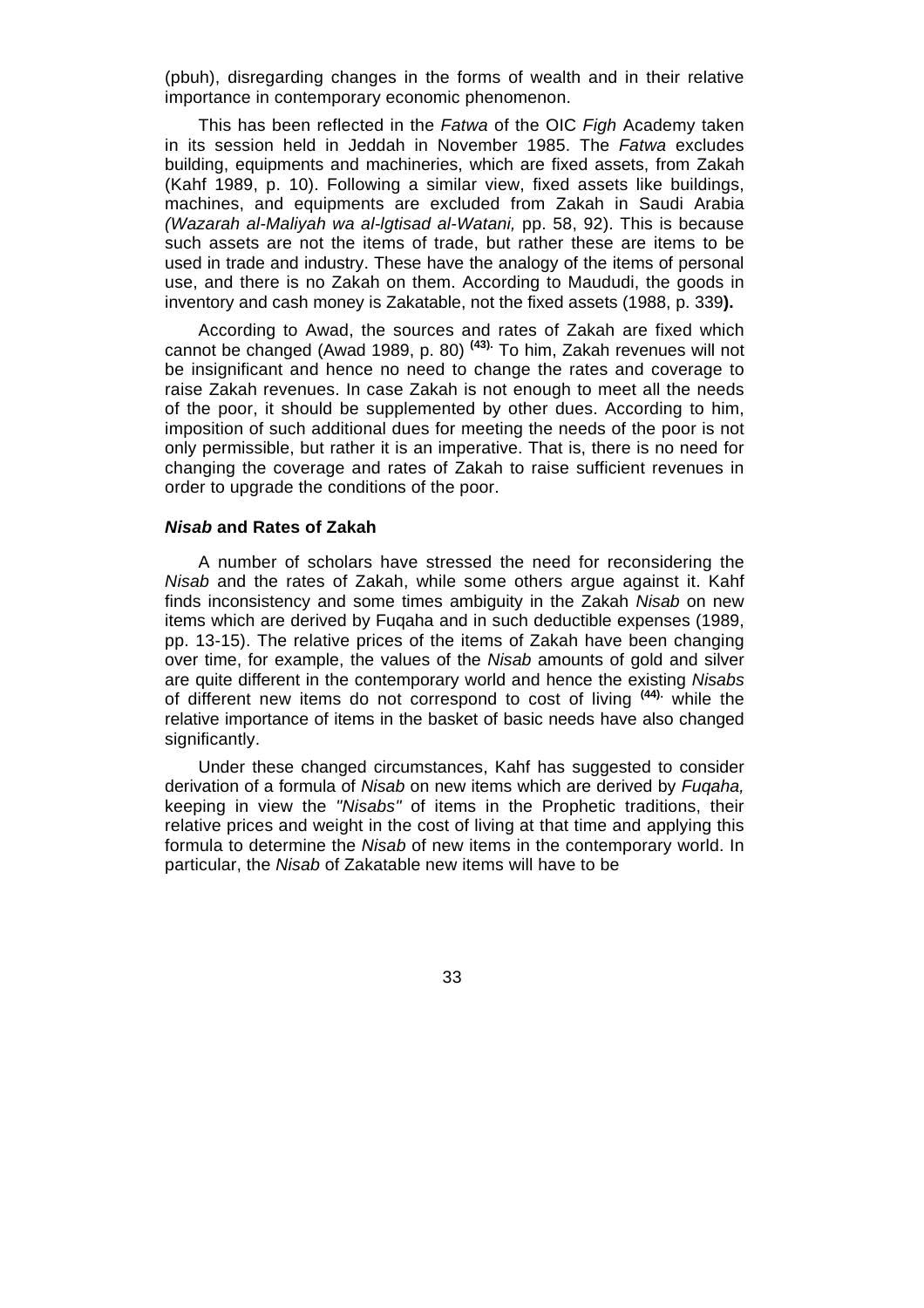determined consistently. This is important in order to preserve the virtues of Zakah and to achieve its objectives.

A related issue is the limit of deductible expenses. According to the contemporary *Fiqhi* opinion, a condition of Zakatability is that the income and wealth should be over and above the needs of the owner **(45).** This has not, however, been taken care of consistently across the sources of income. While the needed expenses from salaries have been exempted, the same is not done in case of farmers. In the latter case, only the loans taken for family expenses have been exempted, and not the entire needed expenses of farmers who depend on farm produce. This lacks consistency. Therefore, the exemptions should be reviewed and, in particular, exemptions in new Zakatable items should be determined consistently.

Kahf emphasizes the need for determining Zakah rates for newly Zakatable items. He does not, however, suggest definite rates for new items. According to him, the fixation of rates should be consistent with the prescribed rates keeping in view the matters of wealth transformability and the multidimensional nature of dynamic activities in the contemporary world.

In order to be able to redistribute a sizeable amount of wealth from the rich to the poor, and in view of the fact that the rich tends to indulge in "conspicuous consumption" beyond social limits of consumable durables, Mannan proposes to consider the possibility of making the household consumer durables subjected to Zakah by redefining the exemption limits and the *Nisab* (Mannan 1989, pp. 32-36). This is to be arrived at by defining the standard of living of an average family in the given socio-economic context by following a national guideline, and considering what is needed to maintain the relevant standard of living as exempted from Zakah. Any-thing beyond this is subjected to Zakah.

He also proposes to consider vertical assessment of *Nisab,* that is, to lump together all Zakatable assets of a person whenever it is permissible by *Shari'ah* to do so, evaluate them jointly in terms of the existing prices, and impose Zakah if the combined value exceeds *Nisab* of gold or silver (Mannan 1989, pp. 34-35, 44). This will involve allowing Zakah rates to differ, except for the rates of gold and silver, from the ones determined on the basis of prophetic traditions, since the rates of different items are different.

According to Raquibuzzaman, there is a need for a whole new set of *Nisabs* or exemption limits for each country, as situations vary from country to country (1980, p. 78). To him, the *Nisab* of Zakah was fixed by the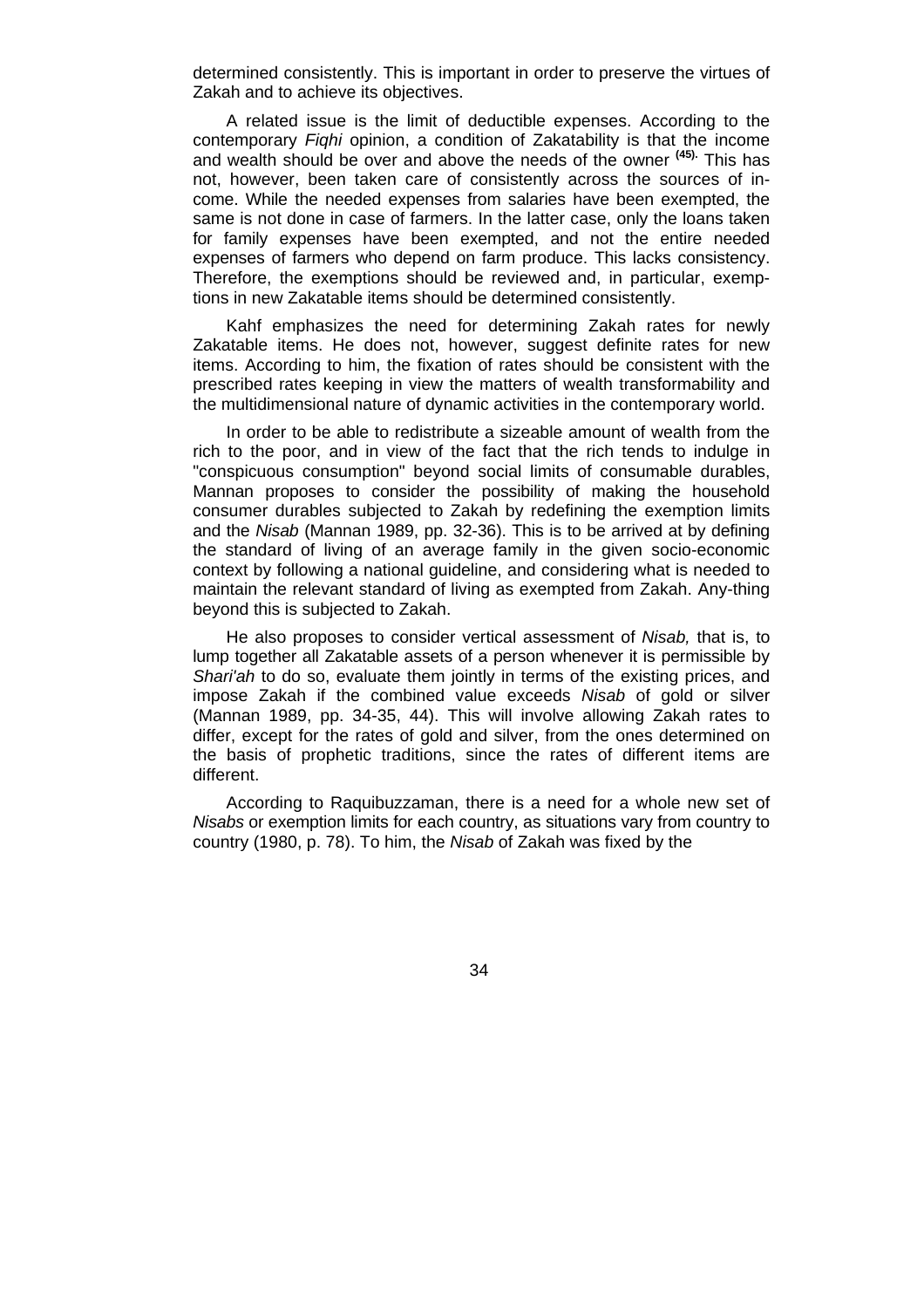prophet to suit the conditions of the Arab society in the seventh century. He did not find any evidence in the prophetic tradition prohibiting change in the *Nisab* or the rates of Zakah.

According to him, the *Nisab* of Zakah should be equivalent to the amount which is adequate to maintain a reasonable standard of living, and this should be changed from time to time to reflect the changes in the cost of living (Raquibuzzaman, p. 78). Shaik argues for changing the *Nisab* and rates of Zakah if Zakah revenues based on conventional rates and *Nisab*  are not sufficient to remove mass poverty (1980, pp. 18- 28) **(46).** He provides a historical evidence of changing Zakah rates on horse  $(47)$  as a support for his position.

Abu Saud uses both reasoning and prophetic evidence in support of the need for reviewing *Nisabs.* In reasoning, he argues that the relative values of commodities have changed and hence *Nisabs* should be changed accordingly (Abu Saud 1988, pp. 72-77). In evidence, *Hadiths* concerning *Nisab* of dates commended the exemption of one-fourth or one-third of the crop which gave the ruler flexibility in fixing this allowance and "Hence it is not an absolute limit, but a limit that should differ according to the circumstances prevailing the various communities" (Abu Saud 1988, p. 4).

To Abu Saud, the *Nisab is* that which is enough for sustenance of an average family for a year, which may differ from country to country (p. 76). He argues that the *Nisab* was indeed based on the cost of living during the time of Prophet (pbuh). In his support, he reports the Prophet's response to a particular complaint against the Zakah collector, Abu Hathamah, whereby the Prophet (pbuh) approved collection of Zakah from whatever was beyond cost of living (pp. 74-75).

There are, however, some others who argue against changing the *Nisab* and the rates of Zakah. For example, according to Ahmad, the *Fiqhi*  principle "no *ljtihad is* permissible in matters on which clear directives are found in the Holy Qur'an and *Hadith" is* a "very sound principle" (1989, pp. 51-56).**<sup>48</sup>** Therefore, "since both the rates of Zakah and the *Nisab* of Zakah for each type of wealth have been prescribed by the Holy Prophet (pbuh), they are immutable."

Any deviation from this principle can lead to unfortunate results. If changes in the Zakah rates are allowed, this could lead to frequent changes in the Zakah rates depending on the expediency of the ruling authorities, and it may become an election issue in countries having multi-party systems and this will destroy the sanctity of Zakah which is a form of *lbadah.*  Salama holds a very strong view about the issue, ". . . no authority on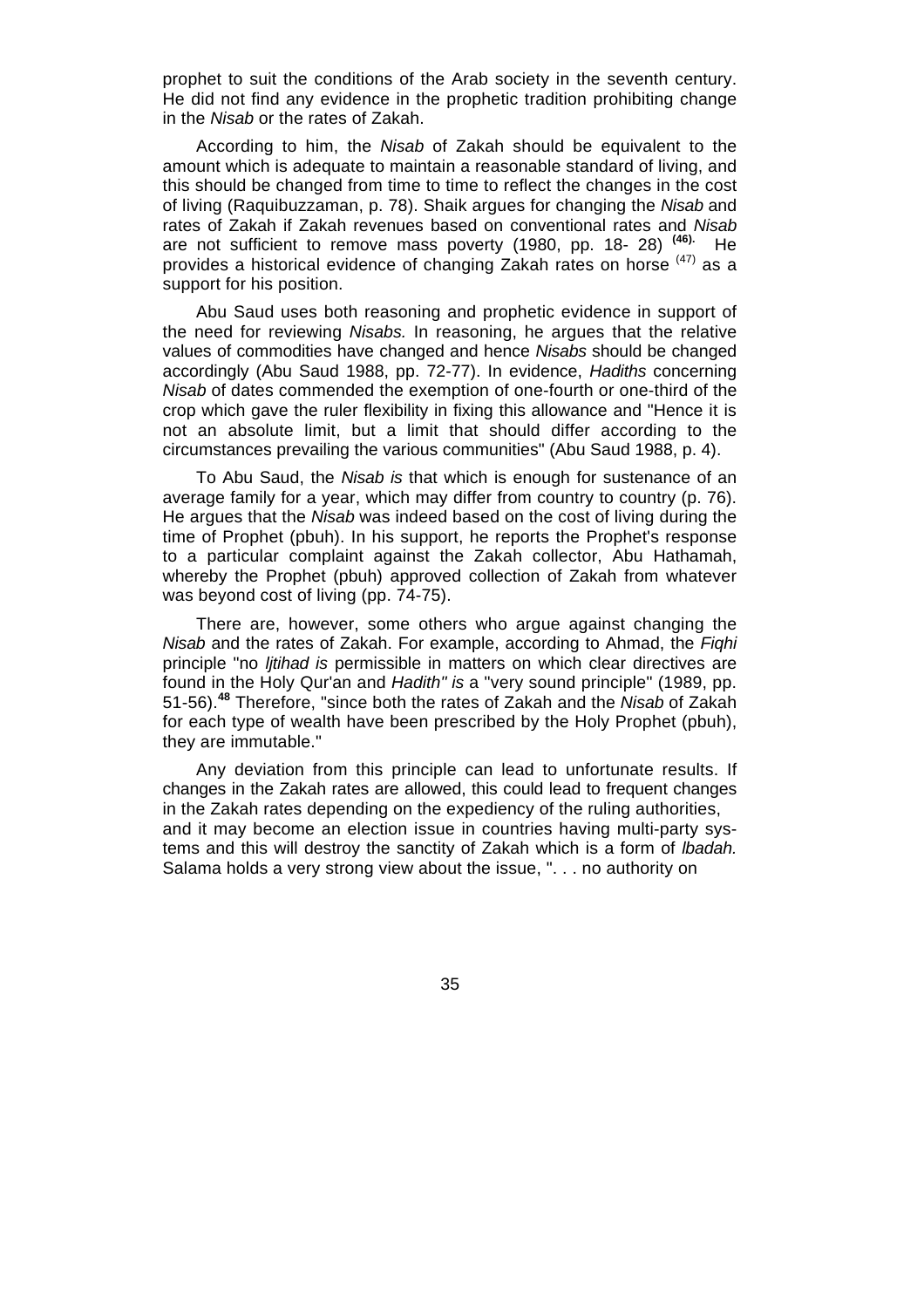earth has any right to alter the Zakah rates" (Salama 1982, p. 342).

A similar view is maintained by the *Majlis Tahqiq Masail Hadirah* of Pakistan (Osmani 1983, pp. 8-21). In response to a question of the Zakah Management Authority of Pakistan as to the permissibility of reconsidering Zakah *Nisab* to follow the *Nisab* of gold and silver, or to choose any other formula to increase the *Nisab* since a silver based *Nisab* implies obligation of Zakah on even a low-income person, the *Majlis* replied in the negative.

In this respect, the above *Majlis* considered three probable cases for redefining *Nisab.* First, an increase in the *Nisab* of gold and silver, which according to the *Majlis, is* not allowed since these *Nisabs* were determined by *Sunnah* (Hadith) and *Ijma,* and not by *Ijtihad. ljtihad is* possible only if the solution is not available in the Qur'an, *Sunnah* or *ijma.* Second, keeping the *Nisab* of gold as it is and following the value of this *Nisab* for which, according to the *Majlis, is* not also allowed. since the *Hadith* proves the *Nisab* of silver to be dominant because of its wide use during the time of the Prophet (pbuh) (49). Third, taking the *Nisabs* of gold and silver as they are, and following the value of gold *Nisab* for cash. According to the *Majlis,* this would be allowed if cash is backed by or related to gold in the country. However, if some silver is also owned with cash, then one should follow the *Nisab of* silver. In case. cash is related neither to gold nor to silver, but rather to something else, then the case may be considered properly when relevant information is available.

As to the changes in the relative prices of *Nisab* items, for example, prices of silver and gold, the *Majlis* points out that it is not a new phenomenon, but the great *Fuqaha* in the past did not change the *Nisab* to adjust for changes in prices. It indicates that these should be kept as they are, since the *Nisabs* have been determined by the Prophet (pbuh) and there is *//ma*  on the issue.

The Saudi Zakah administration recognizes the fact that the relative prices of the two items of Zakah, namely, gold and silver have changed, and hence there is a need to do something about it. Accordingly, it follows the value of gold (i.e., 85 grams of gold), ignoring the value of. silver to determine the *Nisab(Wazarah al-Maliyah wa lgtisad al-Watani,* pp.16-18).

According to the *Majlis,* an increase in *Nisab will* lead *to a* fall in the number of Zakah payers and an increase in that of Zakah receivers. It will result in two problems. First, demand for Zakah will be more than supply. Second, it will appear that Zakah encourages living on others, which is not really encouraged in Islam.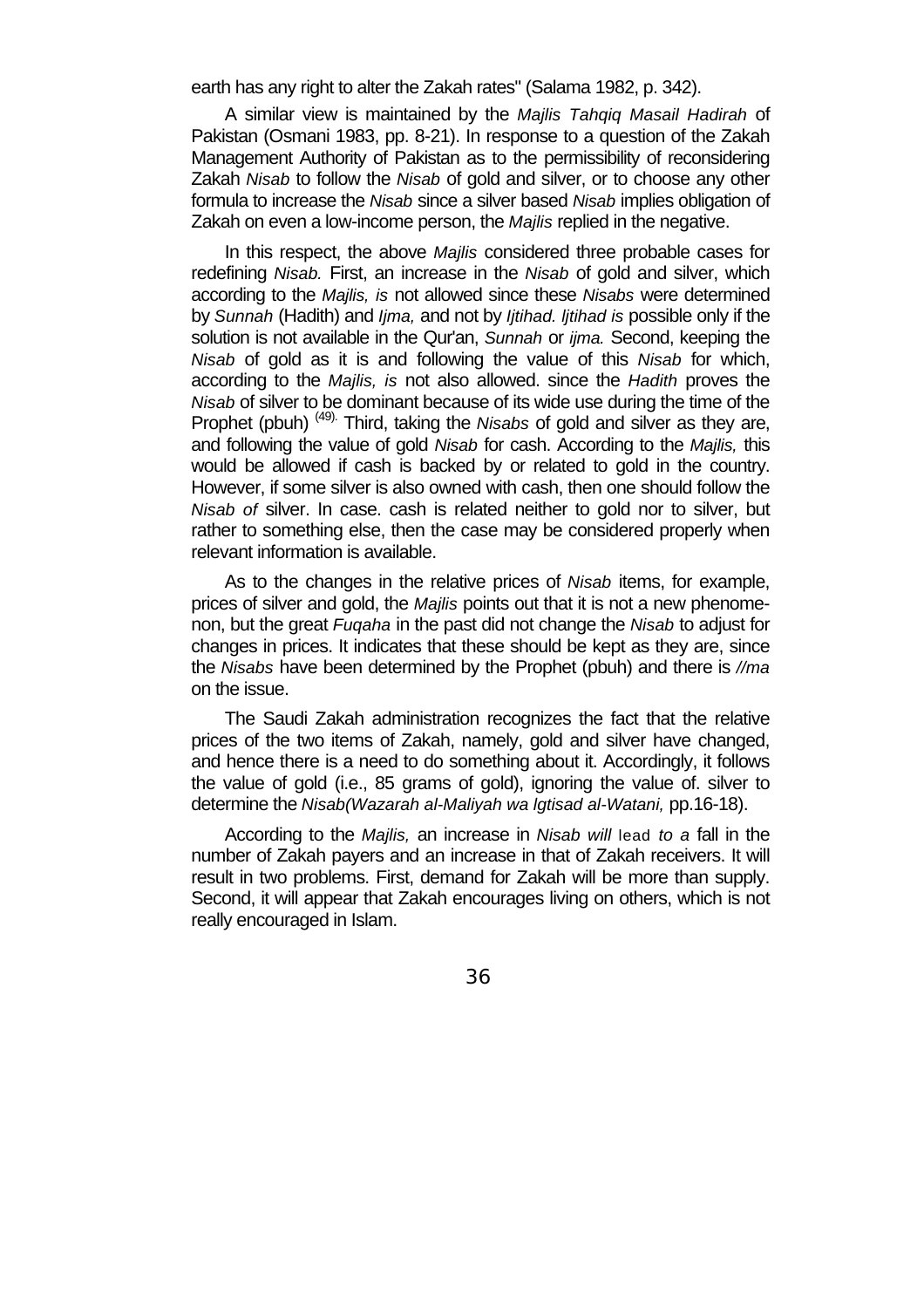Some others who are in favor of retaining the existing *Nisab* and rates of Zakah include Awad (Awad, pp 79-81), El-Din (EI-Din 1986, Introduction).

#### **Condition of Growth**

In the conventional *Fiqhi* literature, Zakah is levied only on the items which satisfy the condition of growth, real or potential. Some scholars argue that this conditionality should be reviewed, while some others are in favor of retaining it.

In this context, Kahf has re-examined the condition of "growth" or "potential growth" for Zakatability (1989, pp. 12-13). According to him, this conditionality is arbitrary since everything has growth potential in the final analysis including the items of personal use which are Zakah free. Besides, on the one hand, the items which are observed to grow, like trees and fodder livestock, are Zakah free. On the other hand, the items which are not growing, for example, debts in good standing, are Zakatable (Kahf, 1989, p. 13). Thus, the condition of growth is neither all-inclusive *(Jami)* nor all exclusive *(Mani').*

According to Kahf, the conditionality of growth is said to have been derived from the prophetic decree that exempts items of personal use, usually referred to as the items of *Quniah* which literally means acquisition, from Zakah, and includes in Zakah the items that are meant for growth like the items of trade. The *Fuqaha's* use of the term *Quniah* has erroneously led them to extend the concept of acquisition from personal items to business assets.

To Kahf, the basic Islamic sources seem to consider richness as the *"lliah"* (reason) for Zakah, and not the growth, and hence a shift from richness to growth as the *"Illah"* of Zakah is not based on sound rationalization. Therefore, the condition of growth needs reconsideration. Thus, the coverage of Zakah should include fixed assets of industry, business and services.

A similar view is maintained by Abu Saud (1988, pp. 66-72). According to him, the condition of growth is misfounded, which is full of anomalies and arbitrary interpretations of traditions. To him, "Suffice it to state that Zakat is due on economic goods once they exceed *Nisab",* without reference to the condition of growth, except for the goods of personal use and consumption (pp. 71-72).

On the other hand, some authors are against such a view. For example, Shaik maintains that those assets are Zakatable which are productive at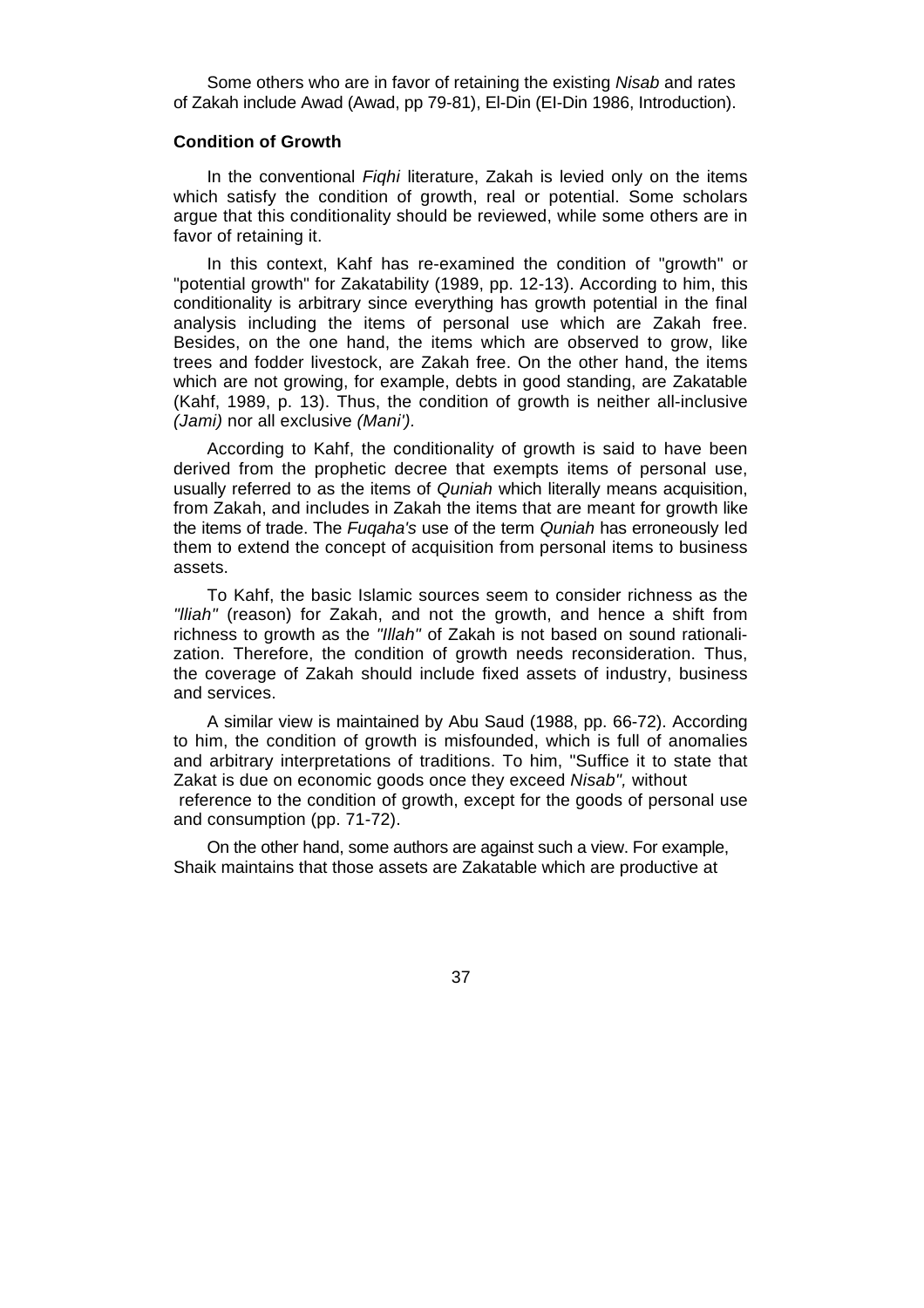present like commercial goods, agricultural land and animals that are capable of assisting in production, and gold and silver. On the other hand, those articles which are not productive in the above sense are not Zakatable. He excludes fixed assets which are used for further production like tools and machinery as long as these are not intended for trade.

The *Majlis Tahqiq Masail Hadirah* also holds the view that the condition of growth is necessary for the obligation of Zakah (Osmani 1983, p. 16). Therefore, all kinds of wealth that do not satisfy the condition of growth are exempted from Zakah which include immovable properties and all household items without reference to their values. Awan also subscribes to this view (1990, p. 199).

This view has been applied in Saudi case, where Zakah is obligatory only if the condition of growth, whether real or potential, is satisfied *(Wazarah al-Maliyah wa al- Iqtisad al-Watani,* p. 6). Accordingly, there is no Zakah on machines and tools, because these items do not grow (p. 6).

## **Condition of** *Tamlik*

Views also differ on the condition of *Tamlik.* In one view this condition is not necessary for Zakah payment. According to Muhammad Abdul Wahhab Khallaf, "It is not appropriate to assume that the Zakah is not considered legitimate and lawful unless it is given by the Zakah donor to certain person or persons as private possession" (Shehatah 1989, p. 65). This view implies that the condition of *Tamlik is* not necessary. To Masud, the condition of *Tamlik is* not well-founded (1984, pp. 3-9).

In addition, those who find it permissible to pay Zakah to institutions and to spend for social welfare and development projects do not obviously consider the condition of *Tamlik* to be necessary for the payment of Zakah  $<sup>(51)</sup>$ . This is because no individual or person is made owner of the</sup> Zakah amount when it is paid to institutions or spent in welfare projects.

El-Din argues against waiving the *Tamlik* condition in Zakah disbursement. His argument is based on economic, rather than juristic, reasoning (1986, pp. 9-17). The waiver of *Tamlik* condition facilitates widening of the areas of Zakah disbursement, for example, in the infrastructural development or broad-based development programs. According to El-din, "target group" or "basic need" approach of poverty eradication is in line with the Islamic spirit of Zakah and, therefore, poverty and need oriented heads of expenditure should be given higher priority than other non-poverty claims of Zakah. The *Tamlik* condition is favorable for target group oriented poverty eradication and hence it should not be waived **(52).**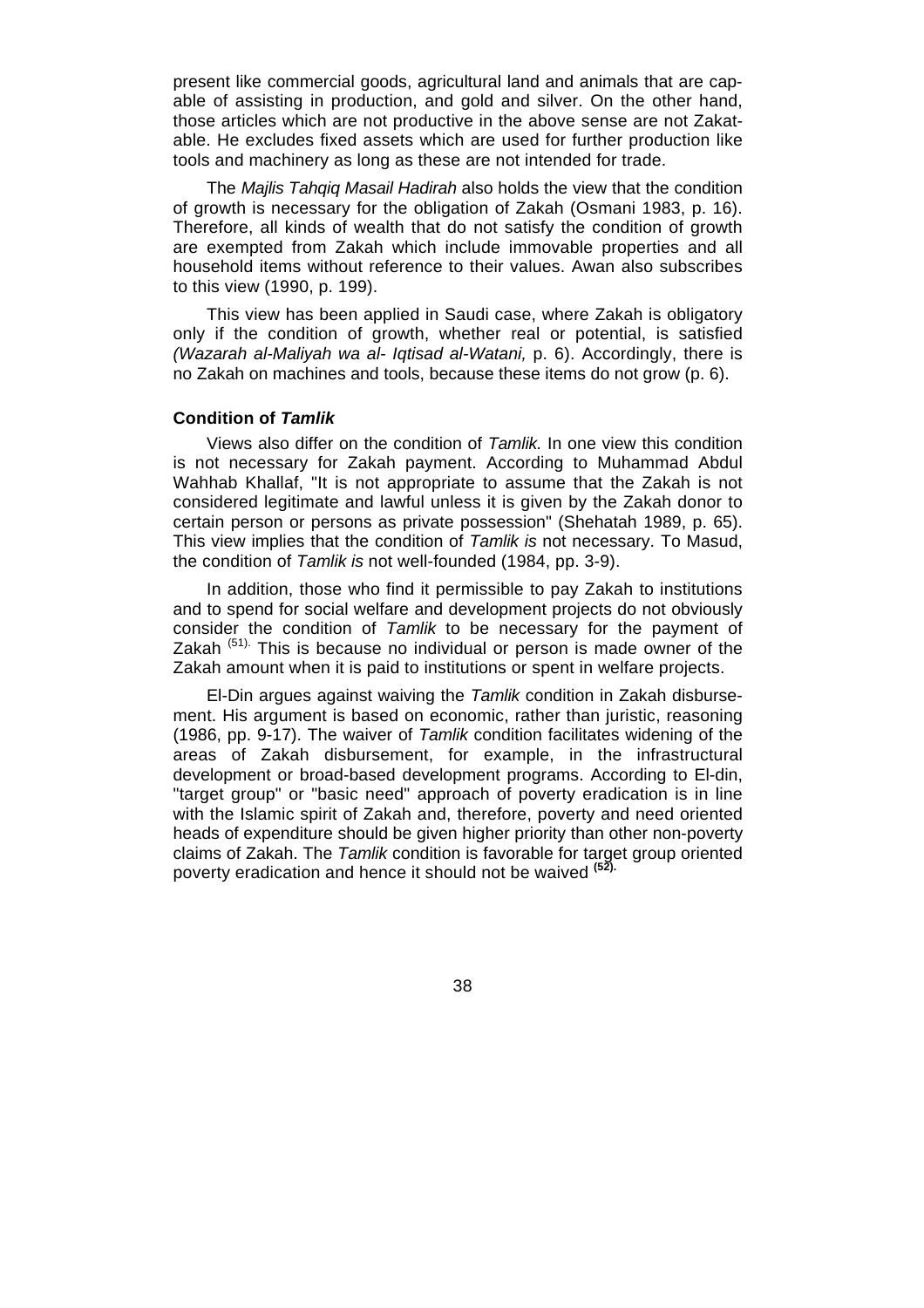A similar view is held by the *Majlis Tahqiq Masail Hadirah.* According to the *Majlis* (Osmani 1983, p. 7-8) the basic objective of Zakah is to help the poor and needy, and it should be paid in such a way which increases their ownership. The use of Zakah revenues for other welfare and social institutions will defeat the objective of Zakah, since it will not increase the ownership of the beneficiaries; rather a major share may be spent in administration and physical facilities of the institutions. More importantly, the condition of *"Tamlik''* is necessary which cannot be fulfilled if it is spent for institutions.

Although *"Tamlik"* is a necessary condition to Shaik, it carries a particular meaning in his analysis. According to him, ownership may be transferred to the beneficiary (the poor), the collector or the institution responsible for its distribution (Shaik 1980, pp. 16-17). There cannot be any direct or indirect benefit from Zakah to the Zakah payer.

## **Issues on Zakah Disbursement**

A number of writers discuss the beneficiaries of Zakah, based on the Qur'anic verse 60 of Surah 9. The interpretation of a few beneficiaries and, in particular, the interpretation of *"Fi Sabilillah",* vary among Islamic scholars which lead to difference of opinion in terms of the coverage of beneficiaries. Most of the early jurists confine the interpretation of *"Fi Sabilillah"* to *Jihad* and *Jihad* related preparations (Shaik 1980, pp. 13-14). The *Majlis Tahqiq Masail Hadirah* holds a similar view but adds to it spending for the poor Hajis (Osmani 1983, pp. 6-8).

Some later Islamic scholars include in it propagation of Islam, Islamic education, activities to establish Islamic way of life by replacing anti-Islamic or secular systems, or any other struggle in righteous cause (for example, Maududi 1988, p. 324**).** Other scholars who subscribe to this. view include Syed Qutb, Abul Kalam Azad and Shibli Nomani (Shaik 1980, pp. 13-14).

Opinions vary as to the permissibility of using Zakah revenue for social welfare projects. According to Raquibuzzaman, Zakah proceeds may be spent for social welfare programs and economic development projects, manpower training or education in various scientific and technical fields on the ground that such programs will help the poor who directly participate in them and also the others (1981, pp. 78- 79). Similarly, expenditure on defense is clearly permissible since an attack on Muslim country is synonymous to an attack on Islam. To Raquibuzzaman, Islam is a dynamic and universal way of life to suit the need of all ages and hence flexibility should be allowed to suit the need of the time.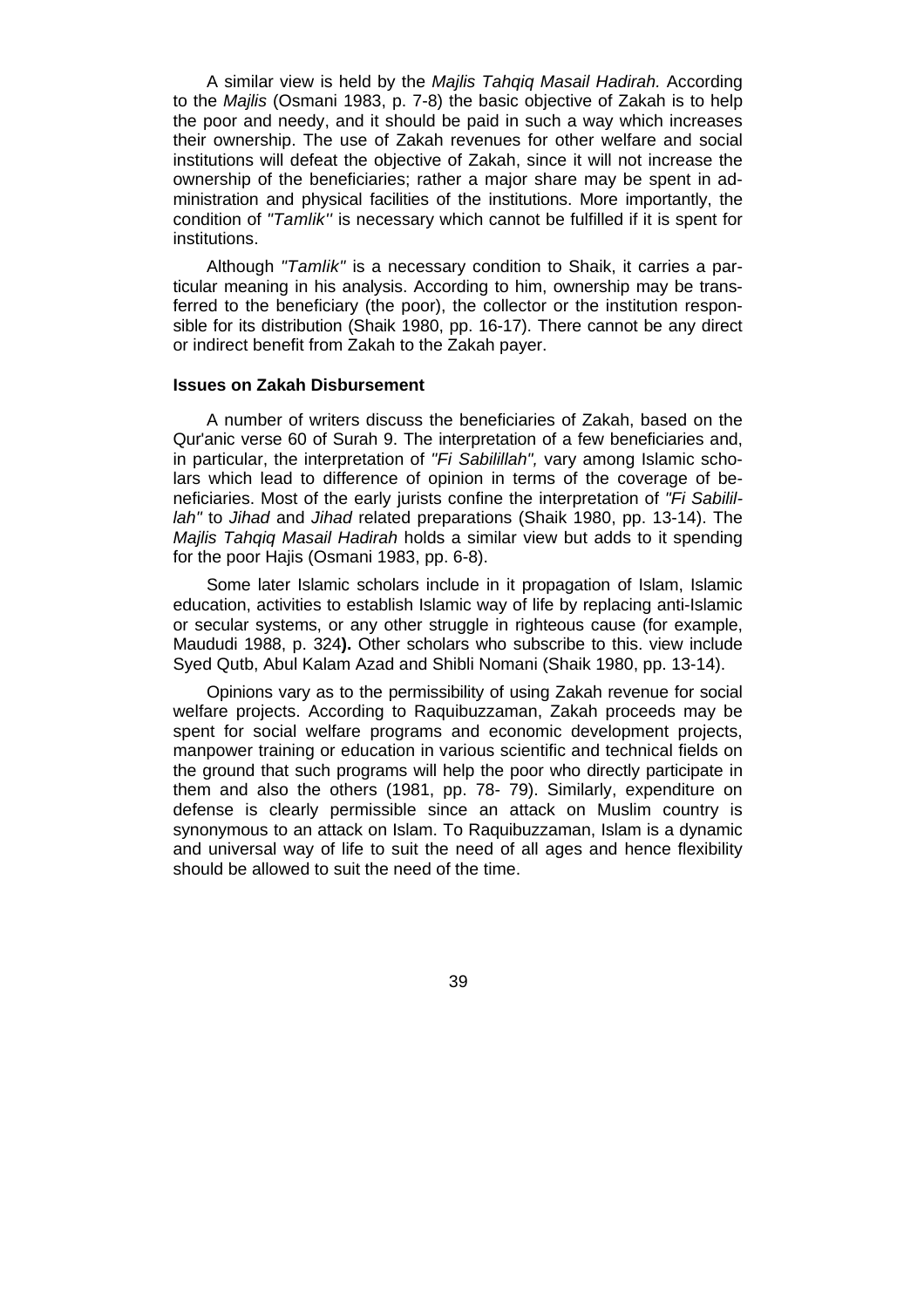On the issue of paying Zakah to institutions meant for Zakah eligible persons, Abu Zahra views that if Zakah is not collected by the state, it may be paid to those institutions which engage themselves in the provision of education to the poor and destitutes only (Shehatah 1989, p. 65). It is not allowed to pay Zakah to institutions if it is not spent exclusively for the poor. Mohammad Qutub finds it permissible to use Zakah for the provision of social services including hospitals and schools, and also for factories which create employment opportunities for the people (Qutub 1979, p. 7).

According to Shehatah, Zakah does not belong to general public revenue in the state budget. Therefore, it cannot be used for the provision of general socio-economic infrastructure, and public goods and services meant for all Muslims (Shehatah 1989, p. 59). He has, however, put forward a framework for the use of Zakah in financing what he called "Islamic socioeconomic infrastructure" (Shehatah 1989, pp. 69-73). This includes provision for the poor and Zakah recipients of the following: (1) Islamic education (2) vocational training and the necessary tools, (3) agriculture and cottage industries, (4) simple fixed assets for small utility and trade projects, (5) working capital to craftsmen, (6) low-cost-housing, and (7) medical facilities, free of charge or at a nominal fee. According to Shehatah, Islamic moral values and brotherhood requires provision of these goods and services in an Islamic society.

*Shehatah* has also proposed use of Zakah revenues in lawful *Mudarabah* projects, with the Zakah authority acting as the owner of the capital, and the Zakah beneficiaries acting as partners by contributing their work (1989, p. 73). The profits will be distributed between them on the basis of a pre-decided ratio. Shehatah has not, however, provided any *Shari'ah* support for the above suggestions to use Zakah in what he called the Islamic socioeconomic infrastructure, Mudarabah projects or Qard Hasanah.

According to Qureshi, Zakah and tax revenues should not be mixed together which implies that public goods should not be provided from Zakah revenues, since market mechanism cannot be used to exclude people from their consumption (1989, pp. 74-75). Therefore, Zakah revenues have to be distributed across *Shari'ah* approved heads to acquire private goods, and not the public goods. To Qureshi, socioeconomic infrastructure may qualify for Zakah only if it enhances the rights and entitlement of the poor and needy over the private goods (1989, pp. 74-75). The *Majlis Tahqiq Masail Hadirah* does not also allow use of Zakah revenue for institu-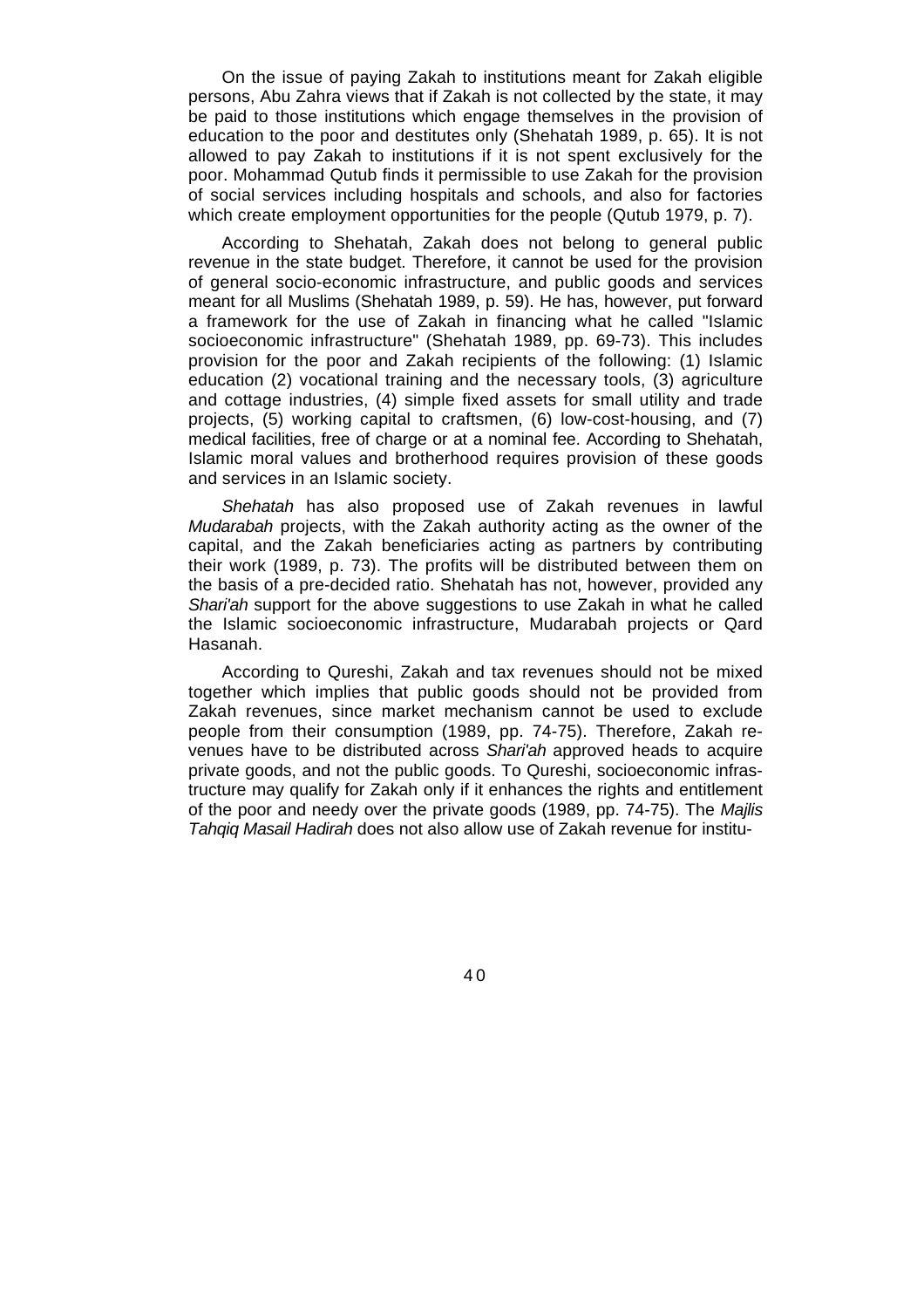tions and welfare projects because of the problem of *Tamlik(Osmani* 1983,  $pp.$  7-8).

According to Shaik, Zakah revenue may be spent to end political oppression of the Muslims. For example, he viewed that Zakah proceeds could be used to free the Muslims from political suppression like the people of South Africa (Shaik 1980, p. 66).

In the question of providing *Qard Hasanah* from the Zakah revenues, Shehatah subscribes to Abu Zahrah's view that loans may be granted to Zakah beneficiaries from the Zakah fund (Shehatah 1989, p. 65). Shehatah argues, if loan is provided to able-bodied beneficiaries who pay the money back, it may generate a new source of finance for the beneficiaries.

As for investment from Zakah revenues, Qureshi considers it proper to leave it to the poor and needy to choose between consumption and investment, since their consumption needs may be pressing which may be compensated only by very high profits (1989, p. 75). They also may be risk averse. Thus, the optimal choice for the poor and needy may be to avoid any investment from Zakah funds.

Is it permissible to pay Zakah to non-Muslims? Shaik responds in the affirmative and states that Zakah money may be paid to non-Muslims after meeting the needs of the Muslims. He finds no indication in the Qur'an or Sunnah that Zakah is to be used for Muslims only (Shaik 1980, p. 66). A similar view is maintained by Abu Saud. According to him, Zakah may be paid to non-Muslims, he be a Jew, or Christian or an apostate, as long as he does not fight against Islam and Muslims (p. 176).**<sup>53</sup>**

According to Maududi, non-Muslims are not eligible for receiving Zakah (1988, p. 325). The basis of his view is the *Hadith* "To be taken from your rich people and to be distributed to your poor people." Here "you" refers to "Muslims". The non-Muslims should be helped from general welfare funds (Maududi 1988, pp. 325-326).

There is again some controversies about the limit to pay Zakah to one beneficiary (Shehatah 1989, pp. 63-64). According to Abu Ubaid, there is no limit of paying Zakah to a single recipient. It is allowed to pay a beneficiary so much that he can buy a house, if he does not have one. To al-Nawawi, a recipient of Zakah should be given enough money to make him selfsufficient. In *Maliki* and *Hanbali* Schools, self-sufficiency should be assured for a full-year **(54).**

*Fiqhi* opinion differs about distribution of Zakah to all eight beneficiaries and about its proportion (Shehatah 1989, pp. 62-63). According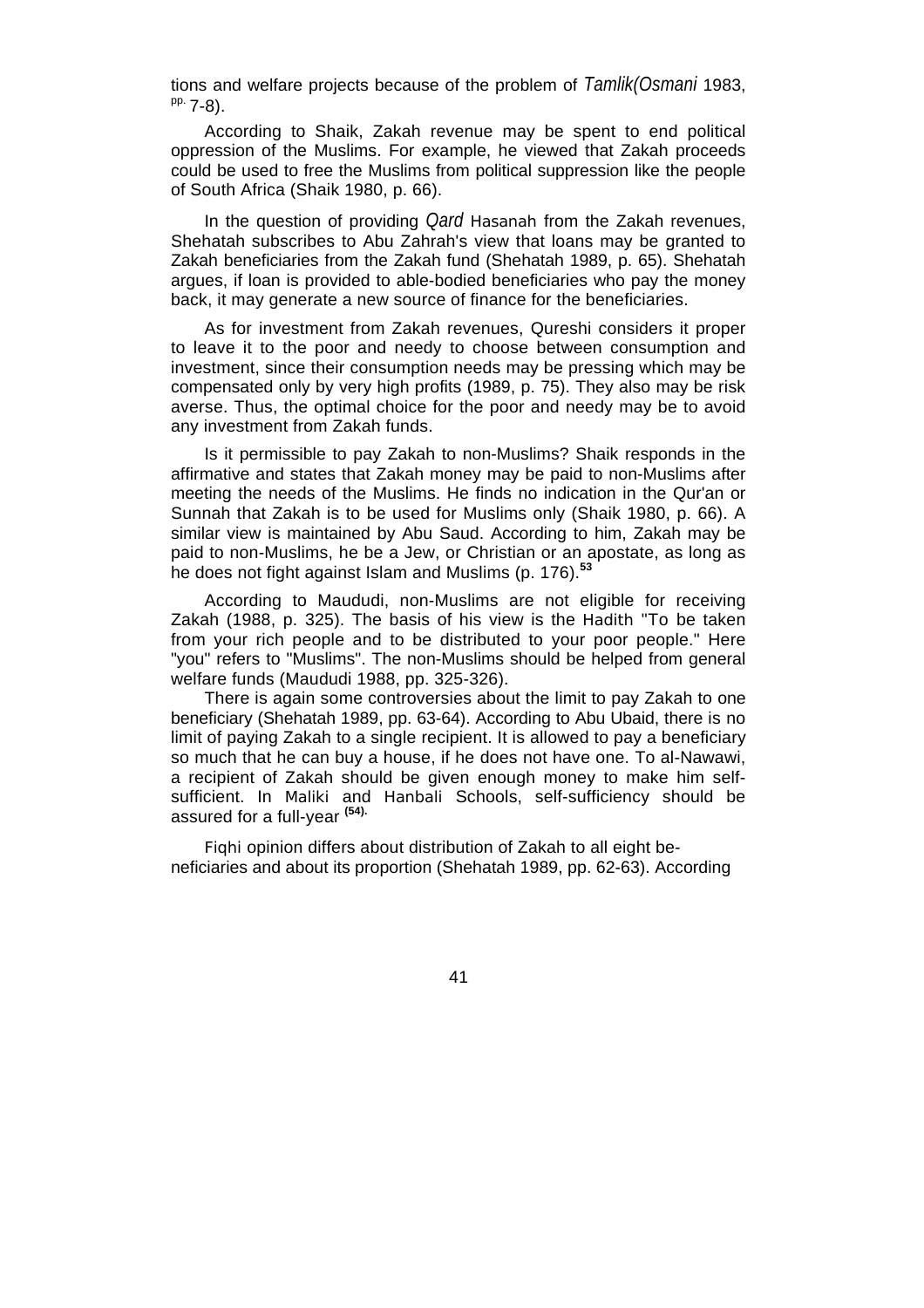to Abu Ubaid, all eight beneficiaries should get Zakah, but this has to be decided by the ruler, giving more weight to those who are in more need. To Abu Yusuf, The Imam is at liberty to give the Zakah to anyone of the eight categories. He may spend only on one category if it deems most appropriate. According to Al-Mawardi, Zakah should be divided into eight shares among the eight categories, if each category is available. No category should be encroached upon.

As to the location of Zakah distribution, Shehatah agrees with Abu Ubaid's view that Zakah revenue should be distributed in the locality in which it is collected as long as there are those who are in need of it (Shehatah 1989, p. 61). In Abu Yusof's view, Zakah should be disbursed in the locality, not to the inhabitants of any other town (Shehatah 1989, p. 62). Al-Qardawi justifies this by saying that the territoriality of Zakah has been devised to combat and defeat poverty, to train each province to become self-sufficient and to enable it to solve its domestic problem. The Imam (political authority) may decide otherwise when the locality does not need Zakah money.

Abu Saud holds a different view. According to him, "it is not a mandatory rule prescribed by the Qur'an and Sunnah" to distribute Zakah in the locality it is collected from (Abu Saud 1988, p. 179). The concept of location has lost its past importance, since the kinfolks of a single family may be spread over several continents. Abu Saud leaves it to Zakah payers *or the*  collecting *institutions to* decide *the location of Zakah* allocation *(55).*

These are the major issues in the agenda for reconsideration of *Fiqhi*  matters of Zakah, namely, the coverage, rates and *Nisab* of Zakah; the conditions of growth and *Tamlik;* and the issues of Zakah disbursement. As is evident from above, the Islamic scholars are divided as to the need and permissibility of *Ijtihad* on these matters. A good number of Islamic scholars argue for their review on the ground of justice, consistency, and the materialization of the objective of Zakah at a reasonable speed, while some other scholars stick to the *Ahkam* (rulings) of the early Fiqh literature.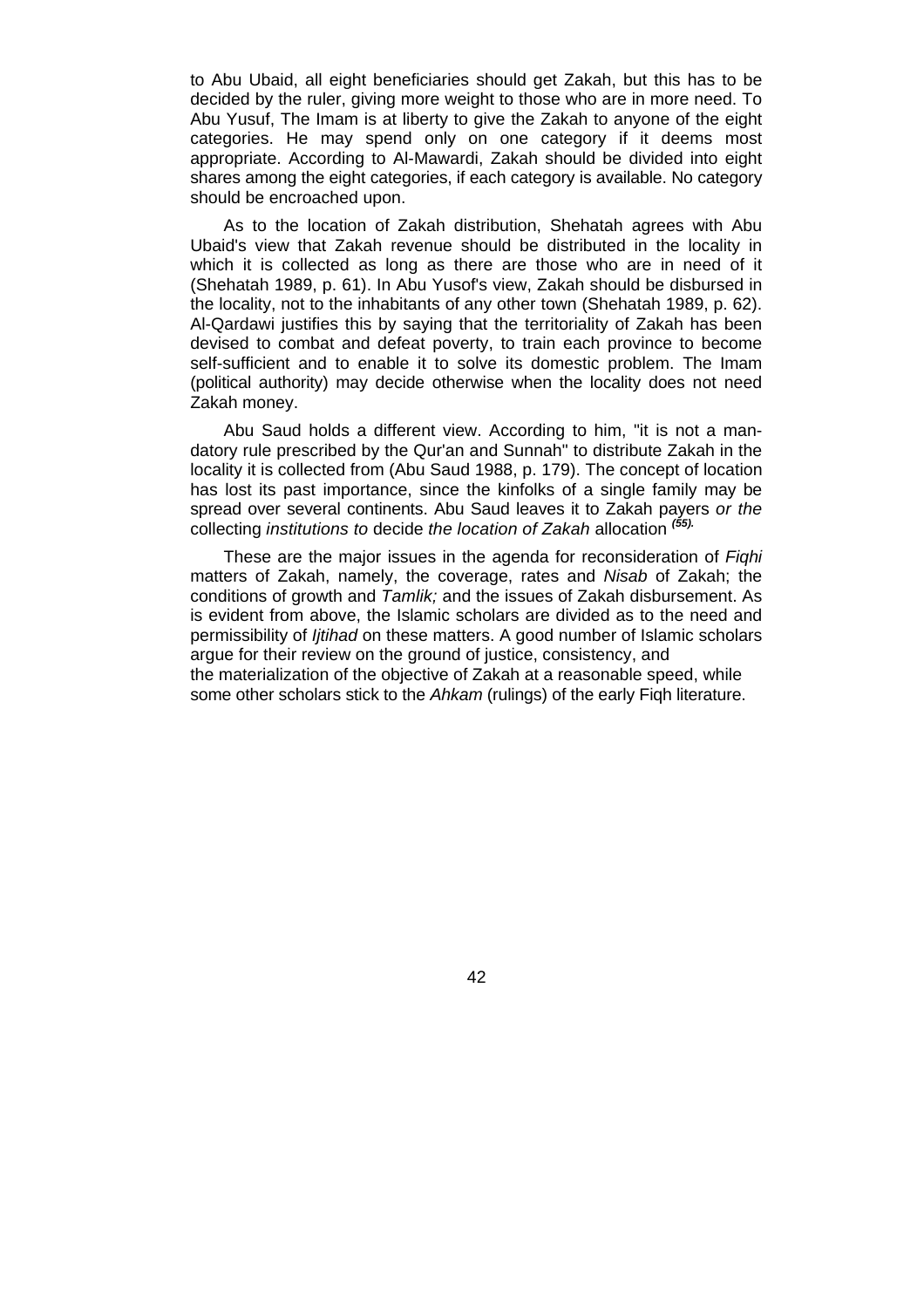## **ZAKAH ADMINISTRATION**

Zakah is not a voluntary institution, but rather it is to be operationalized by the state. It used to be done at the state level during the prophet (pbuh) until the downfall of the Islamic rule. There has been discontinuity in this matter for centuries. Lately some of the Muslim countries are beginning to institutionalize the administration of Zakah **(56)** while most of the Muslim countries are yet to come forward to do so. In the former case, Zakah administration varies from compulsory to voluntary, -and the latter is purely voluntary at the individual level.

#### **Contemporary Zakah Administration**

The contemporary Zakah administration may be divided into two kinds (57). First, compulsory collection of Zakah by the state. Countries having compulsory Zakah administration include Pakistan, the Sudan, Saudi Arabia, Yemen and Malaysia. Second, voluntary Zakah administration by the state, for example, Zakah administration in Kuwait, Bangladesh, and that in the pre-1983 Sudan.

In the voluntary Zakah administration, the state creates a Zakah fund where the people may make their Zakah payments. Zakah payment to this fund is not compulsory, but rather it is voluntary. Voluntary Zakah collection started in Kuwait at the private level by mosque-based committees. Encouraged by its success, a semi- government institution "Kuwait Zakah House" (KZH) was later established by the Government "for voluntary and non-compulsory collection of Zakah" (Ajil 1990, pp. 2- 4).

As Zakah administration in Kuwait is voluntary, the KZH does not make assessment of Zakah to be paid by the people. It, however, distributes booklets to help Zakah payers in their own assessment (Ajil 1990, pp. 5-6), tries to create public awareness through the publication of books, pamphlets, exhibitions, and also through the mass media (Ajil 1990, pp. 46-48).**<sup>58</sup>** It also has extensive network to facilitate Zakah accounts at the KZH offices and banks, Zakah House Mobile Units, Zakah boxes placed in the cooperatives and supermarkets, service boxes similar to auto- cash service in banks and a Hot line for Zakah collection (Ajil 1990, p. 5).

The revenue of KZH is not confined to Zakah proceeds alone. It also includes grants and contributions made by public institutions, authorities,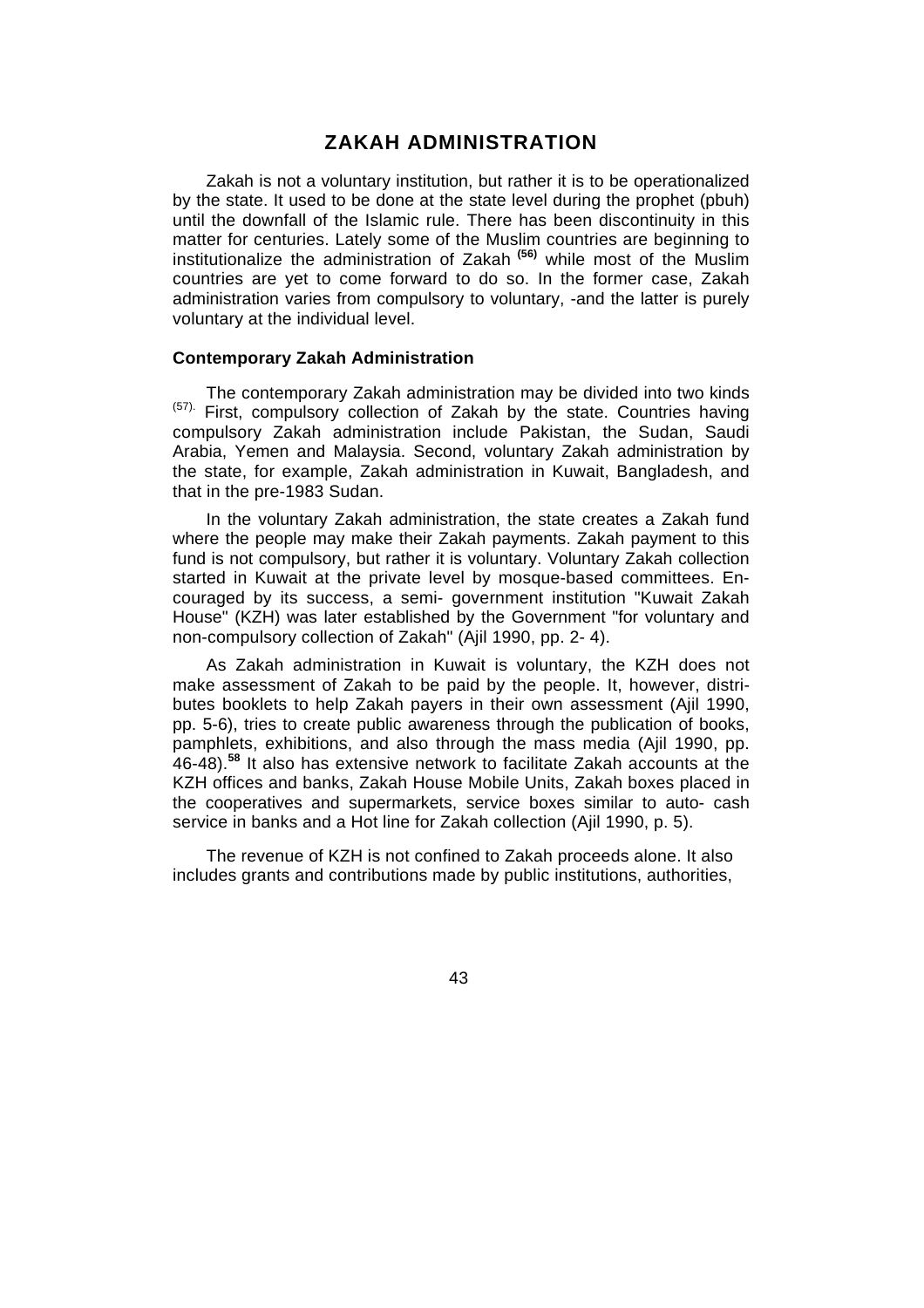societies, companies and individuals, and also annual subsidies by the state. In addition, it has also established a "continued Alms and Wills Fund" which "manages the funds of wills and one-thirds" (Ajil 1990, pp. 4, 9).

The KZH distributes the collected funds to the deserving recipients both at home and abroad. At home, the proceeds are disbursed in lump sum aid, monthly assistance and interest-free loans. It is also spent in such local projects as breaking of fasts, sacrificial meat, orphan's uniform, pilgrims scheme for the poor and so on (Ajil 1990, pp. 20-29).

In the external distribution, the KZH has several kinds of disbursement programs which include orphans sponsor scheme (to find out sponsors for their education), sacrificial meat project, scheme to support Islamic societies and agencies in their charitable activities, the Qur'an propagation project, charitable schemes to support mosques, health centers, orphanages, schools etc. (Ajil 1990, pp. 22-30). Such external distribution of Zakah funds is an excellent program which should draw attention of other well-off Muslim countries to reduce the sufferings of a good number of people in the Islamic *Ummah.*

The main problem facing the KZH is that a sizeable amount of potential Zakah revenue remains outside its control, since Zakah administration is voluntary in Kuwait (Ajil 1990, p. 49).

Voluntary Zakah administration has been introduced in Bangladesh since 1982, following its demand from the people **(59).** However, neither the people are obliged to pay to this fund, nor detail rules have been provided concerning the coverage, *Nissan,* rates and disbursement of Zakah (Islam 1982, pp. 30-32). The success of the Zakah administration in Bangladesh seems to be very limited.

Although the income level of the country is not high, Zakah revenues raised by an efficient management are expected to make a sizable contribution to poverty eradication in Bangladesh. An estimate shows that about Tk.2500 million (US\$ 71 million) can be collected from Zakah in agriculture only (Hannan 1988, p. 36).

Zakah administration in the Sudan was voluntary in nature during the period 1400 - 1404 A.H., which became compulsory in 1405 A.H. Although the government of the Sudan encouraged people to pay Zakah to the voluntary fund by extending tax exemptions for official Zakah payment, its effectiveness was limited (Salama 1990, pp. 1-2). This is evident from the fact that Zakah revenue was only 35 million in 1405 A.H. before implementation of compulsory Zakah administration, which increased to 504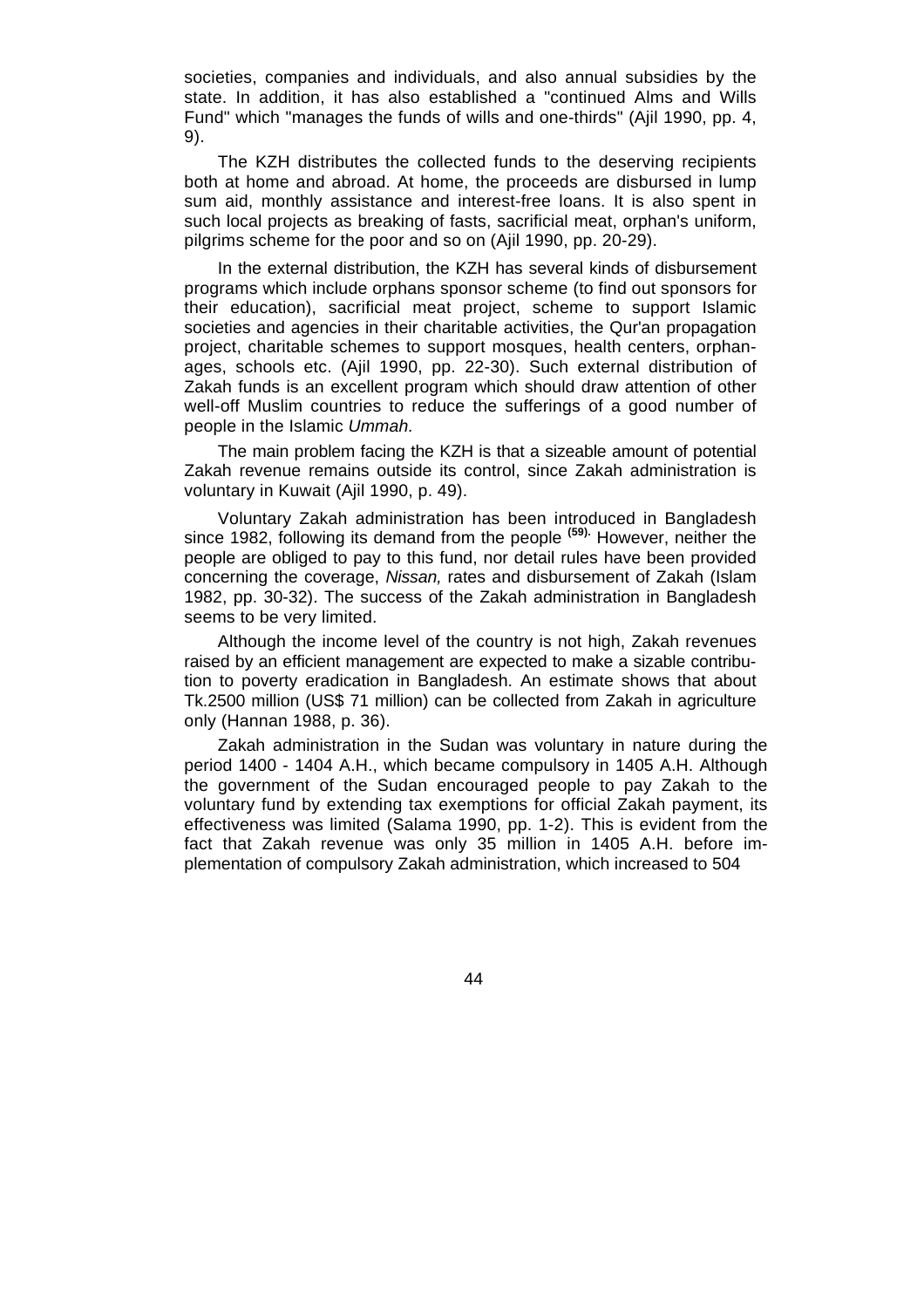million in 1410 A.H. when the Zakah administration became compulsory, an increase of about 1500% (Salama 1990, p. 6).

Factors limiting effectiveness of voluntary Zakah administration in the Sudanese experience, which may be true in other cases also, are as follows (Salama 1990, p.2). First, the Zakah payment to the fund was voluntary which allows its payment to the non-official channels and even Zakah evasion. Second, the number of officers working with the voluntary Zakah fund was limited. Third, the regional offices did not exist to collect Zakah from different regions.

Although such voluntary Zakah administration is less effective, it produces at least some good results. Something is better than nothing. The voluntary Zakah administration of the Sudan helped in the relief of 7000 families during the drought and famine years (Salama 1990, p.1).

In the compulsory Zakah system, the people are legally obliged to pay Zakah to the government. Needless to mention, the Islamic economic system provides for the compulsory Zakah administration which is necessary for effective application of the institution. The Sudanese experience proves that Zakah administration has become more effective through its expanded network in terms of assessment, collection and disbursement of Zakah when it became compulsory. As mentioned earlier, Zakah revenues increased by 1500% because of the advantages of compulsory Zakah administration.

Compulsory Zakah administration exists in Saudi Arabia, Pakistan, Malaysia, the Sudan, Yemen Arab Republic and Libya, although legal obligation to pay Zakah in these countries varies from each other in terms of coverage, disbursement, methods of collection and so on. A brief account of this for some of the countries is given below.

In coverage, Zakah administration in Saudi Arabia, Pakistan, Libya and the Sudan covers only Zakah al-Mal, while that in Yemen covers both of Zakah al-Mal and Zakah *al-Fitr* (Kahf 1990, p. 18). Again, the practice varies as to the types of "Zakah al-mal" to be covered by Zakah.. For example, in the Sudan and Yemen, all kinds of Zakatable wealth are included, as listed in the books *of Fiqh;* Saudi Arabia covers agricultural produce, livestock and tradeable items; and Pakistan specifies some kinds of financial and monetary assets plus agricultural produce (Kahf 1990, p. 19).

In disbursement, the countries again vary in their models. Pakistan limits Zakah disbursement to one or two categories, the poor *(Fuqara)* and the destitute *(Masakin)* mentioned in the Qur'an; Saudi Arabia also dis-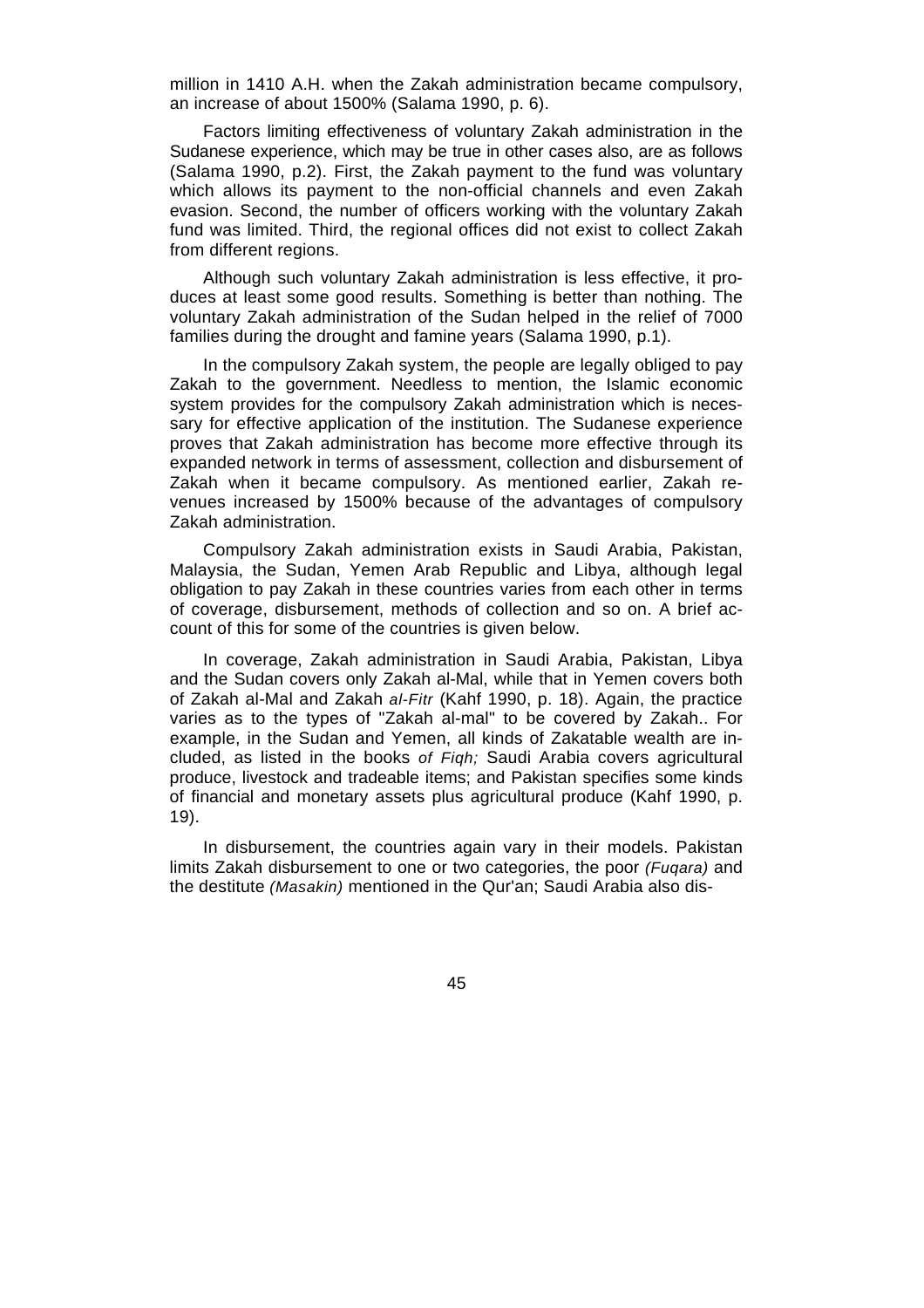burses mainly to the poor and the needy; while Zakah may be disbursed to any of the eight categories in the Sudan and Malaysia (Kahf 1990, pp. 31- 34).

In the method of Zakah collection, Saudi Arabia and the Sudan base on Zakah declaration made by Zakah payers in the items of trade, which is, however, verified by the Zakah administration. If the declaration seems to be unacceptable, then the Zakah officers may make arbitrary assessment. Thereafter Zakah is paid to Zakah cashier. In Pakistan, on the other hand, Zakah from financial assets is deducted at source by institutions dealing with the assets (Kahf 1990; pp. 23-24).

In agriculture and livestock, Zakah is assessed in Saudi Arabia by mobile Zakah employees, and paid directly to the beneficiaries of the Zakah, except for wheat which is collected at the marketing stage (Kahf 1990, p. 22). In Pakistan, on the other hand, Zakah on agricultural crop is collected through local Zakah committees which assess and collect Zakah in cash; while in Sudan Zakah on agriculture is collected by tax organs in kind or cash at the marketing stage (Kahf 1990, pp. 20-22).

With this, we now move on to some issues, problems and difficulties facing compulsory Zakah administration in different Muslim countries.

#### **Problems and Difficulties Facing Zakah Administration**

Centuries of discontinuity in the compulsory Zakah administration has resulted in a vacuum in the management of Zakah at the state level. The working of economies has become quite complicated in the contemporary world which requires serious research, both theoretical and applied, and operational experience to develop methods of efficient Zakah assessment of different forms of wealth and assets, their collection and distribution. Some work in this area has been started only after introducing the compulsory Zakah system in some Muslim countries. Therefore, the Zakah administration is naturally facing some problems in terms of assessment, coverage, collection and so on.

#### *Fiqh* **Related Problems**

The unresolved *Fighi* issues are a source of problem in. the administration of Zakah. For example, Zakah is not imposed on the financial assets in the Sudan because of *Fiqh* related problems (**60).** The Zakah administration of different countries tend to follow the rules set by the traditional *Fiqh* literature. For example, in Saudi Arabia fixed business assets are excluded from Zakah *(Wazarah al-Maliyah wa a!- Igtisad al-Watani,* pp. *58, 92),* and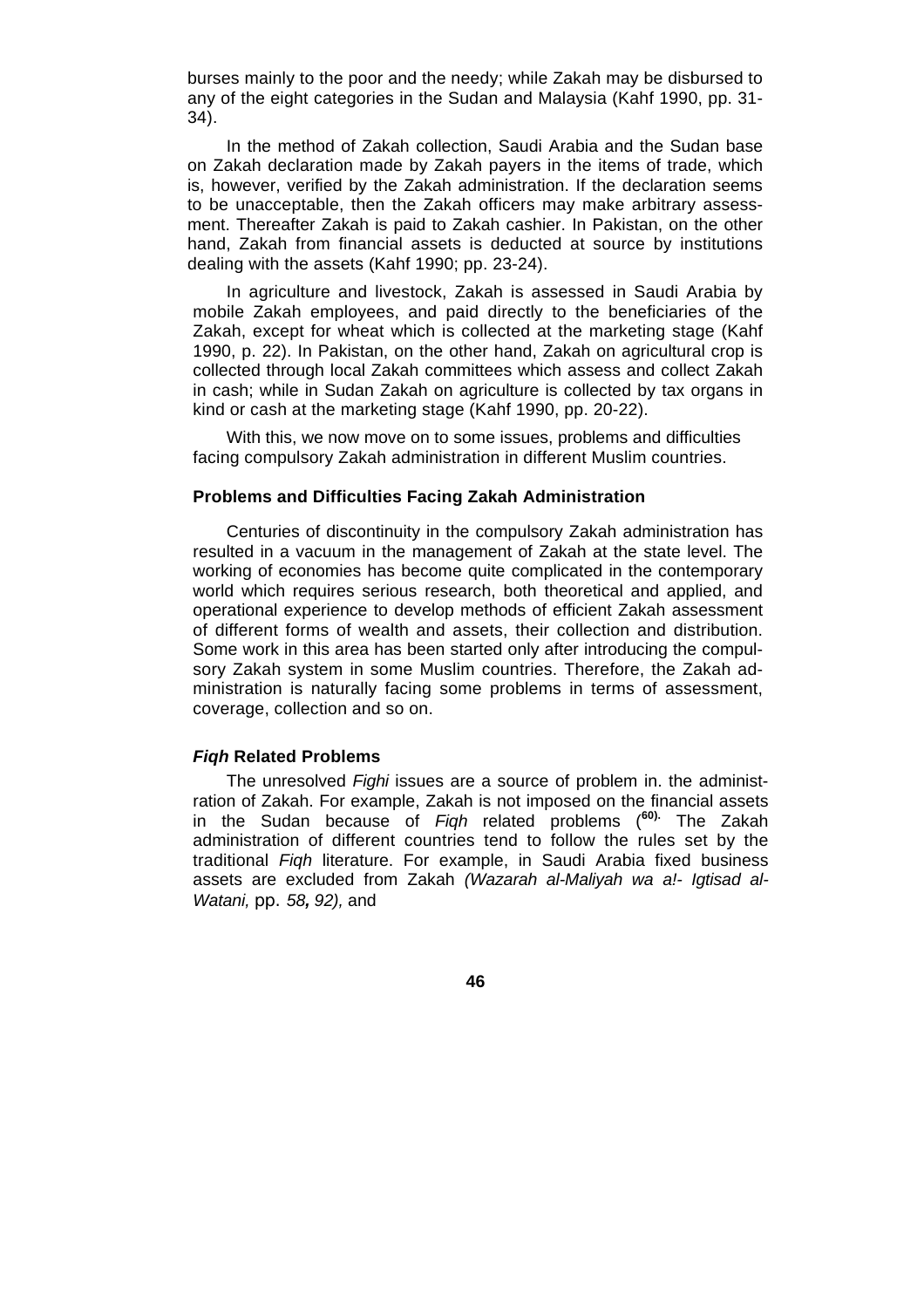Zakah is obligatory only if the condition of growth, whether real or potential, is satisfied *(Wazarah al-Maliyah wa al-lgtisad al-Watani, p.6).*

These countries are not, however, totally oblivious of the need for *Ijtihad* on Zakah matters. They are making efforts to resolve some of the *Fiqhi* issues by resorting to *Ijtihad.* For example, *Nisab* of assets has been redefined in Saudi Arabia in term of gold (value of 85 grams of gold), ignoring the *Nisab* of silver, for the relative prices of the two metals changed significantly over time *(Wazarah al-Maliyah wa al- lqtisad al-Watani,* pp. 16- 18). In addition, Zakah on professional income has been imposed in Saudi Arabia which includes professions of doctors, engineers, lawyers, accountants, consultants and establishments of art and entertainment (Kahf 1990, p. *26).* Besides, the arbitrary assessment of Zakah on tradeable goods and professional income, as will be seen later, is an extension of the provision of arbitrary assessment which exists in the *Sunnah* for agricultural produce only (Kahf 1990, p. *27).*

Efforts to solve *Fiqhi* problems are also evident from Zakah management of Pakistan (Hasanuzzaman 1979, pp. *71-75).* In Pakistan, bank deposits are treated as *Amwal Zahirah,* which do not exist in *Fiqh* literature. In view of the changes in the relative prices of the bases of *Nisab,* the *Nisab* has been redefined to follow a uniform standard, *"Nisab* means assets equal in value to 87.48 grams of fine gold" (Hasanuzzaman 1979, <sup>pp.</sup> *73).*

In addition, Zakah administration in Pakistan determines every year a minimum area of land whose owners are to pay Zakah on agriculture (Ushr) in order "to avoid the dilemma posed by difference of *Fiqh* views on the requirement to first meet the basic needs of growers" (Kahf 1990, p. 21).

In Zakah disbursement, the "Zakah and *(Ushr)* Order 1979" of Pakistan provides for utilizing Zakah fund on loan basis in establishing "hospitals for the benefit of the poor", and also educational, industrial and vocational institutions to impart skills to the needy for the purpose of gainful employment". (Hasanuzzaman, *1979,* p. *74).* The loan will be paid by fees charged from the non-eligible persons receiving these facilities.' Mayer's study also shows that Pakistan's Zakah law has departed from classical *Fiqhi* laws at a number of places (1987, *pp. 59-68).***<sup>62</sup>**

These are random examples of *Ijtihad* carried out and implemented by Zakah management of some countries. There remain many other unresolved issues as discussed in the previous section, which affect introduction of the institution of Zakah. The *Fiqhi* issues should systematically be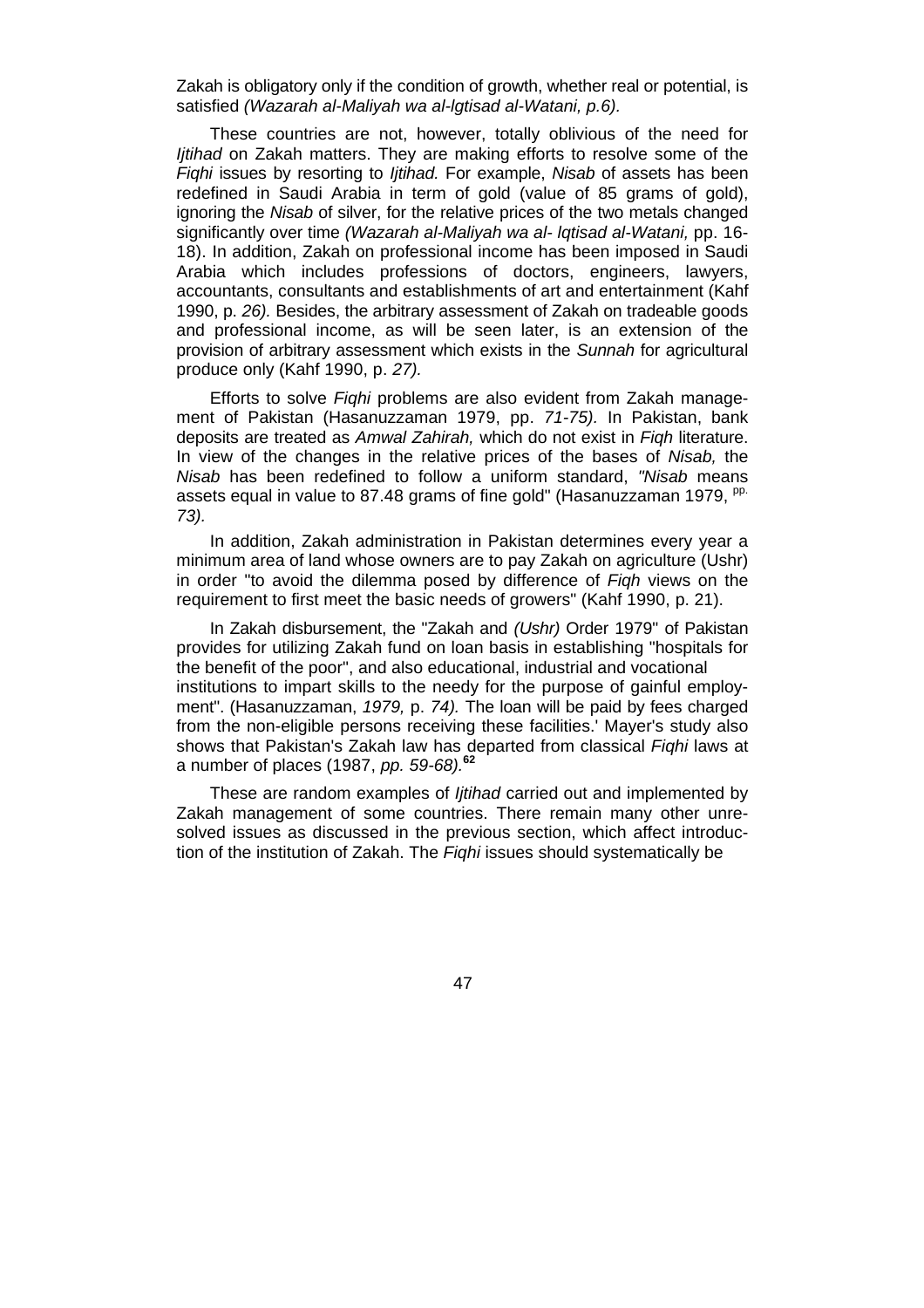resolved by the *'Ulama* and the scholars of the *Ummah* for efficient and effective Zakah administration.

#### **Coverage of Zakah**

The Zakah administration could not yet cover all the Zakatable resources for Zakah collection. This is because of either *Fiqhi* restrictions or non-comprehensiveness of local laws concerning the coverage of Zakah. In Saudi Arabia, compulsory Zakah administration covers only "Zakah al-Mal" **(63)** which are "agriculture produce, animals and tradeable items (including cash assets of companies, corporations and such establishments). Thus, bank accounts and cash assets are not covered if owned by other than such establishments" (Kahf 1990, p.19). Fixed business assets are also excluded from Zakah *(Wazarah al-Maliyah wa al-Iqtisad al Watani pp. 58, 92). However, Zakah is imposed on the income of profes*sionals such as doctors, lawyers, engineers, accountants, consultants and establishment of art and entertainment. Interesting enough, Zakah is imposed only on the self-employed individuals in these professions, such that the salaried professionals, ,even if they earn more than the self-employed ones, are exempted from compulsory Zakah (Kahf 1990, pp. 26-27). This might keep a reasonable Zakah base outside Zakah collection. This is also the case in trade, whereby the individuals and enterprises having no tradeable goods are exempt from Zakah on their savings and current accounts (Kahf 1990, p.24). This is because the Saudi banks are neither required by law to reveal their deposits nor to deduct Zakah at source. It is obvious from this that the coverage of income and wealth by compulsory Zakah administration in Saudi Arabia is limited which might have reduced Zakah base quite a bit.

In Malaysia, every state has a different law for the administration of Zakah, since the religious affairs are under the state religious departments. Some of these laws cover more items of Zakah and some less, for example, in the state of Kedah Zakah is collected only from paddy, and not from any other agriculture crop, not to speak of other items of Zakah (Othman et al 1990, p. 20).

In the Sudan, the modern sources of income could not be covered effectively by Zakah, since Zakatable income is assessed on the basis of returns filled up by Zakah payers, although under oath (Salama 1990, pp. 3- 5). The financial assets including the bank deposits are not levied at source because of the difficulty in determining the *"Nisab"* and *"Hawl".* Thus a significant amount of the financial wealth escapes Zakah. The animal wealth, which accounted for more than 22% of the GDP of the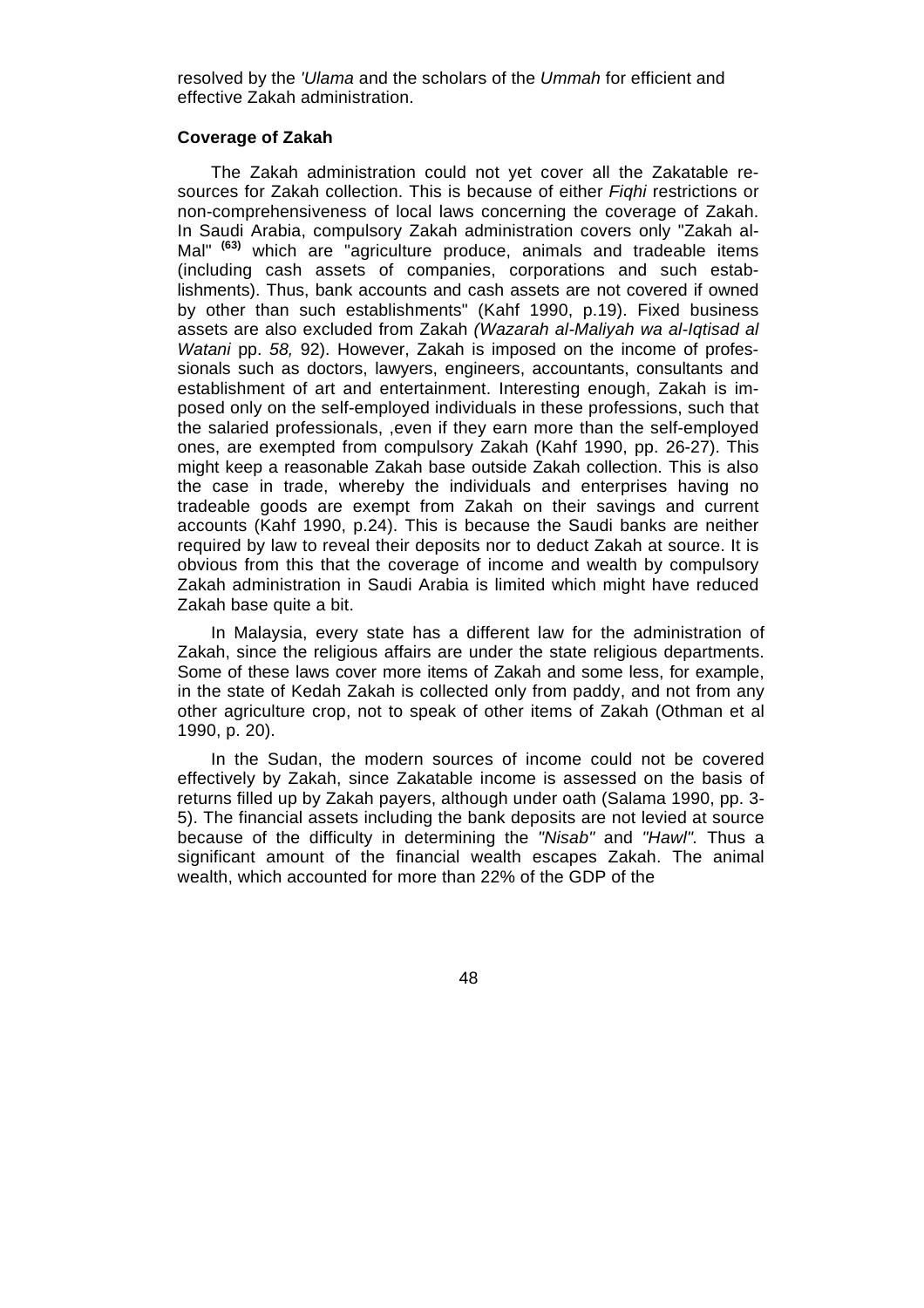Sudan in 1987, did not contribute to Zakah revenue due to difficulties in assessment, collection in kind, and the associated problems of taking care of animals before disposing them off. Similarly rainfed non-marketed crops cannot be effectively covered by Zakah administration.

## **Zakah Assessment**

Effective method of Zakah assessment is yet to be developed, which causes leakage and Zakah evasion. In case of the Sudan, as indicated earlier, Zakah assessment of all modern sources of income depends on the declaration of the Zakah payers in their Zakah returns. Presumptive assessment is used in case of rainfed crops which are not marketed.

Assessment of Zakah on commercial assets is difficult because of the lack of experience of non-conspicuous assets, non-availability of proper accounting by the Zakah payers and so on (Salama 1990, pp. 3-5). Even those who are willing to pay Zakah without evasion hesitate to declare all their assets due to the fear of tax department. These factors make Zakah assessment fall short of what is due, which affects the size of Zakah revenue.

In Saudi Arabia, Zakah assessment on items of trade is based on the declaration of the Zakah payers whose accuracy is checked by the Zakah administration which may ask for a revised declaration (Kahf 1990, p. 23**).**  The Zakah administration may also make an arbitrary assessment, if the Zakah payers' declaration deems unacceptable or if it does not keep systematic and acceptable accounting system. In doing such arbitrary assessment, several factors are considered which include imports in the financial year concerned, contracts with the other party, estimated rates of profits, etc. (Kahf 1990, p. 23). Such arbitrary Zakah assessment has its advantages as well as disadvantages. According to Kahf, its advantages include the following : "It makes the duty of the individual towards the state clearer, it reduces administrative costs of assessment and collection and it makes for predictability of receipts" (1990, p. 27). Its main disadvantage is that it may be unjust to the Zakah payer or beneficiary, since the assessment is not based on the real Zakah base, but rather is arbitrary. Kahf proposed to give a chance to Zakah payers to make an appeal and also to have periodical review of the criteria of arbitrary assessment to reduce the chance of injustice to either party (1990, p. 27).

In case of professionals in Saudi Arabia, direct assessment and collection are practiced by Zakah administration officers. The professionals are also required to make Zakah declarations. Arbitrary assessments are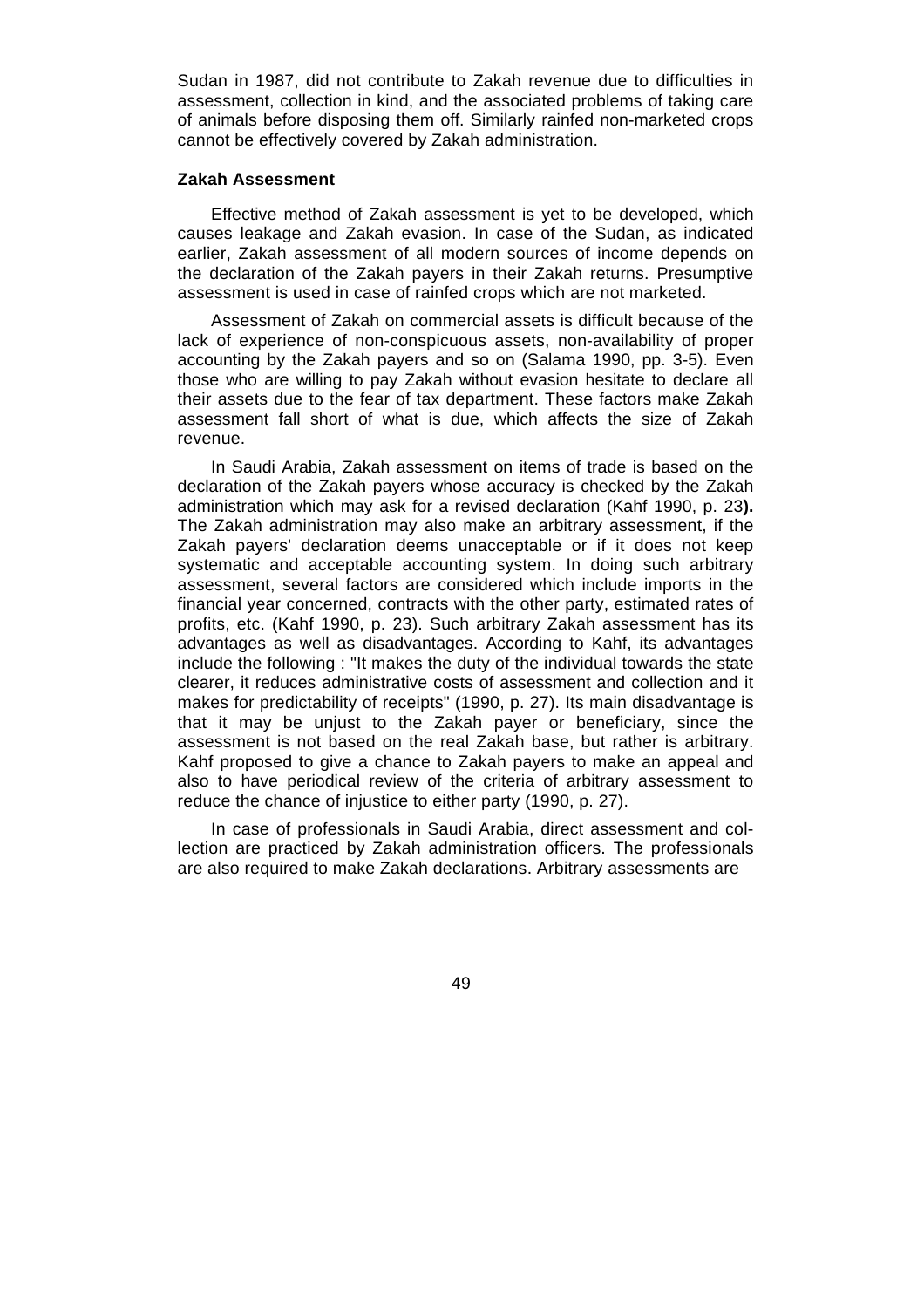done by such officers when the declarations are considered inadequate or if systematic book-keeping is absent (Kahf 1990, pp. 26-27).

The assessment of agriculture and livestock in Saudi Arabia is done by mobile *Awamil* (Zakah employees) who assess Zakah on crops, except for wheat, at the rate of 10% or 5% depending on the kind of irrigation, rain or otherwise. The Zakah is not, however, collected by the mobile *Awamil,*  but rather "the poor are referred to the growers to receive Zakah directly from them" (Kahf 1990, p. 22).

Salleh and Ngah raised the issue of Zakah assessment in Malaysian agriculture (1980, pp. 81-153). Their study of four states in Malaysia shows that the burden of Zakah on paddy is more equitable when assessed on the basis of net income, and is inequitable if assessment is based on gross output **(64).** They have, therefore, suggested that the net income should be used as a basis for assessment of Zakah on paddy so that the burden of Zakah falls on those who can afford to pay it.

## **Zakah Payment Through Non-Official Channels**

Zakah payment to non-official channels causes a major leakage in the Zakah administration. In Malaysia, Zakah coverage in different states are different so that the Zakah payers are to pay Zakah of the non-covered items to non-official channels. In some of the states, only a part of the items covered by Zakah administration is supposed to pay to the government. For example, in Kelantan state, only two-thirds of total Zakah are to be paid to the official channel and the rest to the non-official channels (Othman 1990, pp. 17-18).

In Malaysia, the reasons for payment of Zakah through non-official channels include: (1) inconvenience of going to the council's office which collects Zakah, (2) inefficiency of the council's collection efforts, (3) lack of confidence in the council's distribution of Zakah, (4) satisfaction received by giving Zakah to known people, and also (5) political factors (Ghazali 1988, p. 17). Sometimes, the Zakah payers believe that it is more religious to pay Zakah by themselves rather than giving it to the state (Salama 1990, p. 4).

In Malaysia, the estimated Zakah collection was M\$365.45 million in 1988, whereas the actual collection was only M\$30.23 million (Othman et al 1990, p. 95). That is, only about 8% of total potential Zakah was collected.

In brief, compulsory Zakah administration provides for non-official payment of Zakah, since all Zakatable items are not covered by statutory obligation, except for the Sudan and Yemen. However, the Sudan and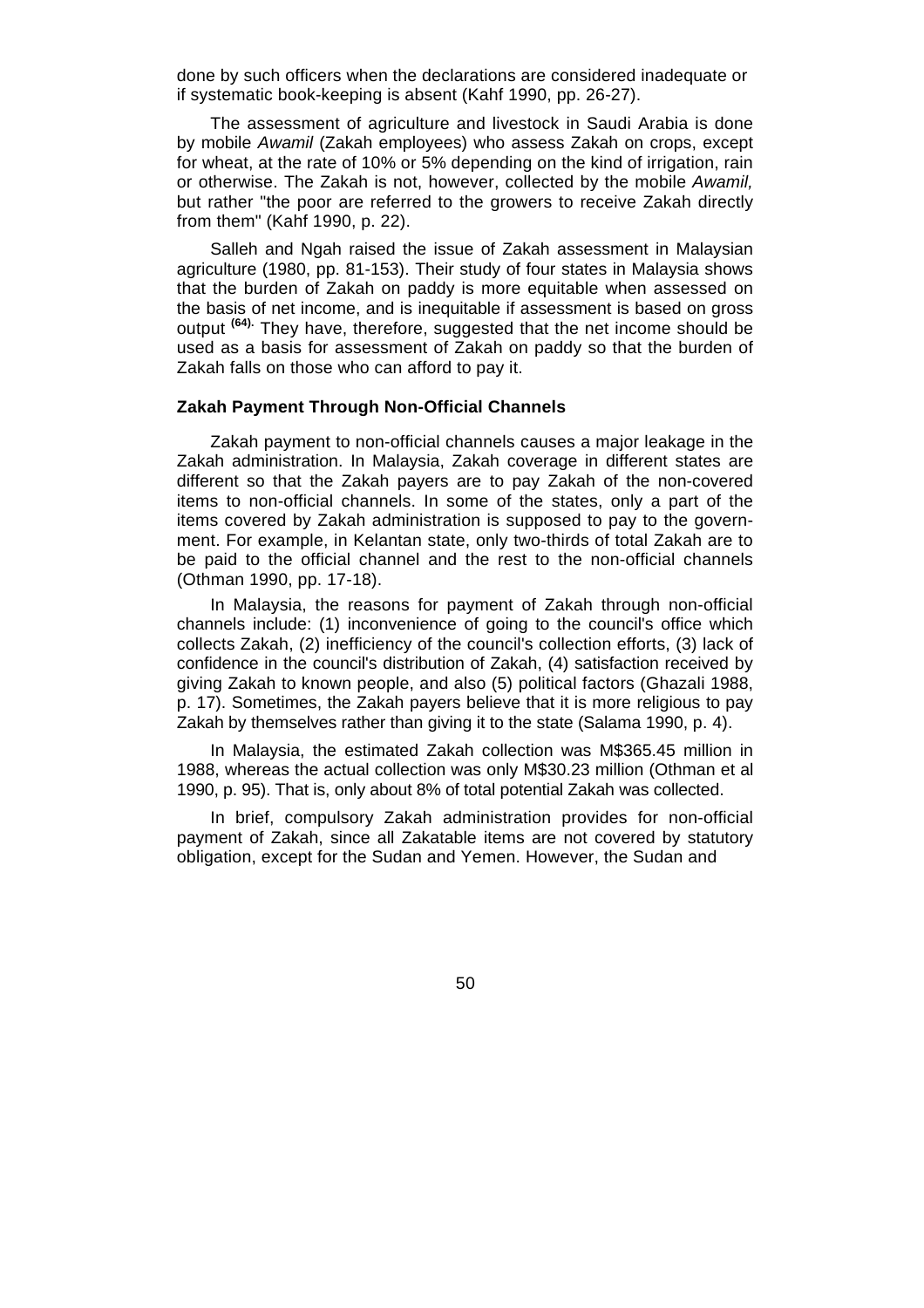Yemen are yet to cover all newly emerged items by compulsory Zakah. Thus, a great deal of potential Zakah revenue remains outside the Zakah administration where it is compulsory, not to speak of voluntary Zakah administration.

#### **Information Gap**

Lack of knowledge and information about the laws and *Shari'ah* provision about Zakah matters also affect Zakah administration. In Malaysia, a factor which affects Zakah collection is the lack of publicity and information on the types and kinds of Zakah that should be paid (Othman et al 1990, p. 20). In Kuwait, people have been observed to pay Zakah in a strange manner due to ignorance about *Shari'ah* laws concerning Zakah. "One Muslim asks his relatives to change cars with new ones every *year..."* from his Zakah money (Sumait 1990, p. 1). Sumait has, therefore, emphasized the need to inform the people about Zakah matters by all possible means including press, radio, television, booklets and postering. According to Sumait, the effect of such information is expected to be tremendous. As an example, postering campaign in 1984 about famine in Africa could raise more than six million US dollars in Zakah (Sumait 1990, p. 4).

### **Storage and Transportation**

Lack of adequate storage and transportation facilities may affect collection of Zakah in kind from agricultural sector. Agricultural crops are perishable, and livestock need food, shelter and other kinds of care. The Zakah collectors may not find ready outlet for sale of these items. This involves the problem of storage and transportation. This affects Zakah collection in kind by the local councils in the Sudan (Salama 1990, p. 5). This is expected to be true elsewhere as well.

## **Administration Cost**

One of the beneficiary of Zakah is the Zakah administration to the extent of its actual cost including the wages and salaries of the people involved in Zakah activities. It is clear from the very spirit of Zakah that this head of Zakah expenditure is not the end objective of the institution, but rather a means to administer it. Therefore, all efforts should be made to minimize administrative costs without sacrificing administrative efficiency, so that the means does not eat up the end objective.

In case of the Sudan, "... The percentage of administrative cost is high", which was more than 18% of total Zakah disbursed between 1405-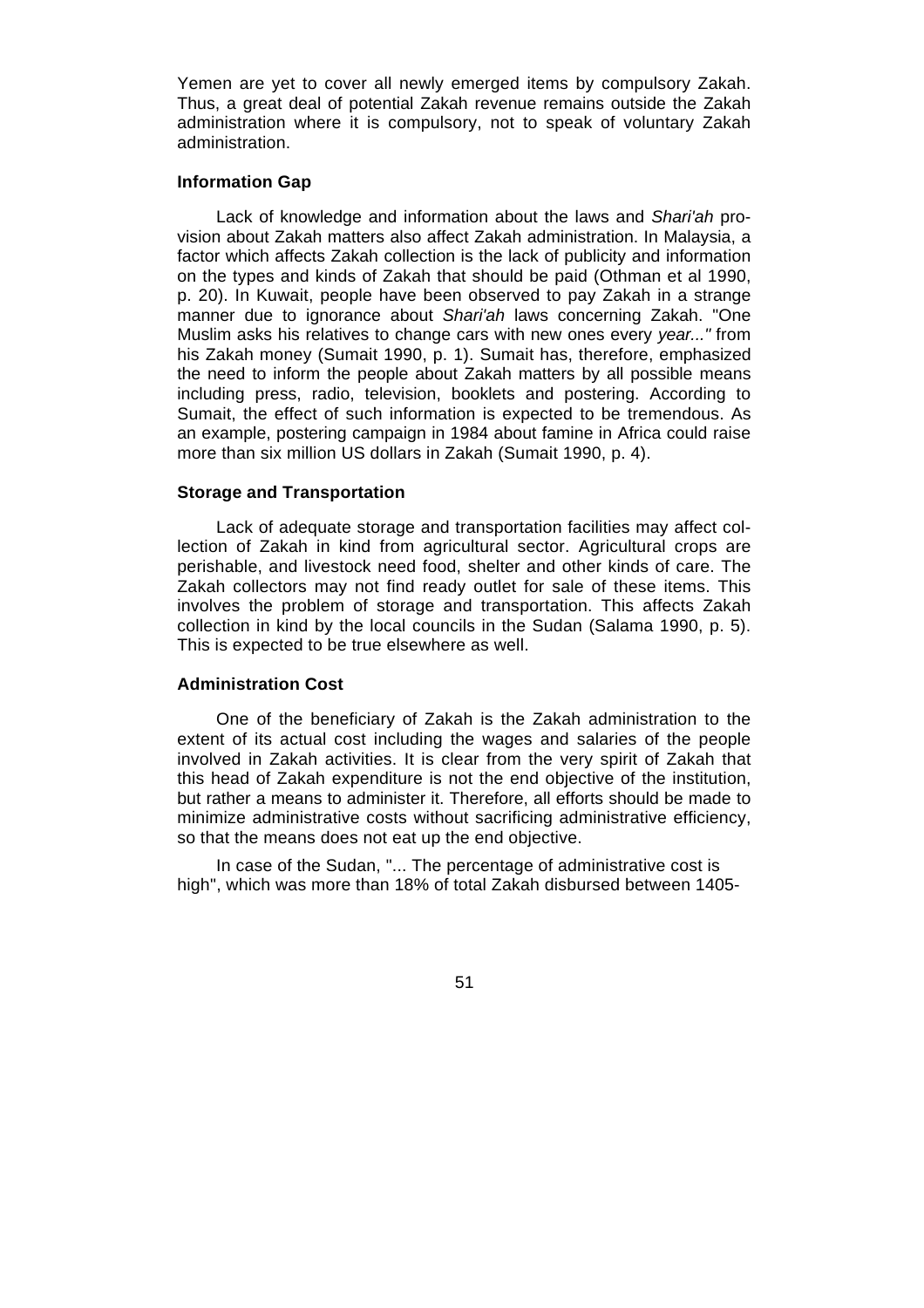1409 (Salama 1990, pp. 10, 12**).** This may be compared with the amount of Zakah disbursed to the poor and needy, which was 34% in the same period.

According to Salama, the above administrative cost is lower than that of Kuwait (1990, p. 13). This may be due to the fact that the Sudanese Zakah administration makes use of the existing administrative machineries such as local councils, tax department, the Agricultural Bank and the local committees.

In Pakistan, Zakah is deducted at source in the institutions dealing with financial and monetary assets. There is no cost involved in the levying and collection of Zakah and, as a result, the Zakah council incurs only little administrative costs in the form of follow-up, control and checking. The Zakah council only circulates instructions to the relevant institutions which are required by law to act accordingly (Kahf 1990, p. 24).

The administrative cost of Zakah is higher in Malaysia. The Zakah employees received 34% of the total Zakah disbursement in the state of Perlis in 1985 as compared to 14% for *Fakir/Miskin.* The administrative cost was even higher in the state of Negeri Sembilan during 1978 - 1982, which was 52% of Zakah disbursement (Hassan 1987, p. 72).

There is a need to develop an efficient mechanism of Zakah administration for an effective redistribution of income from the rich to the poor to be able to upgrade economic conditions of the latter.

#### **Disbursement of Zakah**

The main objective of the institution of Zakah is to upgrade economic conditions of the disadvantaged population of the society by redistributing income from the rich to the poor. It is important, therefore, to develop a distributive mechanism to reach the poor preferably in descending order of poverty so that the worst sufferers are taken care of first among those who are eligible, although all of them deserve help.

Although the Qur'an mentions eight categories of Zakah recipients,' most of the Zakah administrations in the contemporary world, however, did not consider it necessary to disburse Zakah to all the Qur'anic beneficiaries, with an exception of the Sudan (Kahf 1990, p. 31).

In Saudi Arabia, Zakah is spent mainly on the poor and needy, and nothing on the Zakah employees *('Amilin)* (Kahf 1990, p. 32). This is done in the form of monthly or lump sum payments to needy individuals and families without informing them of the source of assistance. The disburse-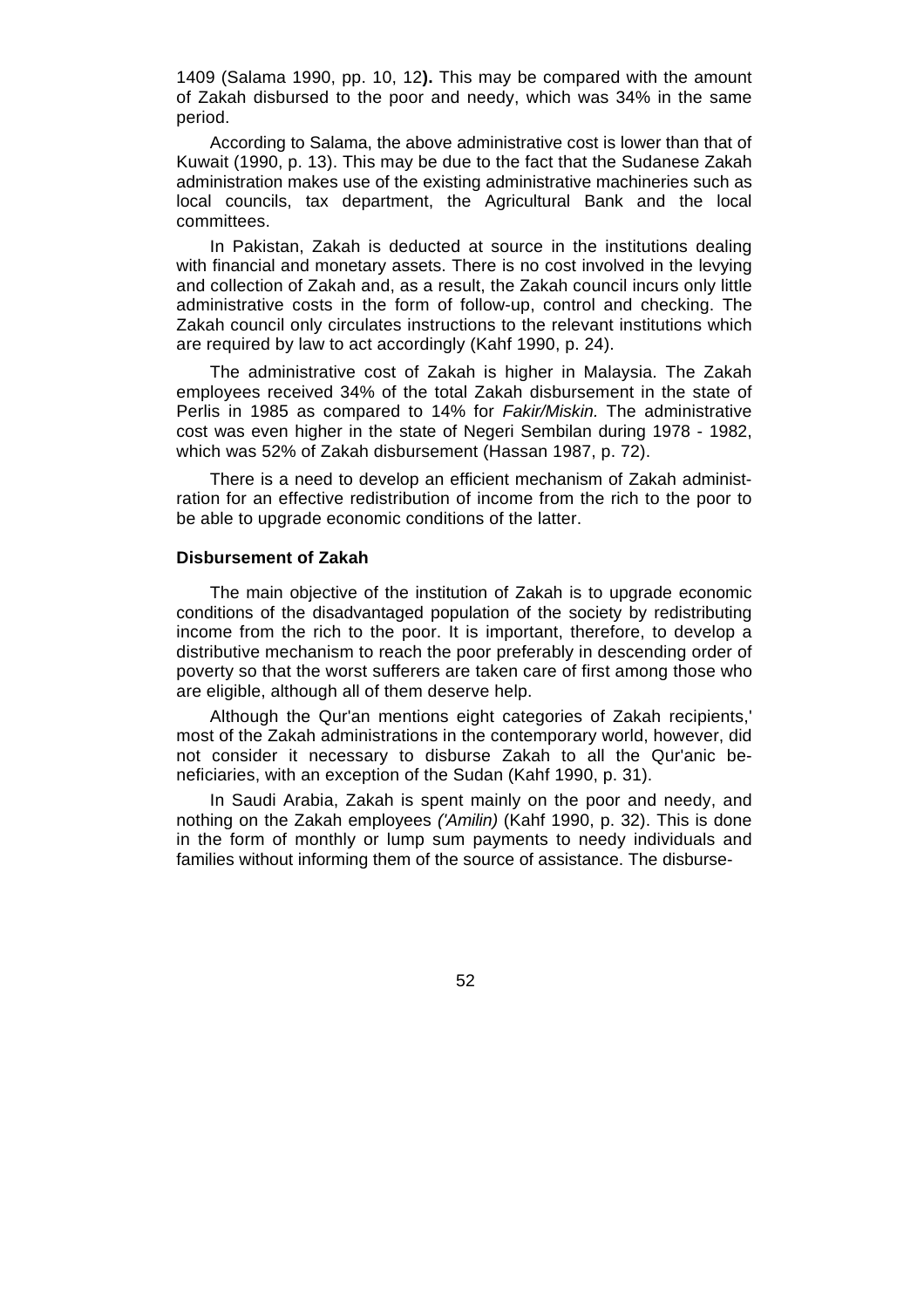ment is made by the General Administration of Social Affairs and Labor. In agriculture, however, the Imarah (local government) appoints distribution committees which issue delivery orders asking the Zakah payers to pay the specified amount to individual beneficiaries. The delivery orders are handed over to the recipients to collect the produce from the payers directly (Kahf 1990, pp. 32-33, 37).

The Zakah disbursement in the Sudan involves a three tier system, involving three agencies, namely, Zakah committee, Zakah department and *Ifta* council (Salama 1990, p. 5). The Zakah committee determines those who may be eligible to receive Zakah. The Zakah department then makes assessment of the need by sending social workers. The social workers send the assessment forms to the *Ifta* council which finally determines the Zakah eligible persons and their amounts.

There is a clear disparity between regions of the Sudan in the disbursement of Zakah (Salama 1990, p. 13). The Zakah distribution has been concentrated in some regions. "Almost 100% of Zakah distributed was concentrated in the three regions while the other poor regions got a very insignificant share of Zakah distributed" (Salama 1990, p. 13). In fact, Zakah collection was high in these regions. Probably the "locality of collection" was the main determining factor, rather than "poverty".

Additionally, among the seven beneficiaries who received a share of Zakah, the poor and needy got about 34% of Zakah disbursed (Salama 1990, p. 12). This share could have been larger in view of the fact that a large segment of the population live below poverty line, which is worsened even further by occasional droughts and famines.

In Malaysia, the share of the Fakir and Miskin in the Zakah disbursement varies from state to state. In Federal Territory the Fakir/Miskin got 7% of Zakah disbursed, while the Amilin (Zakah employees) got *40%* in 1982 (Hassan 1987, p. 73). The relevant figure for Negeri Sembilan was: Fakir/Miskin 10%, and Amilin 10% of Zakah disbursed during 1978-1982 (Hassan 1987, p. 72).

If the very spirit of Zakah is to upgrade economic conditions of the poor and needy, the Zakah distribution policy should be reviewed so that a higher share of Zakah goes to those who really deserve it.

#### **Zakah Law**

There is a wide range of variations in Zakah laws across countries practicing compulsory Zakah administration, and even sometimes across states within a country, which makes Zakah administration difficult. The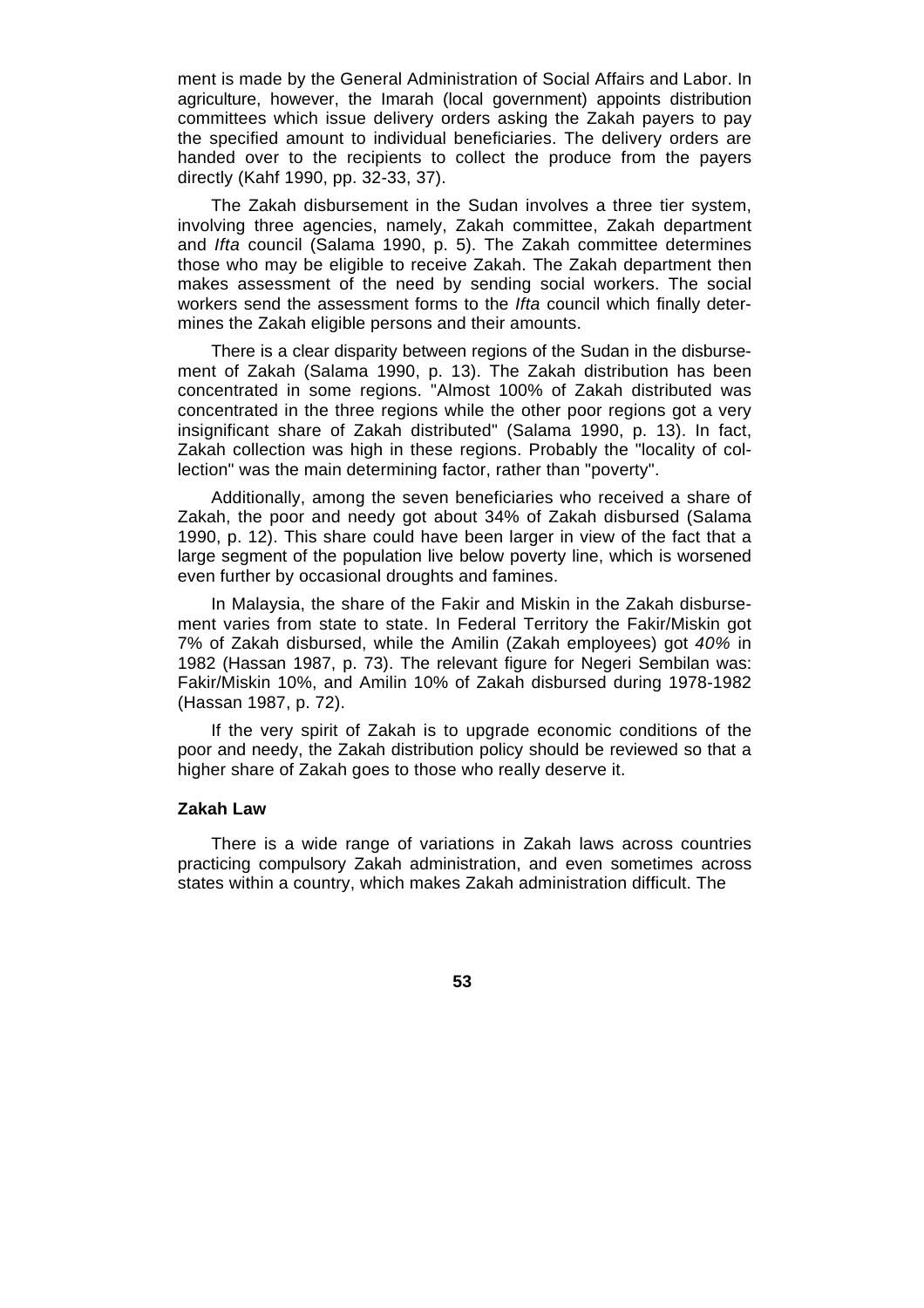law of the land should include all the Zakatable items in the Zakah coverage, present a working manual for assessment, and define the distribution mechanism according to *Shari'ah* priorities. Also the penalties for Zakah evasion and for dishonoring Zakah law concerning its payment should be determined and make known in black and white for an effective Zakah administration. The inadequacy in all these aspects reduces efficiency of Zakah administration.

In case of the Sudan, as indicated earlier, the law provides for Zakah collection by making assessment on the basis of Zakah returns submitted by the payers, without differentiating between *Amwal Zahirah* (visible wealth) and *Amwal Batinah* (non-visible wealth). Although the bank balances are obviously *Amwal Zahirah,* it is not covered by Zakah because of the difficulty in determining the *Nisab* and the condition of the lapse of the year. In Malaysia, only one agricultural item is covered in some areas, whereas more items elsewhere, but rarely all Zakatable items are covered (Othman 1990, p. 20). Again, some states do not require to pay entire Zakah on the specified items to the government, for example, one third of it may be paid through non-official channels in Kelantan state (Othman 1990, p. 88).

Zakah law seems also to be inadequate in dealing with the matters of Zakah evasion and/or Zakah payment through non-official channels. In Malaysia prosecutions and penalties for violations of Zakah laws vary from state to state. For example, the maximum penalty for Zakah law violation is \$M10 in Johor state without imprisonment, while it is M\$500 in Kedah state with 6 months imprisonment (Othman 1990, pp. 88-89). Moreover, some countries do not have penalty for Zakah evasion, and even if such laws exist in some other countries with wide variations, these are not really enforced.

Another legal problem concerns levying Zakah on people following different schools of jurisprudence. This has become an issue in the Zakah management of Pakistan. Siddiqi argues that the exemption of the people subscribing to the *Ja'fari* school (Shi'ites) from Zakah in the Pakistani law is not correct (Siddiqi 1983, pp. 16- 20). The *Majlis Tahqiq Masail Hadirah* has suggested to impose a similar welfare tax, in line of Zakah, on those who do declare themselves to belong to Fiqh Ja'fari which does not require one to pay to the state (Osmani 1983).

As a consequence of such inadequate and ineffective legal support and protection of Zakah administration, and also of the inefficiency of Zakah administration machinery, there have been leakages in the Zakah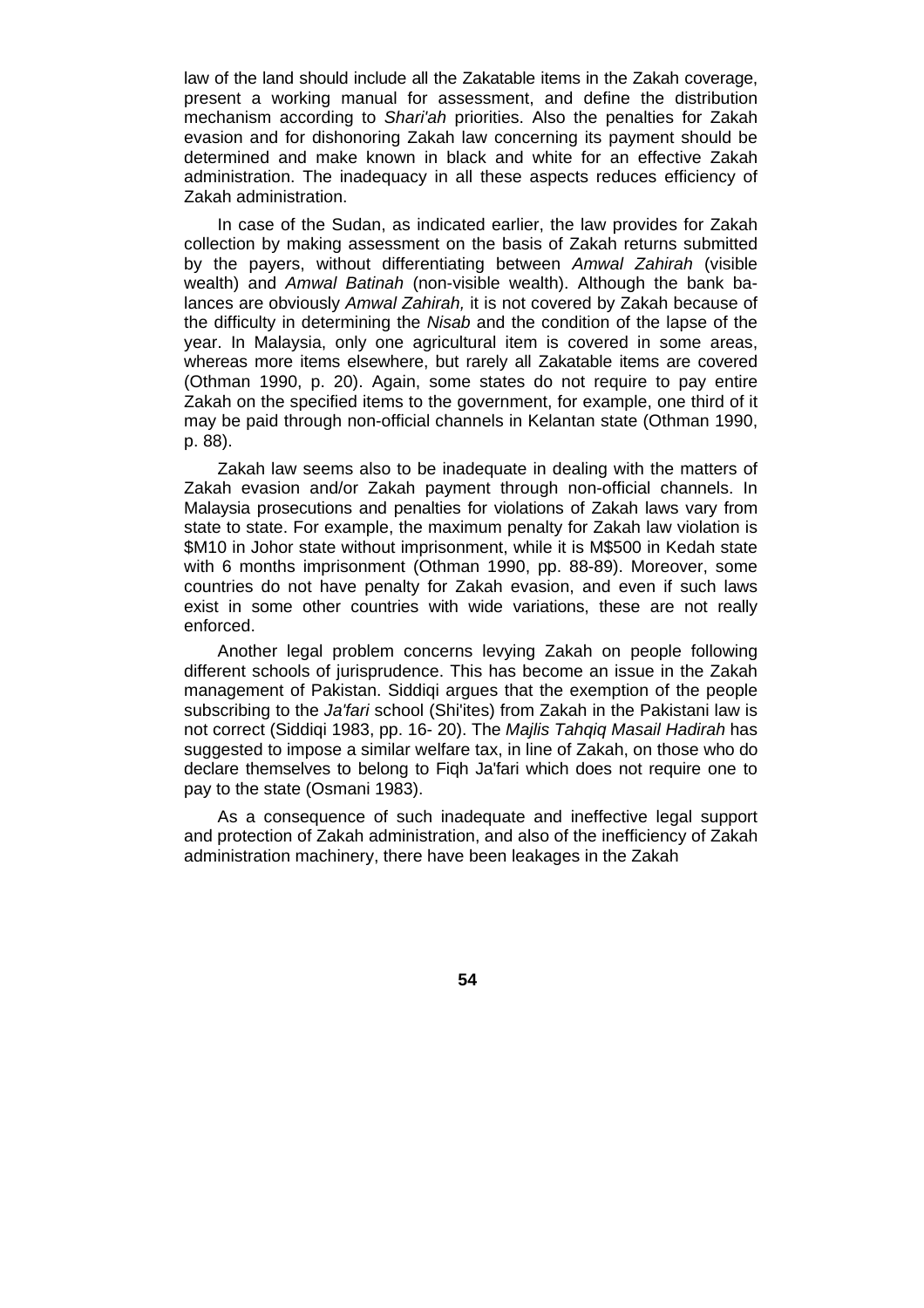collection and hence the potential amount could not be collected and disbursed. For example, only 8% of the estimated amount of Zakah could be collected in Malaysia in 1988 (Othman 1990, p. 95). This proves the need for revising Zakah laws for efficient Zakah management.

The foregoing discussion on Zakah administration shows that it lacks efficiency in terms of assessment, collection, and disbursement. It also lacks in supporting laws concerning Zakah management. As a consequence, Zakah administration has not been effective to its full potential. One must, however, agree that it is being administered after centuries of discontinuity and it is expected to increase efficiency through experience, if the necessary political will is there.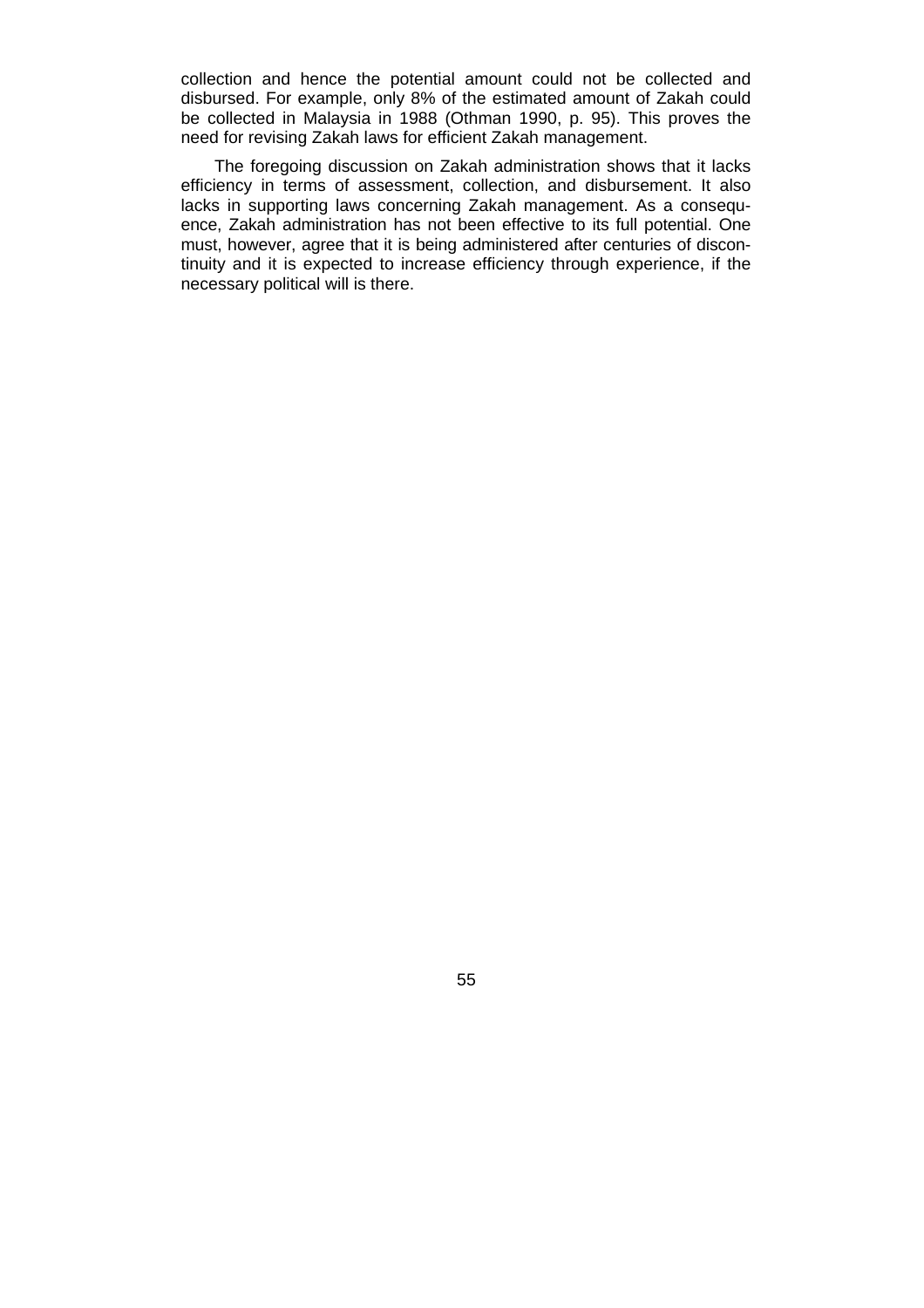# **SUMMARY AND CONCLUDING REMARKS**

The foregoing survey of the institution of Zakah leads to the following summary and concluding remarks:

- 1. Zakah is an important institution in the economic system of Islam, which is one of the five pillars on which the Islamic code of life is founded, and it has been ordained and implemented in different degrees through the history of prophethood.
- 2. Zakah means purity, cleanliness and growth. It purifies one's wealth by paying a portion of it to the poor, and also one's heart by reducing undue love for material things. Zakah contributes to growth both spiritually and materially. This is an *lbadah* which pleases Allah and creates the sense of sympathy, mutual co-operation and social harmony.
- 3. The institution of Zakah has positive economic implications. In addition to its expected favorable effect on savings, it encourages investment by penalizing hoarding, idle resources and also the use of re-sources in non-productive assets. It increases aggregate demand by transferring resources from those who consume less to those who do it more. All these are expected to contribute to higher employment and output, leading to higher economic growth.
- 4. The higher demand for basic needs due to Zakah will effect the composition of goods and services produced in the country, leading to allocation of resources towards socially desirable sectors. This adds to allocative efficiency. Its stabilization function is also expected to be favorable.
- 5. Economic growth adds little to human welfare if it is not distributed equitably among the people. The institution of Zakah reinforces the equity effect of the Islamic mechanism of functional income distribution. Income distribution is not expected to be highly uneven if the Islamic norms of factor pricing is adopted, while Zakah will tend to reduce any remaining inequality in the distribution of income and wealth.
- 6. Poverty leads to begging which is severely condemned in Islam, and to social and economic crimes which affect humanity in all dimensions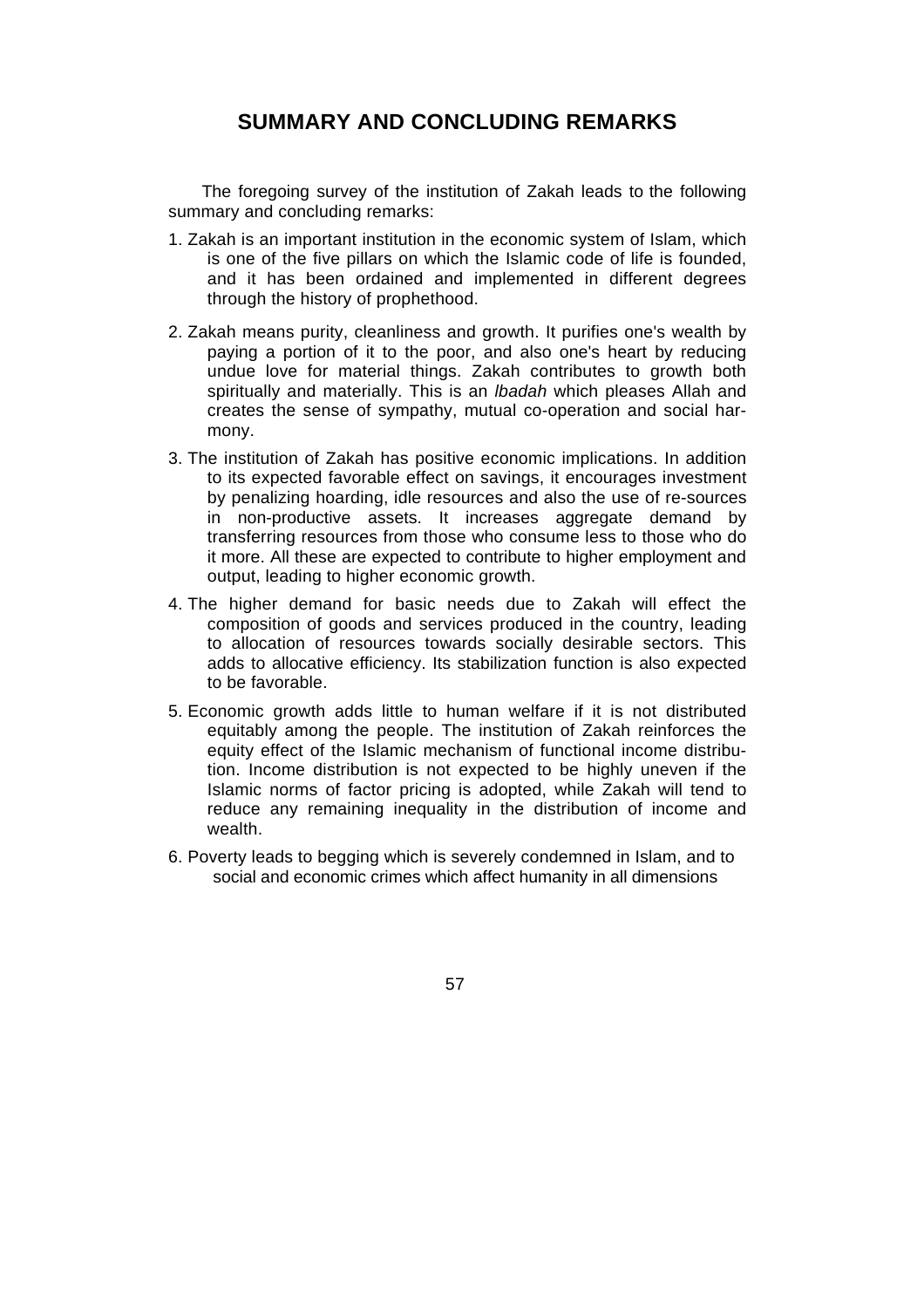of life. The institution of Zakah is an obligatory poverty eradication program, which provides a compulsory social security system in an Islamic society, without affecting work efforts.

- 7. There has been centuries of discontinuity in the application of the institution of Zakah resulting in a corresponding discontinuity in research and *Ijtihad* on the newly emerging issues in the complicated economic phenomenon of the contemporary world, when the forms of wealth and their relative weights as well as prices have changed. If this institution is introduced with the juristic laws of the classical *Fiqh*  literature, it might lack consistency and justice, and the potential results could not be expected at a reasonable speed. There is however a debate as to the permissibility of *Ijtihad* in those matters on which clear *Ahkam* are available in the Qur'an and *Sunnah.*
- 8. The *Fiqhi* issues deserving reconsideration include the coverage, rates and *Nisab* of Zakah, conditions of *Tamlik* and growth, and some issues on Zakah disbursement.
- 9. As to the coverage of Zakah, the relatively low-income people are subject to Zakah, exempting wealth of many rich people including wealthy industrialists, real estate owners and highly salaried persons, if the traditional juristic laws are applied. Therefore, the coverage of Zakah needs a fresh consideration for justice and consistency. The inclusion of new items will involve fixing Zakah rates and hence it is suggested as well. These are not however free from debate.
- 10. To some, the condition of growth is irrelevant since everything has growth potential; and instead, the *"illah"* (reason) of Zakah is "richness". Some others continue to abide by the *Fiqhi* condition of growth which implies exclusion of some valuable assets and wealth from Zakah.
- 11. The changes in the relative prices of the bases of Zakah causes a wide difference in its exemption limit. It has been argued by some to relate *Nisab* to the cost of living depending on time and space, while some others stick to the existing *Nisabs.*
- 12. Another debate relates to the condition of *Tamlik* as to the permissibility of using Zakah revenues for purposes which do not involve transfer of private ownership such as institutions and welfare projects. Some find it permissible, while others find it otherwise. Some others see it to be all right if the institutions and projects are strictly meant for the Zakah - eligible persons, although it does not involve *Tamlik.*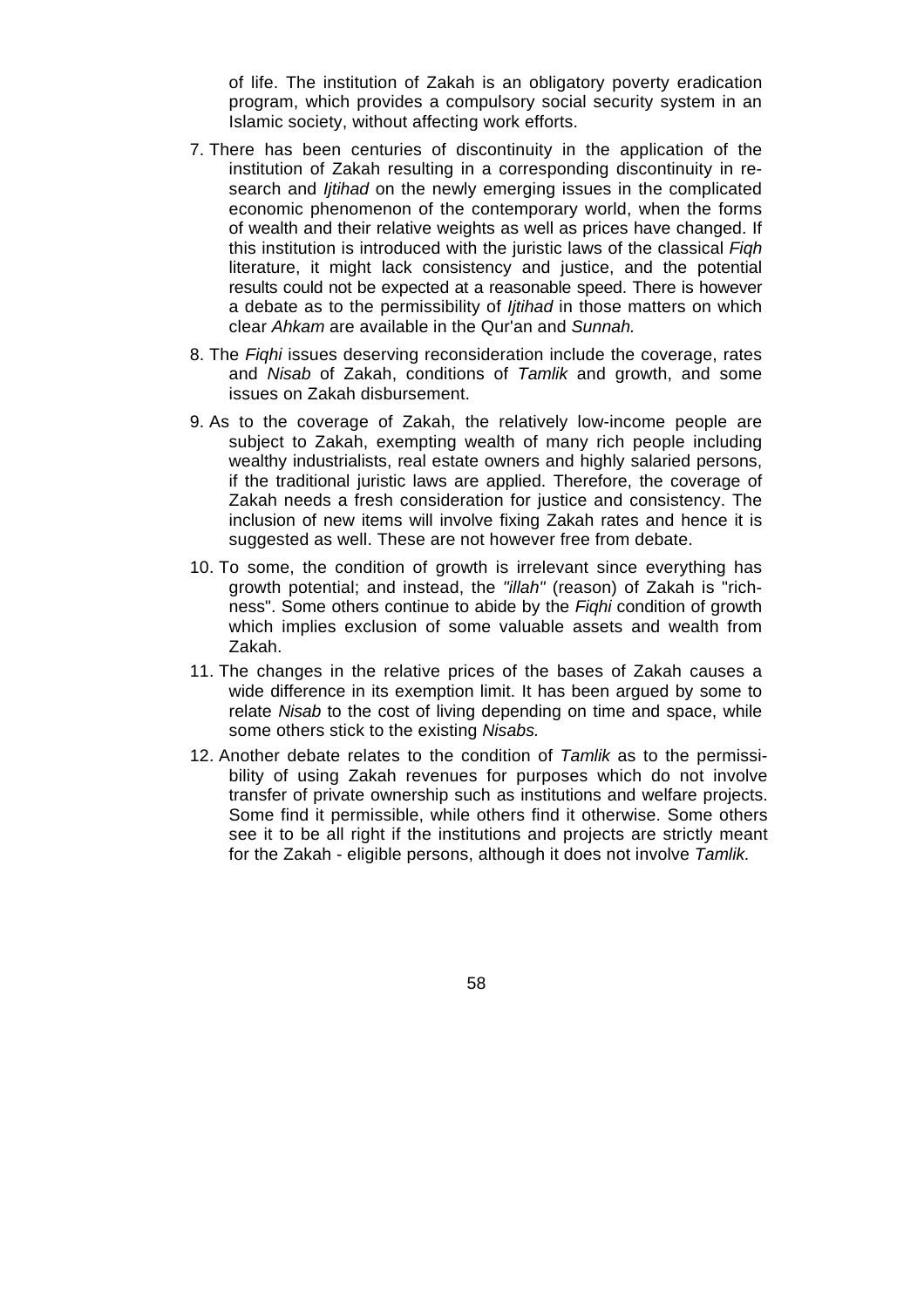- 13. Similarly, opinions differ as to the interpretations of the beneficiaries. For example, some confine the term *"Fi Sabilillah"* to *Jihad* and *Jihad*  related activities, while some others include in it all efforts towards the establishment of Islam.
- 14. Contemporary Zakah administration is of two kinds, voluntary and compulsory. While the former is ineffective, the latter faces several problems due to *Fiqhi* problems, inadequacy of local Zakah laws and also inefficiency of administrative machinery.
- 15. All Zakatable items are not usually covered by Zakah, and the covered items are not properly assessed and collected. In some occasions, people prefer to pay Zakah through non-official channels due to the lack of confidence on the Zakah administration, and also in the inaccessibility and inefficiency of Zakah collectors. The people are also not well-informed about Zakah regulations.
- 16. The administrative cost of Zakah seems to be quite high in some countries as compared to disbursement to the poor and needy, who are the main target groups of Zakah.
- 17. The Zakah collections in the contemporary experience have been way below potential. This finding perhaps substantiates the view to reconsider the *Fiqhi* issues such as inclusions of the new forms of wealth into Zakah, reviewing their *Nisabs,* rates and so on. This also calls for increasing the efficiency of Zakah administration with necessary legal and political support.
- 18. The institution of Zakah will be able to produce all the expected socioeconomic effects in an ideal Islamic society. It will be unfair to the institution to assign all these functions to it in a society where all distortions prevail. A human body cannot be made healthy by curing only an organ while the entire body is full of diseases. It may give some relief only.
- 19. The essential complementary factors for the institution of Zakah to be able to produce the expected and desirable effects are as follows. First, the Islamic economic norms should be implemented including the elimination of *riba* and the implementation of the Islamic values of factor pricing. Second, any distortions in the existing ownership pattern should be removed. Third, the institution of Zakah will have to be introduced efficiently and effectively with a right kind of political will, and by resolving all the *Fiqhi* issues for justice, consistency and for materializing the objectives of Zakah at a reasonable speed.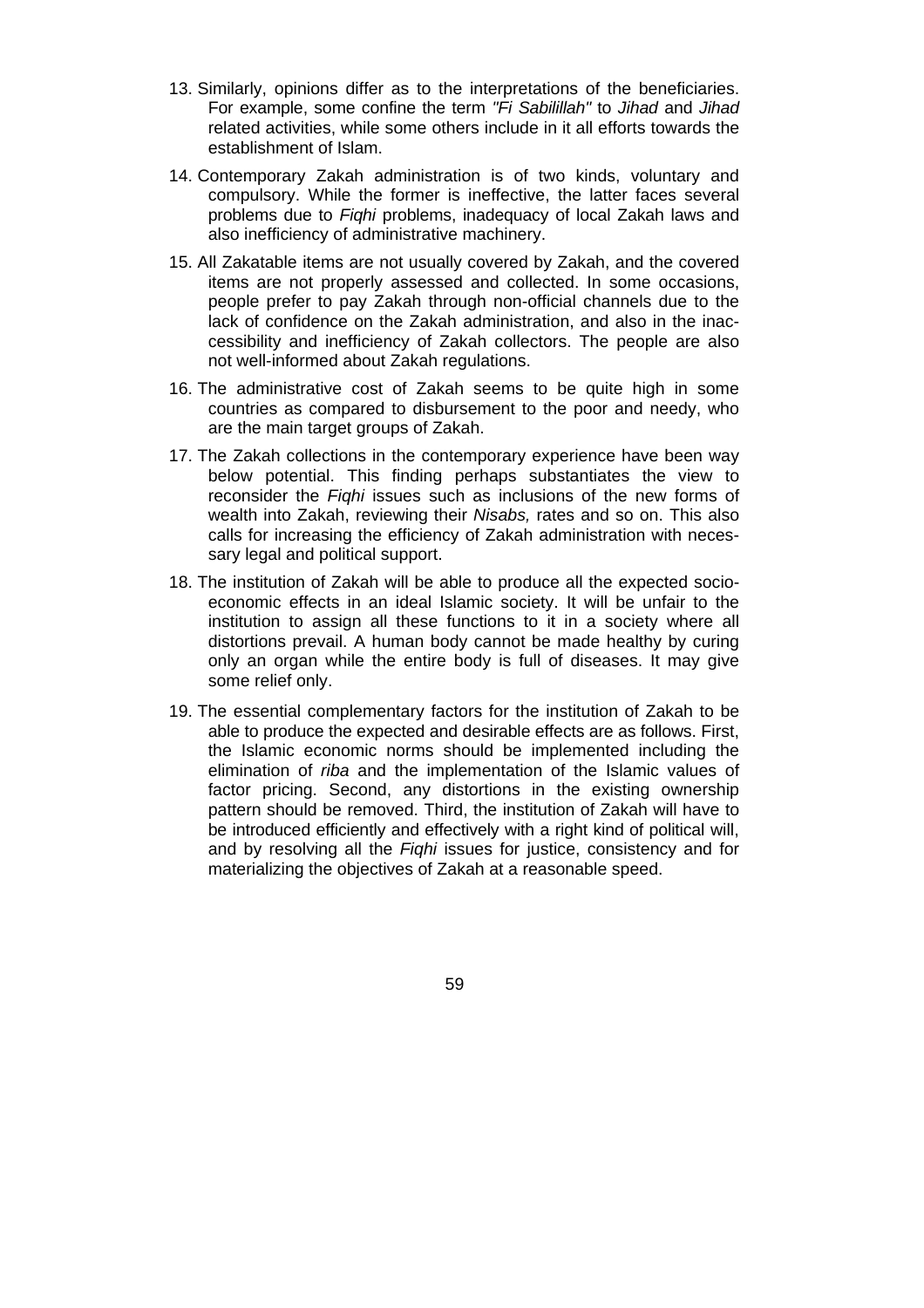20. Nobody should, however, wait for the total transformation of the economy before introduction of the institution of Zakah. Something is always better than nothing. Everybody should join the queue, even if it is late, and make efforts to move as fast as possible.

## **A Proposal**

In order to resolve the *Fiqhi* issues on Zakah, a committee may be formed consisting of the top *Shari'ah* experts of the *Ummah* and the Muslim economists, preferably those working in this area. Economic implications of each issue should be adequately analyzed and presented to the above committee in the language and style that is understandable to the *Shari'ah* experts. This committee may meet as and when needed.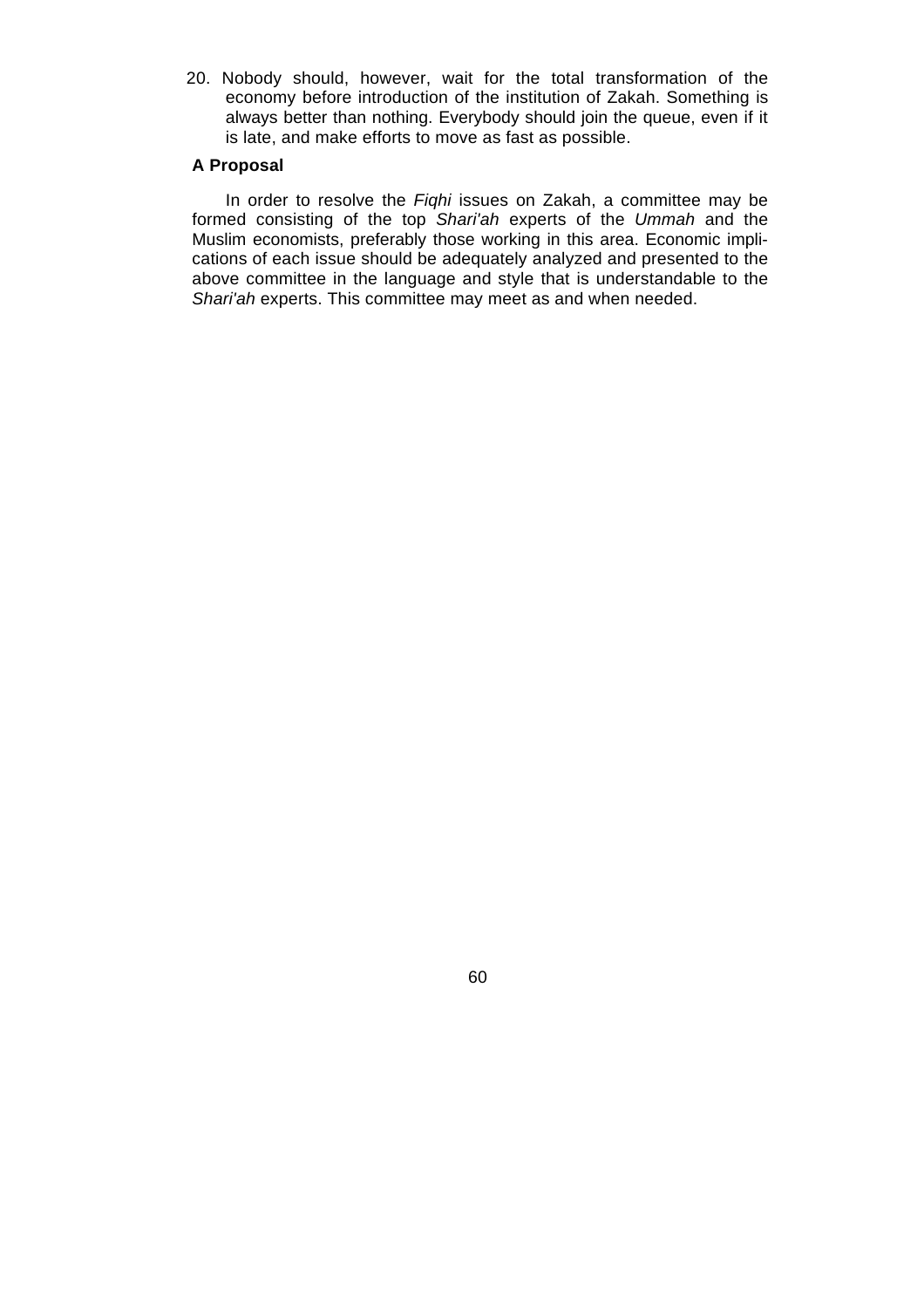## **REFERENCES**

- Abdullah, Ahmed Ali (1990), "Zakatable Funds", paper presented at the Third International Conference on Zakah, Kuala Lumpur, Malaysia, May 14-17, 1990.
- Abu-Saud, Mahmoud (1988), Contemporary Zakat, Zakat and Research Foundation, Ohio.
- Afzal, Omar (1980) "A note on Zakah The Social Security System of Islam" in Raquibuzzaman (ed.), Some Aspects of The Economics of Zakah, American Trust Publications, 1980,pp. 173-178.
- Ahmad, Ziauddin (1989) "Comments" on M.A. Mannan's "Effects of Zakah Assessment and Collection on the Redistribution of income In Contemporary Muslim Countries", in I.A.Irntiazi et al (eds.) Management of Zakah in Modern Muslim Society, IRTI, IDB, pp.51- 56.
- Ajil, Abdul Quader Dhahi (1990) "A Study on the Institutions that are Based on Non-Compulsory Payment of Zakah", paper presented at the Third International Conference on Zakah, Kuala Lumpur on May 14-17, 1990.
- Awad, Mohammad H. (1989) "Adjusting Tax Structure to Accommodate Zakah" in I.M. Imtiazi et al (eds.), Management of Zakah in Modem Society, IRTI, IDB, pp. 77- 96.
- Awan, M. Mahmoud (1980) "Economic Policy for Development A Treaties on Zakah", in Raquibuzzaman (ed.), Some Aspects of The Economics of Zakah, op**.** cit., pp. 185-207.
- Ba-Yunus, Ilyas (1980) "A note on the Social Implication of Zakah in Modern Times" in Raquibuzzaman (ed.), Some Aspects of The Economics of Zakah, op. cit., pp. 179-183.
- Chowdhury (1), Masudul Alam (1980) "The Role of Az-Zakah in Resource Allocation", in Raquibuzzaman (ed.), Some. Aspects of The Economics of Zakah, op. cit., pp. 159-169.
- Choudhury (2), Nuimuddin (1983) "Aggregate Demand and AI-Zakah". Thoughts on Economics, Vol. 4, No. 9, pp. 1-8.
- El-Din, Si. Tag. (1986) "Allocative and Stabilizing Functions of Zakah in an Islamic Economy", paper presented at the International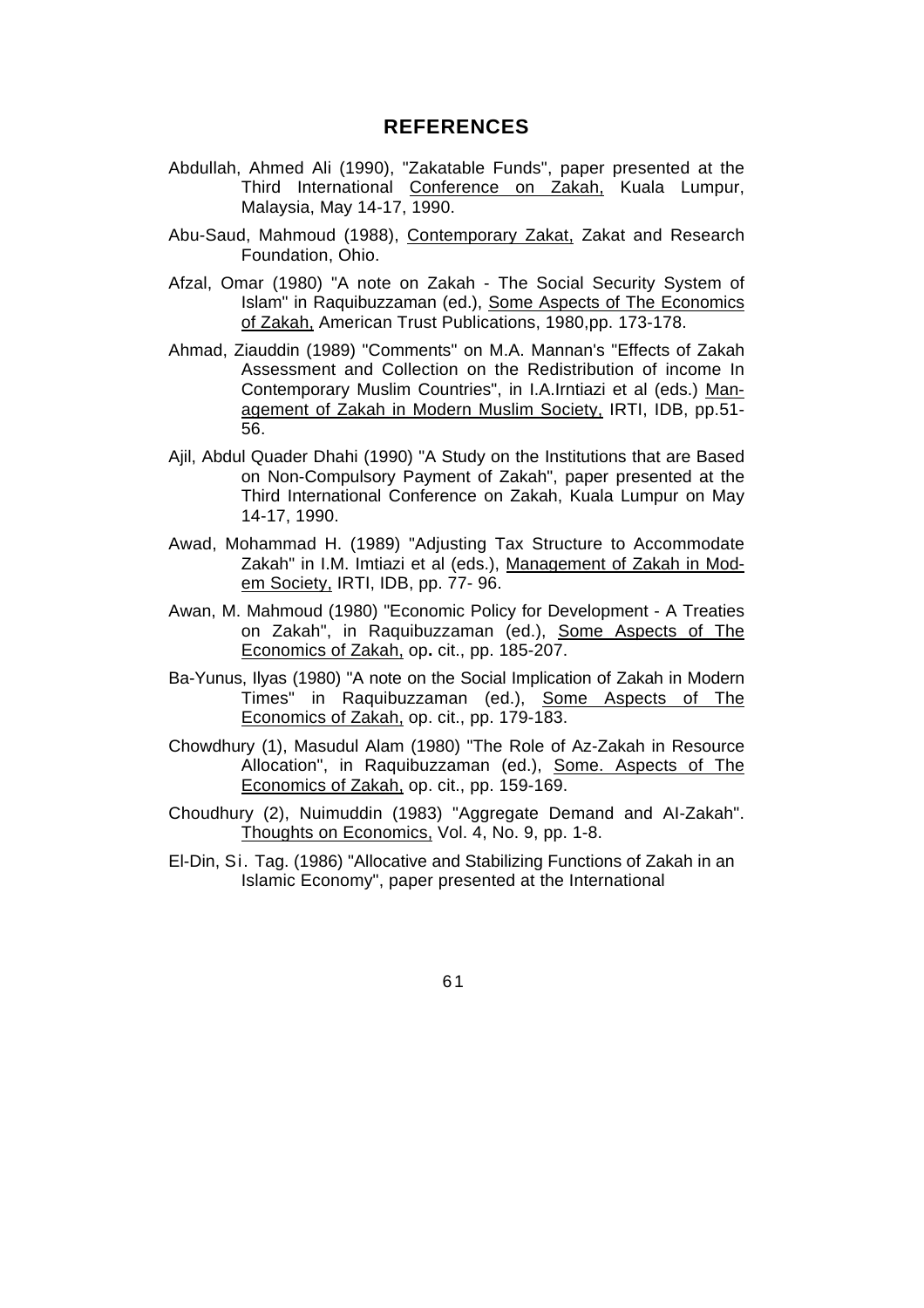Seminar on Fiscal Policy and Development Planning in an Islamic State, Islamabad.

- Ghazali, Aidit (1988) "The Phenomenon of Zakah Payment Through Unofficial Channels - An Empirical Analysis", Kulliyyah of Economics, International Islamic University, Malaysia.
- Govt. of-Bangladesh (1985) "The Zakat (collection and utilization) Rules, Thoughts on Economics, Vol. 6, No. 1, pp. 32-36.
- Hannan, Shah Abdul (1988) "Usharer Oporiharjotar 0 Bidhari" (The Obligation of *Ushr* and its Rules), Zakah and *Ushr,* Islamic Economics Research Bureau, Dhaka, pp. 32-37.
- Haque, M. Atiqul (1984) "Zakat and Social Security", Islamic Foundation, Dhaka.
- Hasan, Najmul (1984) Social Security System of Islam with Special Reference to Zakah, International Centre for Research in Islamic Economics, King Abdulaziz University, Jeddah, 1984.
- Hasanuzzaman. S.M. (1979) "Zakat and *Ushr.* Draft Examined", Islamic Order, Vol. 1, No. 3, 1979, pp. 71-75.
- Hassan, Nik Mustapha Nik (1987) "Zakah in Malaysia Present and Future Status", Journal of Islamic Economics, pp. 45-75.
- Imtiazi, I.A. (1989) "Organization of Zakah: The Pakistan Model and Experience, in I.M. Imtiazi et al (eds.), op. cit., pp. 157-176.
- Igbal, Zafar (1989) "Comments" on Muhammad Hashim Awad's "Adjusting Tax Structure to Accommodate Zakah", in I.A. Imtiazi et al (eds.), Management of Zakah in Modern Muslim Society, op. cit., pp. 97- 100.
- Islam, Zahurul (1982) "The Zakah Ordinance A few Observations". Thoughts on Economics, Vol. 3, No. 7, 1982, pp. 30-32.
- Islamic Economics Research "A Plea for Introduction of Bureau (1980) Zakat and A Draft of Zakat Act", in K.T. Hosain et al (eds), Thoughts on Islamic Economics, 113- 126.
- Jalibi, Jameel (n.d.) al-Zakat, Siddiqi Trust, Karachi, n.d.
- Al-Kaff, S.H.A. Rahman (1987) "Imposition of Zakat on Exploitable Assets", The Universal Message, Vol. 9, No. 2**,** August 1987, pp. 9-13, 42- 45.

Kahf, Monzer (1980) "The calculation of Zakah for Muslims in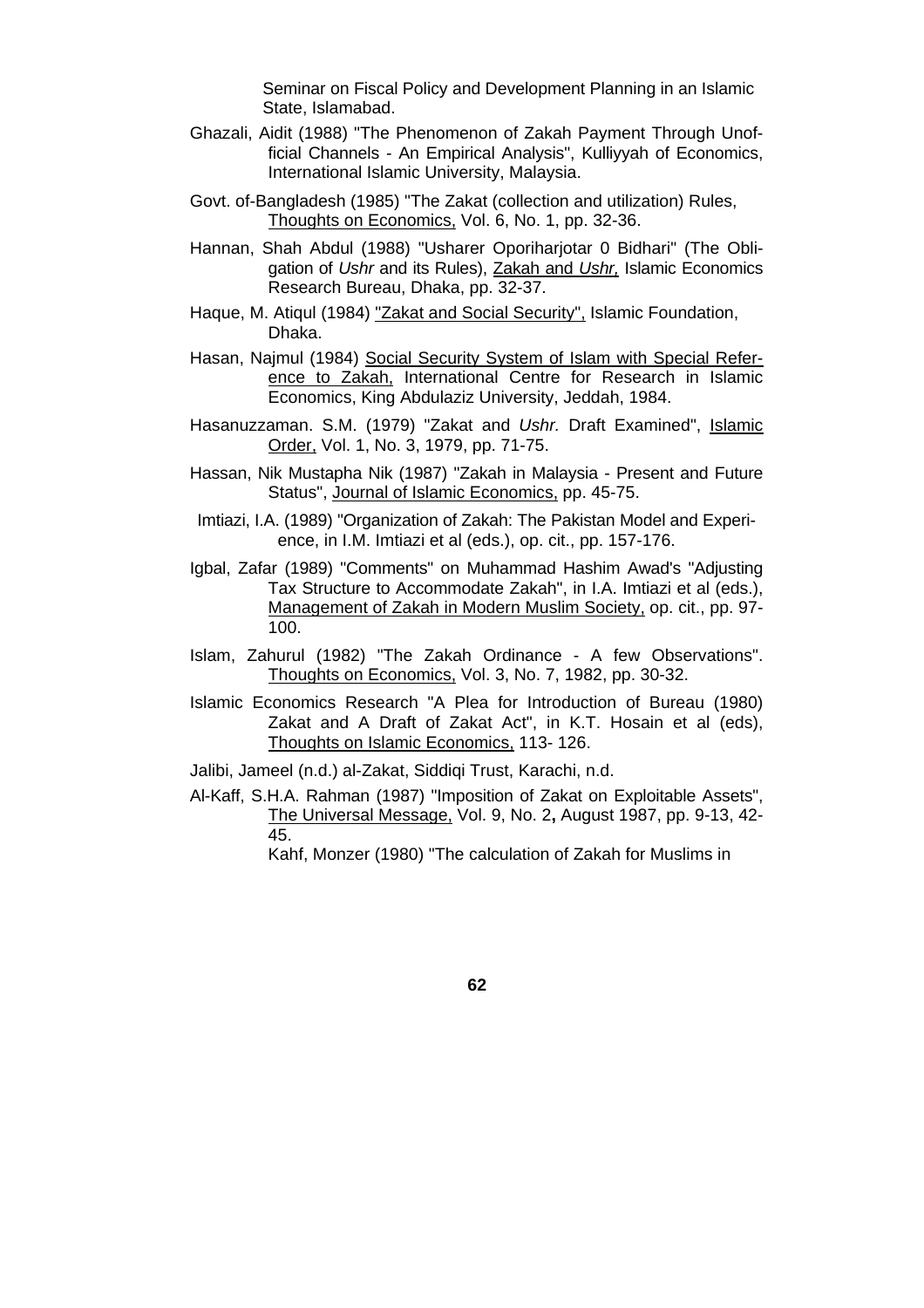North America", The Muslim Students' Association of the United States and Canada, 1980.

\_\_\_\_\_\_\_\_ (1982) "Saving and Investment Functions in a Two-Sector Islamic Economy" in Mohammad Ariff (ed.), Monetary and Fiscal Economics of Islam, International Centre for Research in Islamic Economics, King Abdulaziz University (Jeddah), pp. 107- 123.

 (1983) "Taxation Policy in an Islamic Economy" in Ziauddin Ahmed et al (eds.) Fiscal Policy and Resource Allocation in Islam, Institute of Policy Studies (Islamabad) and Center for Research in Islamic Economics (Jeddah), pp. 132-153.

 (1986) Comments on S.I. Tag EI-Din's "Allocative and Stabilizing Functions of Zakat in an Islamic Economy", paper presented at the International Seminar on Fiscal Policy and Development Planning in an Islamic State, Islamabad.

 (1989) "Zakat - Some Issues in the Contemporary *Fiqh",* Journal of Islamic Economics, Vol. 2, No. 1, pp. 1-22.

 (1990) "Applied Institutional Models for Zakah Collection and Distribution in Islamic Countries and Communities", paper presented at the Third International Zakah Conference, Kuala Lumpur on May 14-17, 1990.

- Khan, M. Fahim (1985), "Macro Consumption Function in an Islamic Framework", Journal of Research in Islamic Economics, vol. 1, No. 2, pp. 1-24.
- *Majlis Tahqiq Masail/ Hadirah* (1981) "Bankon Aur Maliyati Adaron Se Zakat ka Mas'ala", al-Balagh, Nos. 9-10, Vol. 15, pp. 579-593.
- Mannan, M.A. (1983) "Zakah, its Disbursement and Inter-poor Distributional Equity". Thoughts on Economics, Vol. 4, No. 8, pp. 2-14.

 (1989) "Effects of Zakah Assessment and collection on the Redistribution of Income in Contemporary Muslim countries" in I.M. Imtiazi et al (eds.), pp. 29-50.

Masud, K. (1984) "Zakat Se Muta'llaq Ba'd Wadahaten", *Tadabbur, pp.* 3-9.

Maududi, Abul 'Ala (1988) Ma'ashiaat-i-Islam, Islamic Publications, Lahore.

Mayer, A. Elizabeth "Islamization and Taxation", Islamic Research in Pakistan, Vanguard Books, pp. 59-78.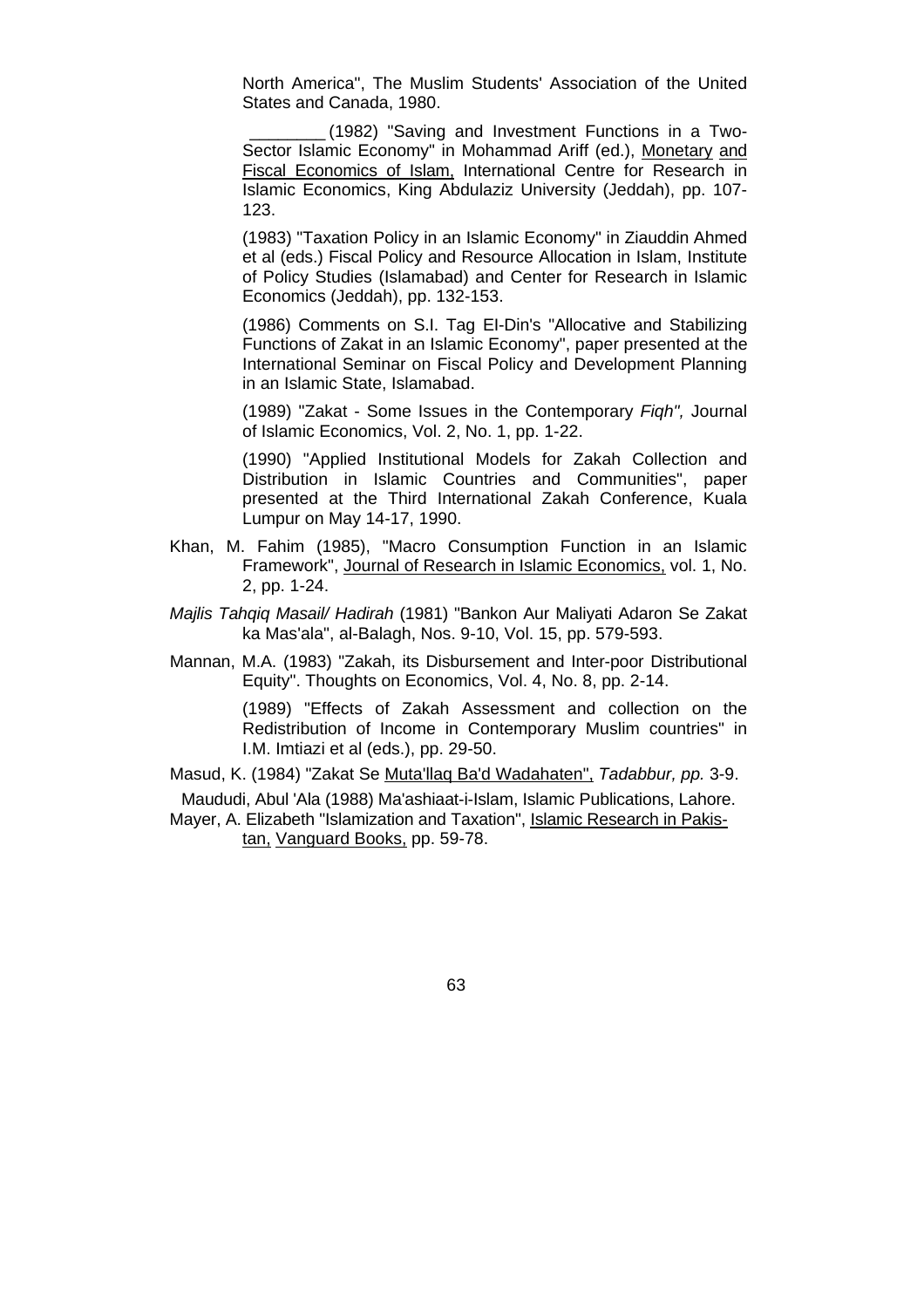- Metwally, M.M. (1986) "The Effect of the Religious Tax of Zakah on Investment in an Islamic Economy", Humanomics, No. 2, Vol. 2, pp. 43- 55.
- Muhammad, Akbar (1980) "A note on the Concept of Zakah and Taxation" in Raquibuzzaman (ed.), Some Aspects of The Economics of Zakah, op. cit., pp. 70-76.
- Nofal, Abd el-Razzaq (1984) "al-Zakat (the poor due)", translated from Arabic by Tomader Tawfik, The Supreme Council for Islamic Affairs, Cairo.
- Al-Omar, Fuad. A. (1989) "Management of Zakah through Semi-Government Institutions", in I.M. Imtiazi et al (eds.), op. cit., pp. 131-151.
- Osmani, Muhammad Rafi (1983) "Zakat Ka *Nisab a*ur us ke Masarif", al-Balagh, pp. 3- 30.
- Othman, Jamil et al (1990) "Zakat: A Case Study of Malaysia", paper presented at the Third International Conference on Zakah, Kuala Lumpur, Malaysia, May 14-17, 1990.
- Qureshi, D.M. (1989) "Comments" on Shehata's "Limitations on the Use of ZakahFunds in Financing Socio-economic Infrastructure of Society" in I.A. Imtiazi et al (eds.), Management of Zakah in Modern Muslim Society, op. cit., pp. 74-75.
- Qutub, Muhammad (1979) Islam and Social Security, Islamic Foundation, Dhaka, 1979.
	- Rahman, Shah Muhammed Habibur (1980) "Zakat A Case for Equitable Distribution of Income and Wealth", in K.T. Hosain et al (eds.), Thoughts on Islamic Economics, Islamic Economics Research Bureau, Dhaka, pp. 94-101.
- Raquibuzzaman, M (ED.) (1980) Some Aspects of the Economics of Zakah, American Trust Publications, 1980.

 (1980) "Policy Implications of Introducing Zakah into Bangladesh and Saudi Arabia", in M. Raquibuzzaman (ed.), Some Aspects of the Economics of Zakah, op. cit, pp. 209-223.

\_\_\_\_\_\_\_\_\_\_\_\_\_\_\_\_\_(1980) "Editors Comments" in an Raquibuzzaman (ed.) Some Aspects of The Economics of Zakah, op. cit., pp. 77-79. Sabzwari, M.A. (1979) "Zakah and *Ushr -* A Comprehensive Insight", Islamic Order, Vol. 1, No. 3, 1979, pp. 49-70.

Sadeq, Abul Hasan M. (1980) "Distribution of Wealth in Islam" in K.T.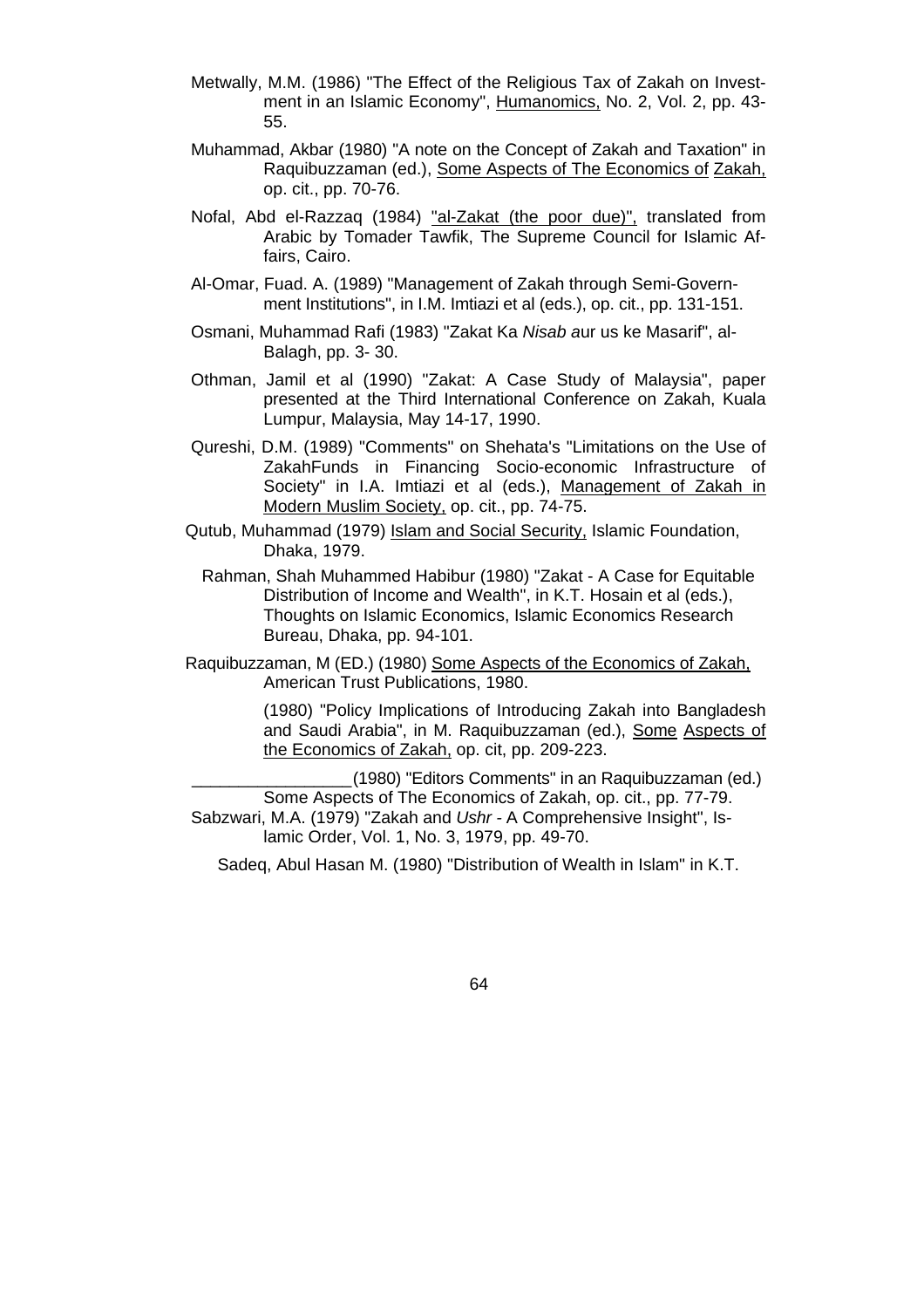Hosain et al Thoughts on Islamic Economics, Islamic Economic Research Bureau, Dhaka, pp. 44-93.

\_\_\_\_\_\_\_\_\_\_\_\_\_\_\_\_ (1989) "Distribution of Wealth Through Transfer Payments", Hamdard Islamicus, No. 1, Vol. 12, pp. **33-45.**

(1990) Economic Development in Islam, Pelanduk Publication, Kuala Lumpur, 1990.

Salama, Abdin Ahmed (1982) "Fiscal Analysis of Zakah with Special Reference to Saudi Arabia's Experience" in Mohamed Ariff (ed.) Monetary and Fiscal Economics, ICREI, 1982, pp. 341-364.

> (1990) "Voluntary and Compulsory Applications of Zakah: A Case study of Sudan 1405 - 1410H", paper presented at the Third International Conference on Zakah, Kuala Lumpur, Malaysia, May 14-17, 1990.

- Salleh, Ismail Muhd. and Rogayah Ngah (1980) "Distribution of the Zakah Burden on Padi Producers in Malaysia", in M. Raquibuzzaman (ed.), Some Aspects of the Economics of Zakah, AMSS, Indiana, pp. 81-153.
	- Shad, Abdur Rahman (1986) Zakat and *Ushr,* Kazi Publications, Lahore.
- Shaik, Abdul Aziz (1980) "Concept of Zakah: A Survey of Qur'anic Texts and Their Explanation in *Shari'ah* and Contemporary Economics", in M. Raquibuzzaman (ed.), Some Aspects of The Economics of Zakah, op. cit., pp. 3-68.
- Shehatah, S. Ismail (1989) "Limitations on the Use of Zakah Funds in Financing The Socio-economic Infrastructure of Society", in I. M. Imtiazi et al (eds.), op. cit., pp. 57-73.
- Siddiqi, I (1983) *"Qanun-i-Zakah Se Shiyan Ka Istisna",* Bayyinat, No. 1, Vol. 44, pp. 16- 20.
- Siddiqi, M.A. Saeed (1983) Early Development of Zakat Law and Ijtihad, Islamic Research Academy, Karachi.
- Sumait, Abdur Rahman Hamoud, "Zakah Organizations Efforts in the Field of Public Expenses", paper presented at the Third International Conference on Zakah, Kuala Lumpur on May 14-17, 1990.
- Wahid, Abu N.M. (1985) "Economic Implications of Zakat", Muslim World League Journal, Vol. 12, Nos. 9-10, pp. 5-8.

*Wazarah al-Maliyah wa al-lqtisad al-Watani, Waraqah 'Amal aI-Mamlakah*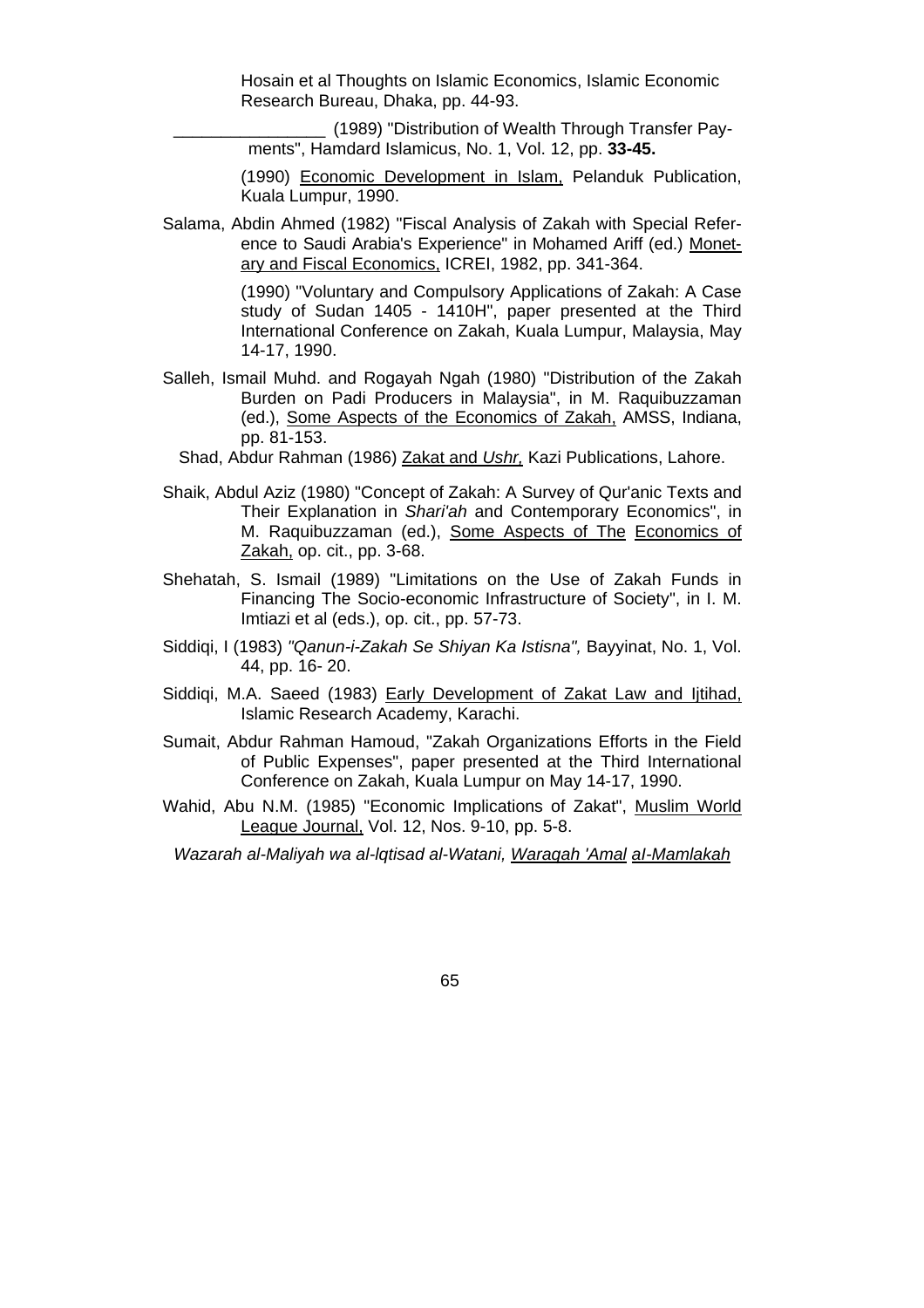*al-'Arabia al- Saudia 'An Faridah al-Zakah wa Tatbiqatiha al- 'Amaliyyah.* Riyadh: Ministry of Finance and National Economy.

Zaman, Hasan (1980) "Social Security in Islam", in K.T. Hosain et al (eds.), Thoughts on Islamic Economics, op. cit., pp. 102-111.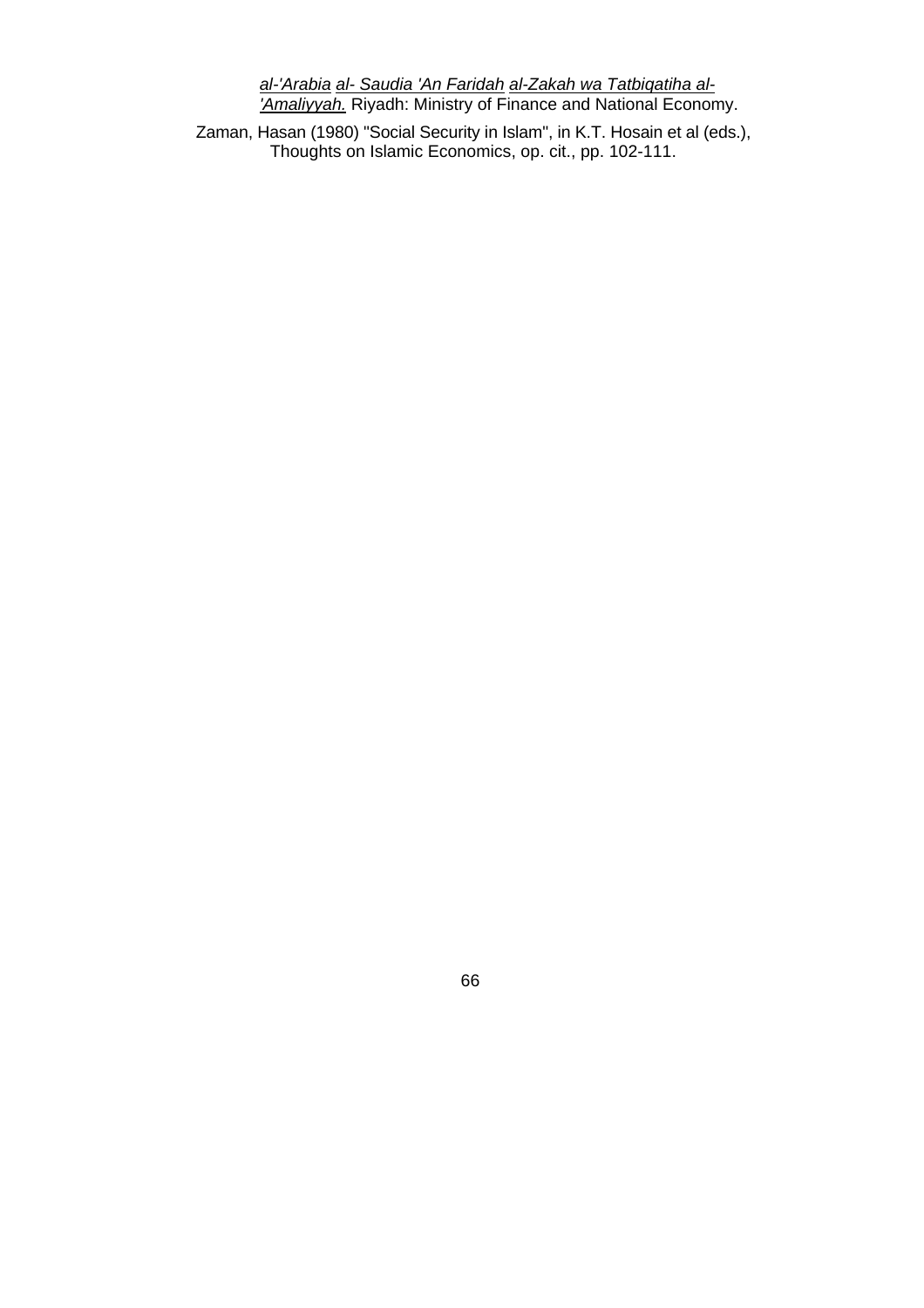## **NOTES**

- 1. AI-Qur'an 21:73.
- 2. The scope of the survey is however limited, since it is based on the literature accessible to the present author, given time and resource constraints.
- 3. See Maududi 1988, p.301; Islam 1982, p.30; Jalibi, n.d., p.1.
- 4. See Maududi 1988, pp.301-316; Zaman 1980, p.103; Shad 1986, p.13.
- 5. See Maududi 1988, pp.306-313; Haque 1984, p.26.
- 6. He, however, makes a passing remark on the normative aspect of consumption behavior in an Islamic society. Islam discourages extravagant consumption which will reduce average propensity to consume leading to higher national savings. In this context, however, he did not relate Zakah to savings.
- 7. See, for example, M. Fahim Khan, "Macro Consumption Function in an Islamic Framework", Journal of Research in Islamic Economics, vol. 1, No. 2, pp.1-24.
- 8. See, for example, Monzer Kahf (1982).
- 9. See Kahf; Awan 1980, p.203; Sadeq 1990, p.20.
- 10. There is as well a monetary incentive to invest, since the Islamic system provides for earning income through investment even without personally getting involved in the affairs of the economic activity except for providing financial capital. (Sadeq 1990, pp.20-21). For example, in the *Mudarabah* arrangement of business, a party provides only financial capital, without personally involving himself in the business, but still earns a share of the profits.
- 11. The prohibition of many types of speculation and the corresponding non-existence of speculative demand for money is also expected to contribute to higher investment in an Islamic economy (Metwally 1986, pp.47-48). The prohibition of interest and its replacement by the profitand-loss-sharing (PLS) system will facilitate higher investment as compared to the interest based system, since interest limits investment, while the PLS system does not (Kahf 1978 and Sadeq 1990).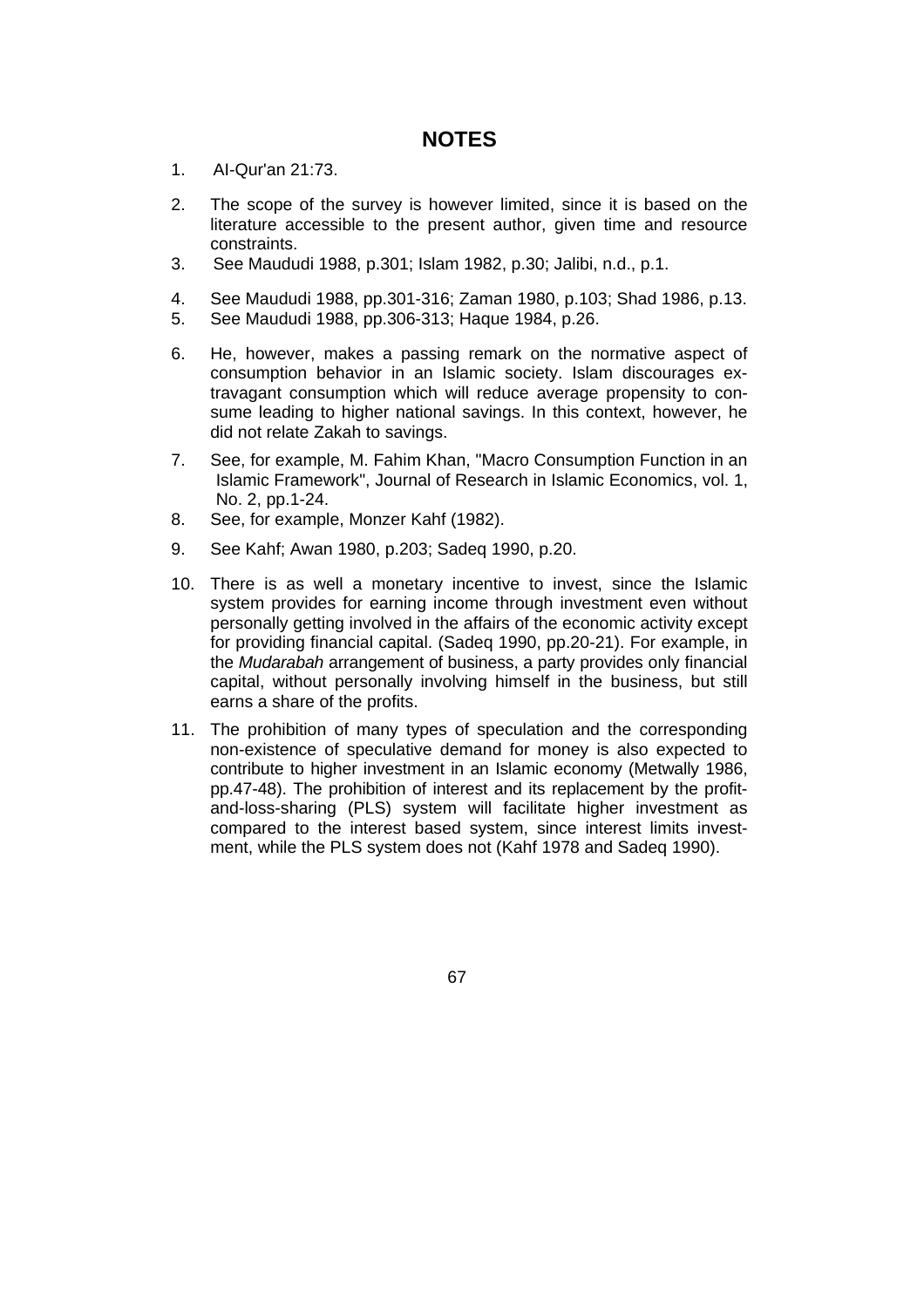- 12. See Mannan 1983; Snad 1986, pp.46-47; Rahman 1980, pp.94-99; Sadeq 1989, pp.33-37.
- 13. This is elaborated later.
- 14. Haque 1984, p.27; Nofal 1984, pp. 25-26; Shad 1986, pp.27-33.
- 15. According to Nofal, the Zakah system provides the "true socialism" and "co-operative socialism" (1984, p.26). To us, the Islamic economic system is an independent and complete system and hence no need to associate it with socialism or capitalism. Besides, the entire Islamic system will have to be introduced in order to efficiently solve all the economic problems including poverty. To assign the whole responsibility to Zakah is an over- emphasis.
- 16. See El-Din 1986, p.3; Sadeq 1990, pp.38-59, also 1989, p.33.
- 17. This is elaborated below under the title "Zakah, fiscal policy and stabilization".
- 18. See Qutub 1979, pp.5-11; Afzal 1980, p.175; Hasan 1984, pp.36-37; Haque 1984, pp.26-28.
- 19. See Qutub 1979, pp 5-7; Haque 1984, pp. 26-28.
- 20. See Chowdhury (1) 1980, pp.159-69; Mannan 1989, p. 31; El-Din 1986, pp.1-19.
- 21. Chowdhury (1), p.162.
- 22. Ibid, p.163.
- 23. Ibid, p.166.
- 24. Ibid, p.163.
- 25. More on the condition of *Tamlik* later.
- 26. See Awan 1980, pp.185-187, 197; Awad 1989, pp.81-82; Mannan 1989, pp.31-32; Sadeq 1990, pp.90-92; Chowdhury (2)1983, pp.3-7.
- 27. El-Din (1986), see Introduction.
- 28. El-Din maintains, "It appears in the light of Shari'ah that collected Zakah proceeds of a given period are to be exhaustively allocated amongst its documented eight worthy categories as clearly spelled out by the Holy Qur'an. Moreover, the motivation for international transfer of Zakah surplus, wherever that occurs at a national level, minimizes the possible role of Zakah reserves for national stabilization objectives." See El-Din (1986, Introduction).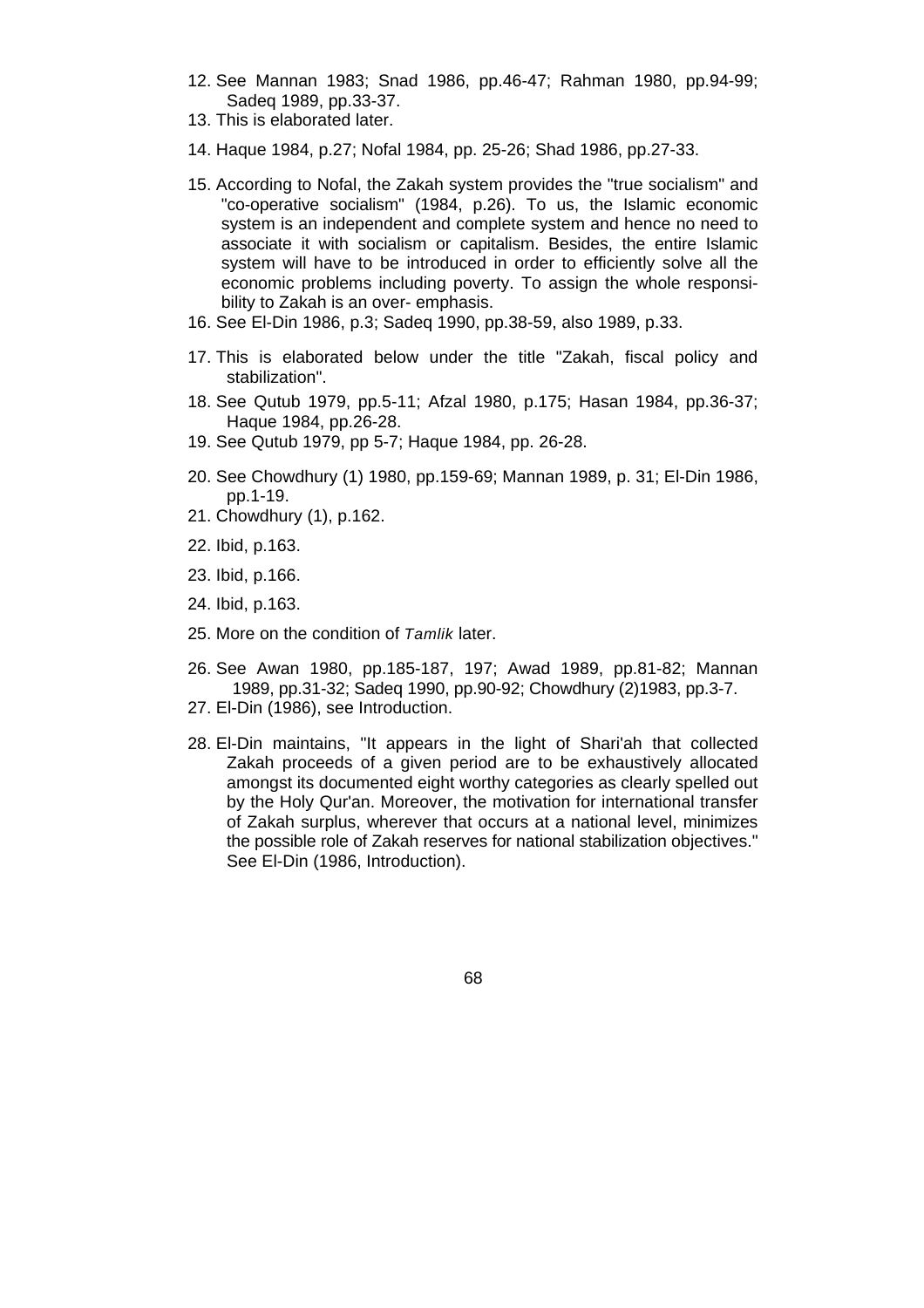- 29. Wahid's analysis deserves further logical explanation why the budget line in his diagram should shift the way he suggested and why the indifference curve should move to the left during its shift. (Is leisure an inferior commodity?).
- 30. See Sabzwari 1979, pp. 50-51; Masud 1984, pp. 3-9; Shad 1986, p. 44.
- 31. See Awad 1989, p. 87.
- 32. Kahf 1980, 1989; Afzal 1980, p. 176.
- 33. More on the coverage rates and other *Fiqhi' issues* of Zakah in the next section.
- 34. The *'Wallis Tahq.q Masail Hadirah" is* a council of *Ulama* and Muftis in Pakistan which searches for Islamic solutions to and derive Islamic Fatawa (rulings) on the newly emerging problems.
- 35. The paper was written by Moulana Muhammad Rafi Osmani in response to the inquiry by the Central Zakah Management of Pakistan on some *Fiqhi* matters related to Zakah which was modified and endorsed by the *"Majlis Tahqiq Masail Hadirah".*
- 36. See Kahf 1989, pp. 10-11; Raquibuzzaman 1980, p. 77; Abu Saud 1988, p. 113.
- 37. Afzal finds its support in the work of Shah Waliullah.
- 38. Kahf argues that it is difficult to separate individual contribution of circulating and fixed assets. Any method of separating such contribution can be accused of being arbitrary.
- 39. For example, according to Abu Saud, Caliph 'Umar imposed Zakah on horses, while neither the Prophet (pbuh) nor Abu Bakr did the same (p. **3).**
- 40. Maududi 1988, p. 341; Osmani 1981, pp. 8-9.
- 41. In the Sudanese experience Zakah is levied on salaries and collected at source (Abdullah 1990, p1. 12).
- 42. As a response to Shaik, Fahri Unsal said in the seminar that it did not make any sense when a farmer with a relatively low income had to pay Zakah on his output, but Zakah is not levied on a very high salary income (Shaik, 1980, p. 68). Shaik defended his position by arguing that Zakah on salary might affect the standard of living of the salaried persons and hence it should not be levied. Raquibuzzaman argued against such a position, since the need for improving the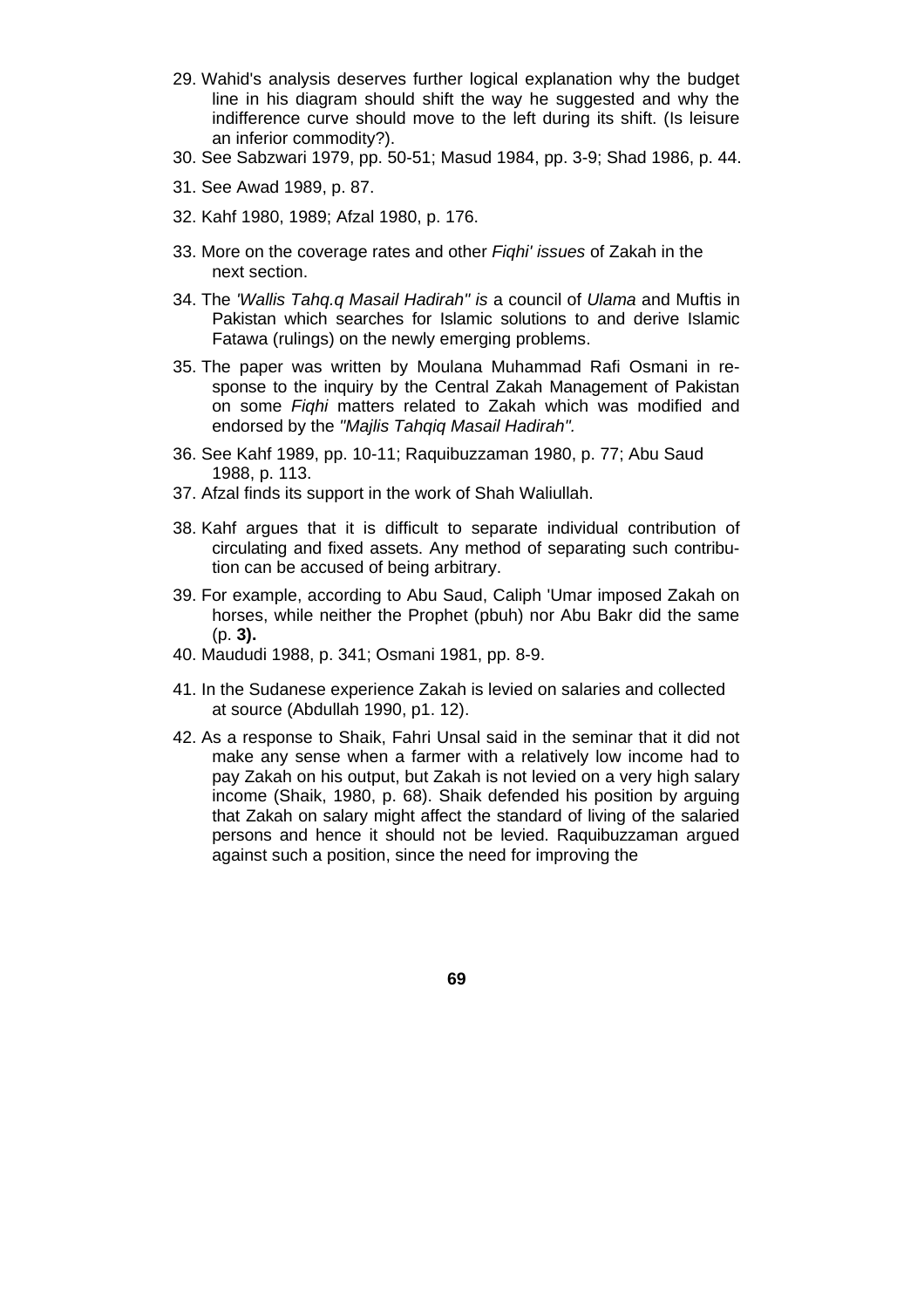standard of living of a farmer is more pressing. According to him, imposing Zakah on agriculture right after harvest and not levying it on high monthly salary is illogical (Raquibuzzaman 1980, p. 77).

- 43. El-Din also subscribes to this view. According to him, target groups of Zakah, its collection bases and rates have been determined in the Qur'an and *Sunnah,* leaving little room for human discretion to interfere with the set rules (EI-Din 1986, Introduction).
- 44. Shah Waliullah al-Dehlawi is said to have related the Zakah *Nisab* to the cost of living in his *HHujjatullah al-Baligah.* (Kahf 1989, p. 13).
- 45. See Yusuf AI-Qardawi, Fiqh al-Zakah, Beirut: Muassasat al-Risalah, 2nd ed. 1973, pp. 151- 155, 517; also see Wazarah aI-Maliyah wa al-Igtisad al-Watani (p. 7).
- 46. In addition, the relative prices of gold and silver have been changed which justifies re- examination of *Nisab.*
- 47. Shaik reports from *'Hedaya'* that Zakah rate on horse is one dinar or 5% of its price, while according to him, the Zakah rate for animals as laid down by the Prophet (pbuh) was 2.5%.
- 48. According to Ziauddin Ahmad, Caliph Omar's imposition of Zakah on horses does not justify *Ijtihad* in this matter because Zakah on horses has already been reported from the Prophet.
- 49. According to the *Majlis,* the silver *Nisab* could be allowed to follow the gold *Nisab* if that was the case during the Prophet (pbuh), but the evidence does not provide any support for it.
- 50. Similarly, if losses are incurred in trade, the items of trade have really not been growing, but these are still Zakatable (Kahf 1989, p. 13).
- 51. Some scholars allow use of Zakah revenues for institutions meant for the poor, and also for welfare projects. Interested readers may refer to the "Issues on Zakah Disbursement" below.
- 52. According to Kahf, the target group approach to Zakah does not require the condition of *Tamlik,* since "The target group concept applies to all its eight categories of recipients regardless of the condition of *Tamlik"*  (Kahf 1986, p. 3).
- 53. He does not find any text in the Qur'an or *Sunnah* prohibiting payment of Zakah to non- Muslims (p. 176).
- 54. Those who are interested to see their arguments supporting their views may refer to Shehatah 1990, pp. 63-64.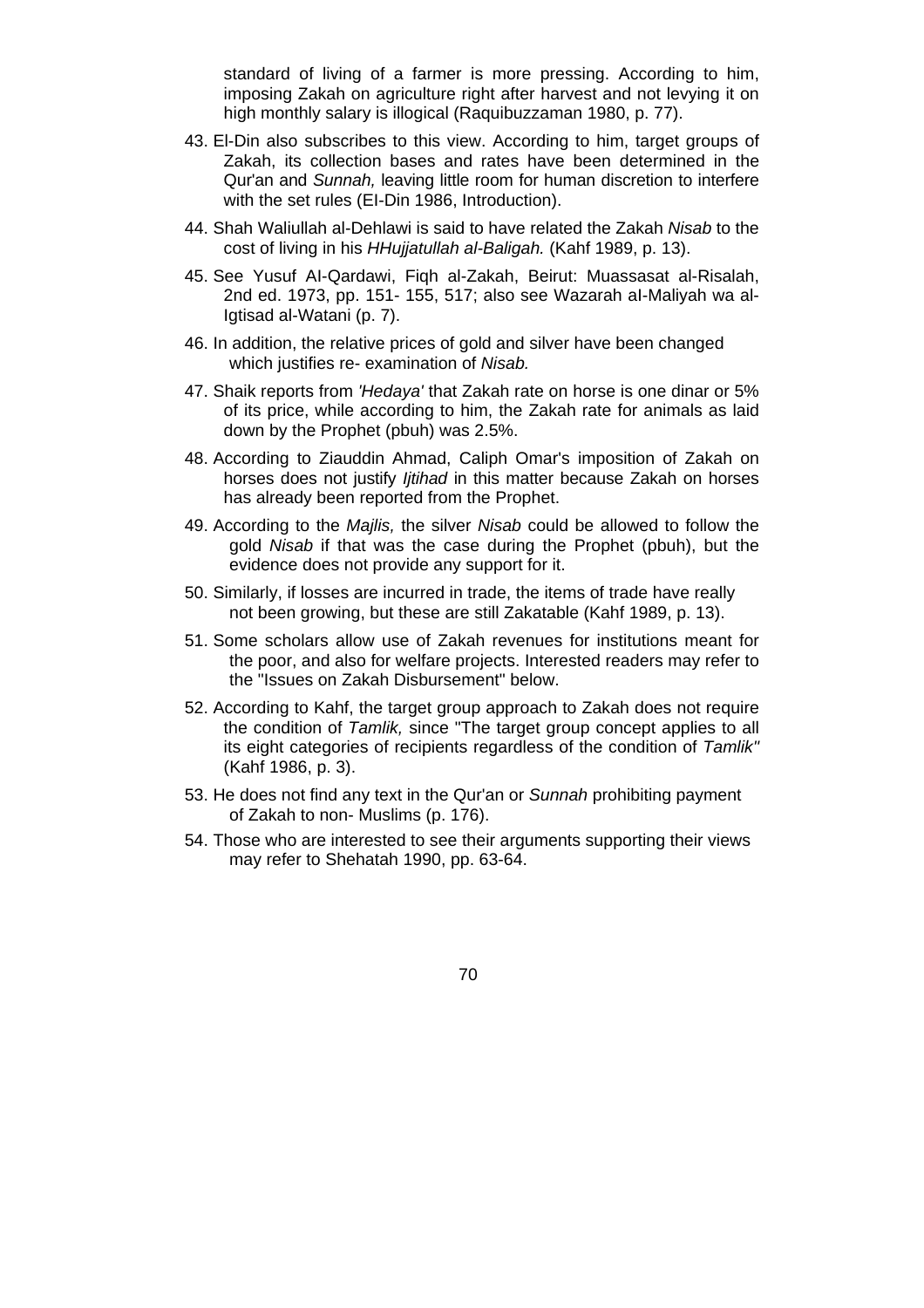- 55. This is when central Zakah administration does not exist. The principle of distributing Zakah in its locality "could be applied when there was a central authority in charge of collecting and spending Zakah" (p. 179).
- 56. For example, the Sudan introduced the compulsory Zakah administration in 1983.
- 57. Literature on the non-official payment of Zakah is excluded from this survey.
- 58. Although, according to Sumait, there still exists information gap in Kuwait about *Shari'ah* laws concerning Zakah (1990, p.1). See "Information Gap" below.
- 59. The Islamic groups in Bangladesh have long been asking for the official Zakah administration. The Islamic Economics Research Bureau Dhaka provided all intellectual support for its implementation. Interested readers may refer to the Bureau's "A Plea for Introduction of Zakah Act", in K.T. Hossain et al (eds.) Thoughts on Islamic Economics, 1980, pp. 113-126.
- 60. The *Fiqhi* problems are related to the determination of the *Nisab* and Rawl (Salama 1990, p. 4).
- 61. Also in Pakistan the minors and insane are not exempted from Zakah, although these are exempted in the *Hanafi* School which is followed by the people of the land. Similarly, the companies or associations have also been included, which are not treated as such in *Fiqh.*
- 62. The voluntary administration in Bangladesh also provides for using Zakah money for dispensaries, vocational training institutions and so on (Government of Bangladesh 1985, p. 33).
- 63. Zakah *al-Fitr is* left to individuals for their voluntary payments to the deserving recipients directly (Kahf 1990, p. 25).
- 64. Net income from paddy production is defined as gross income from paddy production minus paid-out cost in cash and kind. (Salleh and Ngah 1980, p. 86).
- 65. See Al-Qur'an 9:61.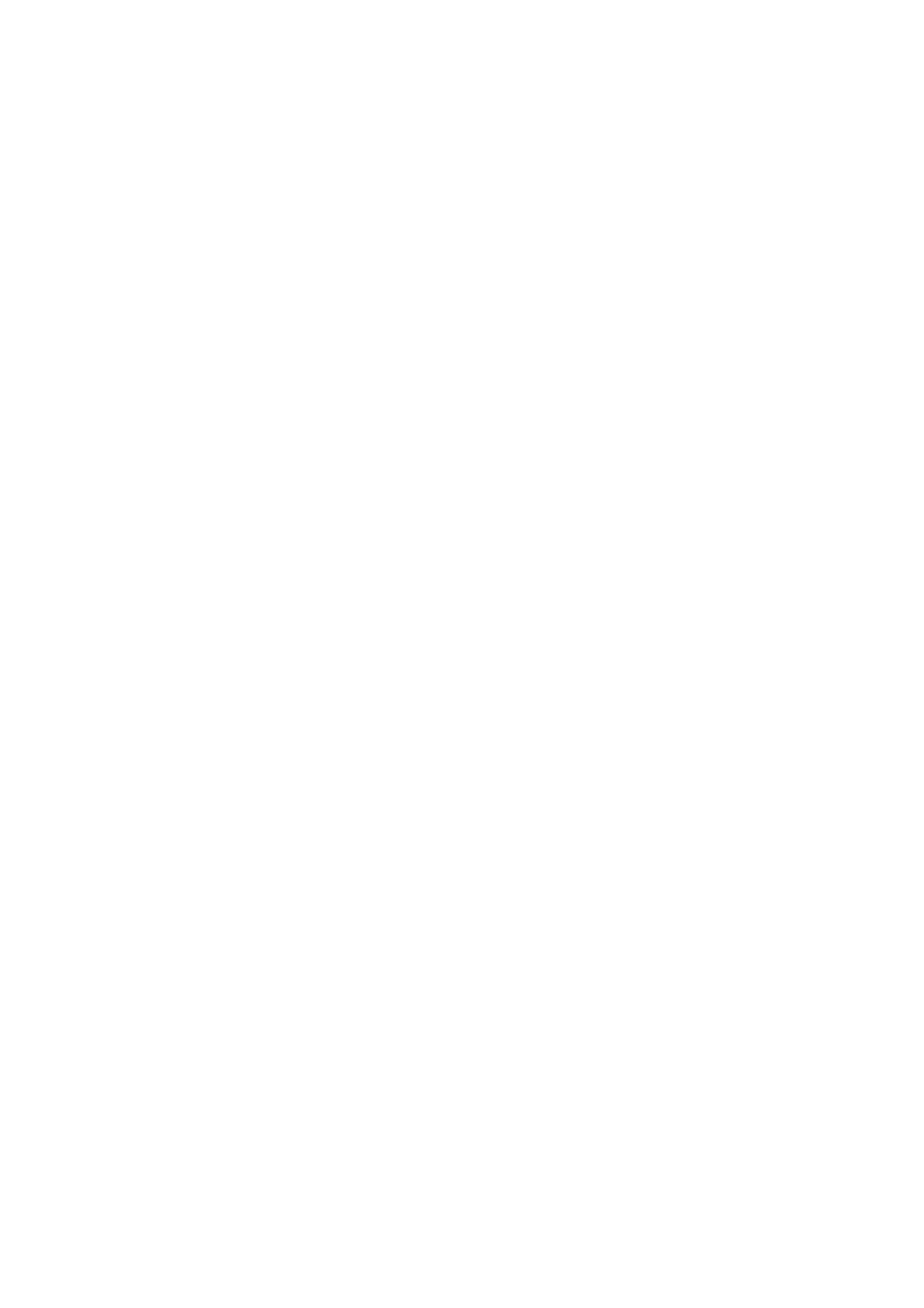#### **ISLAMIC DEVELOPMENT BANK**

#### **Establishment**

The Islamic Development Bank is an international financial institution established in pursuance of the Declaration of Intent issued by the Conference of Finance Ministers of Muslim Countries held in Jeddah in Dhul Q'adah 1393H, corresponding to December 1973. The Inaugural Meeting of the Board of Governors took place in Rajab 1395H, corresponding to July 1975, and the Bank was formally opened on 15 Shawwal 1395H corresponding to 20 October 1975.

#### **Purpose**

The purpose of the Bank is to foster the economic development and social progress of member countries and Muslim communities in non-member countries individually as well as jointly in accordance with the principles of Shari'ah i.e., Islamic Law.

#### **Functions**

The functions of the Bank are to participate in equity capital and to grant loans for productive projects and enterprises besides providing financial assistance to member countries in other forms for economic and social development. The Bank is also required to establish and operate special funds for specific purposes including a fund for assistance to Muslim communities in non-member countries, in addition to setting up trust funds.

The Bank is authorized to accept deposits and to mobilize financial resources *through Shari'ah*  compatible modes. It is also charged with the responsibility of assisting in the promotion of foreign trade, especially in capital goods, among member countries; providing technical assistance to member countries; and extending training facilities for personnel engaged in development activities in member countries to conform to the Shari'ah.

#### **Membership**

The present membership of the Bank consists of 53 countries. The basic condition for membership is that the prospective member country should be a member of the Organization of the Islamic Conference, pay its contribution to the capital of the Bank and be willing to accept such terms and conditions as may be decided upon by the IDB Board of Governors.

#### **Capital**

Up to the end of 1412H (June 1992), the authorised capital of the Bank was two billion Islamic Dinars. (The value of the Islamic Dinar, which is the accounting unit in the Bank, is equivalent to one SDR -Special Drawing Right- of the International Monetary Fund). Since Muharram 1413H (July 1992), in accordance with a Resolution of the Board of Governors, it became six billion Islamic Dinars, divided into 600,000 shares having a par value of 10,000 Islamic Dinars each. Its subscribed capital also became four billion Islamic Dinars payable according to specific schedules and in freely convertible currency acceptable to the Bank.

#### **Head Office and Regional Offices**

The Bank's principal office is in Jeddah in the Kingdom of Saudi Arabia. Two regional offices were opened in 1994; one in Rabat, Morocco, and the other in Kuala Lumpur, Malaysia. In July 1996, the Board of Executive Directors **also** approved the establishment of a Regional Office at Almaty, Kazakhstan, to serve as a link between IDB member countries and Central Asian Republics. The office became operational in July 1997 and is now a full fledged Regional Office.

#### **Financial Year**

The Bank's financial year is the lunar Hijra Year.

#### **Language**

The official language of the Bank is Arabic, but English and French are additionally used as working languages.